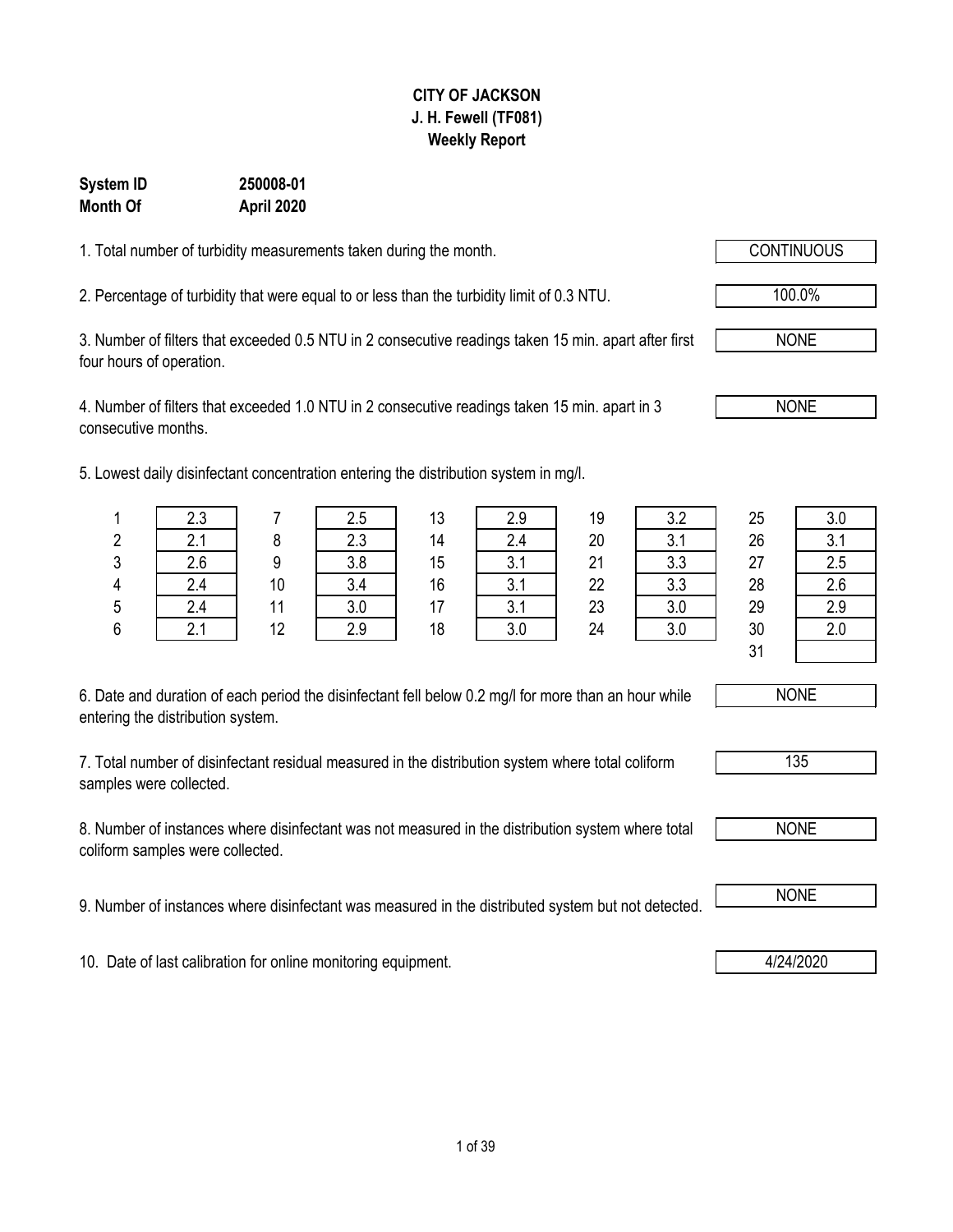### **J. H. Fewell (TF081) Turbidity Compliance Report City of Jackson, MS**

# **System ID** 250008-01<br> **Month Of** April 2020

|                | <b>TURBIDITIES (NTU)</b>              |                |               |             |  |  |  |  |  |  |  |
|----------------|---------------------------------------|----------------|---------------|-------------|--|--|--|--|--|--|--|
| April          | <b>RAW</b>                            | <b>SETTLED</b> | <b>FILTER</b> | <b>HS#1</b> |  |  |  |  |  |  |  |
| 1              | 20.8969                               | 0.6475         | 0.2243        | 0.1256      |  |  |  |  |  |  |  |
| $\overline{2}$ | 17.5331                               | 0.5912         | 0.2500        | 0.1056      |  |  |  |  |  |  |  |
| 3              | 16.9706                               | 0.9675         | 0.2246        | 0.1100      |  |  |  |  |  |  |  |
| 4              | 16.1325                               | 0.5394         | 0.1957        | 0.1119      |  |  |  |  |  |  |  |
| 5              | 16.2225                               | 0.6019         | 0.1896        | 0.1037      |  |  |  |  |  |  |  |
| 6              | 15.6206                               | 0.5394         | 0.1873        | 0.1013      |  |  |  |  |  |  |  |
| $\overline{7}$ | 15.9131                               | 0.6606         | 0.2688        | 0.1137      |  |  |  |  |  |  |  |
| 8              | 18.9688<br>0.2278<br>0.1075<br>0.5694 |                |               |             |  |  |  |  |  |  |  |
| 9              | 18.4219                               | 0.5194         | 0.2077        | 0.1050      |  |  |  |  |  |  |  |
| 10             | 18.4219                               | 0.2117         | 0.1063        |             |  |  |  |  |  |  |  |
| 11             | 15.8231                               | 0.4994         | 0.1448        | 0.1150      |  |  |  |  |  |  |  |
| 12             | 23.9231                               | 0.8781         | 0.2602        | 0.1150      |  |  |  |  |  |  |  |
| 13             | 45.9856                               | 0.7187         | 0.2919        | 0.1287      |  |  |  |  |  |  |  |
| 14             | 24.0863                               | 0.7481         | 0.2222        | 0.1019      |  |  |  |  |  |  |  |
| 15             | 15.0019                               | 0.9975         | 0.3144        | 0.1287      |  |  |  |  |  |  |  |
| 16             | 13.0669                               | 0.8694         | 0.3000        | 0.1425      |  |  |  |  |  |  |  |
| 17             | 12.7069                               | 0.7931         | 0.2874        | 0.1750      |  |  |  |  |  |  |  |
| 18             | 25.6000                               | 0.7094         | 0.2516        | 0.1469      |  |  |  |  |  |  |  |
| 19             | 29.5650                               | 0.7694         | 0.2848        | 0.2281      |  |  |  |  |  |  |  |
| 20             | 30.5662                               | 0.8694         | 0.2422        | 0.1981      |  |  |  |  |  |  |  |
| 21             | 25.9888                               | 1.3187         | 0.2539        | 0.1494      |  |  |  |  |  |  |  |
| 22             | 25.1937                               | 1.1400         | 0.2661        | 0.1400      |  |  |  |  |  |  |  |
| 23             | 49.0925                               | 1.2094         | 0.2944        | 0.2731      |  |  |  |  |  |  |  |
| 24             | 33.7144                               | 0.9952         | 0.2812        | 0.1444      |  |  |  |  |  |  |  |
| 25             | 33.5287                               | 1.0631         | 0.2808        | 0.1531      |  |  |  |  |  |  |  |
| 26             | 49.9050                               | 1.2675         | 0.3034        | 0.1981      |  |  |  |  |  |  |  |
| 27             | 37.3288                               | 1.1394         | 0.2778        | 0.2013      |  |  |  |  |  |  |  |
| 28             | 32.0519                               | 1.2494         | 0.2218        | 0.1525      |  |  |  |  |  |  |  |
| 29             | 32.3694                               | 1.0881         | 0.2143        | 0.1362      |  |  |  |  |  |  |  |
| 30             | 31.0769                               | 1.9575         | 0.2970        | 0.1706      |  |  |  |  |  |  |  |
|                |                                       |                |               |             |  |  |  |  |  |  |  |
| <b>MIN</b>     | 12.7069                               | 0.4994         | 0.1448        | 0.1013      |  |  |  |  |  |  |  |
| <b>MAX</b>     | 49.9050                               | 1.9575         | 0.3144        | 0.2731      |  |  |  |  |  |  |  |
| <b>AVG</b>     | 25.3892                               | 0.8811         | 0.2493        | 0.1242      |  |  |  |  |  |  |  |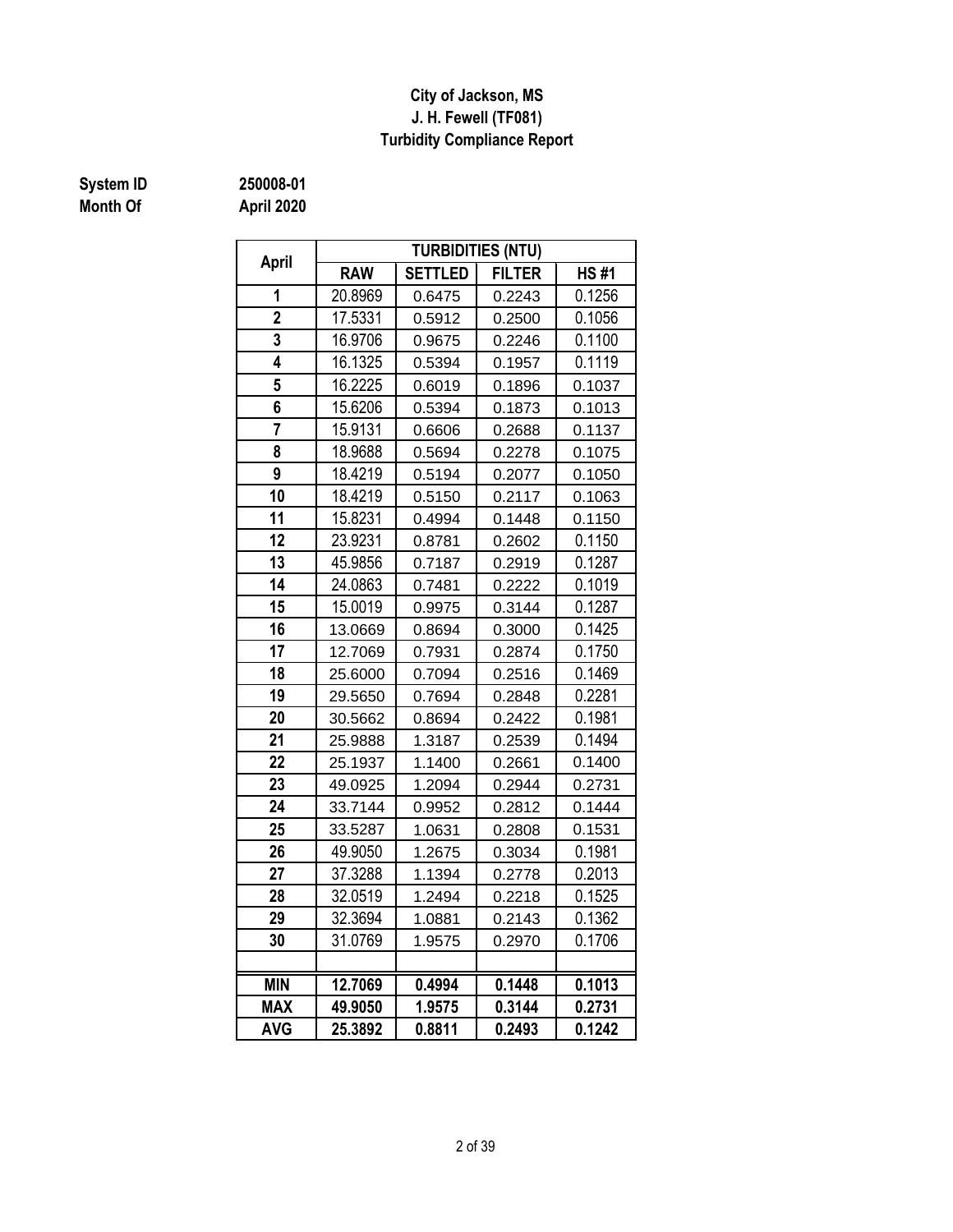### **J. H. Fewell (TF081) Turbidity Compliance City of Jackson, MS**

## **Month Of April 2020**

### **System ID 250008-01**

| April          | <b>TIME</b> |         |                                      |          |         |         |  |  |  |  |  |  |  |
|----------------|-------------|---------|--------------------------------------|----------|---------|---------|--|--|--|--|--|--|--|
|                | 12:00 AM    | 4:00 AM | 8:00 AM                              | 12:00 PM | 4:00 PM | 8:00 PM |  |  |  |  |  |  |  |
| 1              | 0.1256      | 0.1106  | 0.1238                               | 0.1181   | 0.1063  | 0.0988  |  |  |  |  |  |  |  |
| $\overline{2}$ | 0.0956      | 0.0950  | 0.0994                               | 0.0994   | 0.1056  | 0.0900  |  |  |  |  |  |  |  |
| 3              | 0.1037      | 0.0975  | 0.1006                               | 0.1100   | 0.1044  | 0.0975  |  |  |  |  |  |  |  |
| 4              | 0.0900      | 0.0962  | 0.0975                               | 0.0981   | 0.1119  | 0.0988  |  |  |  |  |  |  |  |
| 5              | 0.0981      | 0.0988  | 0.0969                               | 0.1025   | 0.1037  | 0.1019  |  |  |  |  |  |  |  |
| 6              | 0.0956      | 0.0931  | 0.1013                               | 0.0956   | 0.0969  | 0.0925  |  |  |  |  |  |  |  |
| $\overline{7}$ | 0.0894      | 0.1106  | 0.0869<br>0.1137                     |          | 0.0969  | 0.0981  |  |  |  |  |  |  |  |
| 8              | 0.0925      | 0.0869  | 0.1006<br>0.0969                     |          | 0.0906  | 0.1075  |  |  |  |  |  |  |  |
| 9              | 0.0831      | 0.0869  | 0.0831<br>0.1050<br>0.1000           |          | 0.0931  |         |  |  |  |  |  |  |  |
| 10             | 0.1063      | 0.0919  | 0.0944<br>0.0906<br>0.0931<br>0.0906 |          |         |         |  |  |  |  |  |  |  |
| 11             | 0.0913      | 0.0931  | 0.0950                               | 0.0956   | 0.0956  | 0.1150  |  |  |  |  |  |  |  |
| 12             | 0.0975      | 0.1013  | 0.1069                               | 0.1019   | 0.1088  | 0.1150  |  |  |  |  |  |  |  |
| 13             | 0.1094      | 0.1287  | 0.1238                               | 0.1194   | 0.1131  | 0.1075  |  |  |  |  |  |  |  |
| 14             | 0.0969      | 0.0938  | 0.0981<br>0.0950                     |          | 0.1019  | 0.0988  |  |  |  |  |  |  |  |
| 15             | 0.0981      | 0.1000  | 0.1019<br>0.1150                     |          | 0.1125  | 0.1287  |  |  |  |  |  |  |  |
| 16             | 0.1300      | 0.1319  | 0.1231                               | 0.1306   | 0.1369  | 0.1425  |  |  |  |  |  |  |  |
| 17             | 0.1488      | 0.1750  | 0.1706                               | 0.1694   | 0.1275  | 0.1200  |  |  |  |  |  |  |  |
| 18             | 0.1206      | 0.1219  | 0.1263                               | 0.1350   | 0.1469  | 0.1369  |  |  |  |  |  |  |  |
| 19             | 0.1506      | 0.1500  | 0.1375                               | 0.1606   | 0.2281  | 0.2144  |  |  |  |  |  |  |  |
| 20             | 0.1619      | 0.1981  | 0.1806                               | 0.1381   | 0.1338  | 0.1325  |  |  |  |  |  |  |  |
| 21             | 0.1250      | 0.1356  | 0.1494                               | 0.1350   | 0.1275  | 0.1281  |  |  |  |  |  |  |  |
| 22             | 0.1287      | 0.1250  | 0.1244                               | 0.1400   | 0.1344  | 0.1350  |  |  |  |  |  |  |  |
| 23             | 0.2050      | 0.2731  | 0.1694                               | 0.1663   | 0.1731  | 0.1575  |  |  |  |  |  |  |  |
| 24             | 0.1425      | 0.1412  | 0.1444                               | 0.1369   | 0.1213  | 0.1269  |  |  |  |  |  |  |  |
| 25             | 0.1200      | 0.1150  | 0.1356                               | 0.1425   | 0.1344  | 0.1531  |  |  |  |  |  |  |  |
| 26             | 0.1362      | 0.1556  | 0.1444                               | 0.1725   | 0.1594  | 0.1981  |  |  |  |  |  |  |  |
| 27             | 0.1706      | 0.1494  | 0.1575                               | 0.1469   | 0.1756  | 0.2013  |  |  |  |  |  |  |  |
| 28             | 0.1325      | 0.1256  | 0.1525                               | 0.1181   | 0.1375  | 0.1400  |  |  |  |  |  |  |  |
| 29             | 0.1187      | 0.1294  | 0.1362                               | 0.1187   | 0.1175  | 0.1306  |  |  |  |  |  |  |  |
| 30             | 0.1213      | 0.1700  | 0.1706                               | 0.1462   | 0.1475  | 0.1562  |  |  |  |  |  |  |  |
| <b>MIN</b>     | 0.0831      | 0.0869  | 0.0831                               | 0.0906   | 0.0906  | 0.0900  |  |  |  |  |  |  |  |
| <b>MAX</b>     | 0.2050      | 0.2731  | 0.1806                               | 0.1725   | 0.2281  | 0.2144  |  |  |  |  |  |  |  |
| <b>AVG</b>     | 0.1195      | 0.1260  | 0.1244                               | 0.1238   | 0.1247  | 0.1270  |  |  |  |  |  |  |  |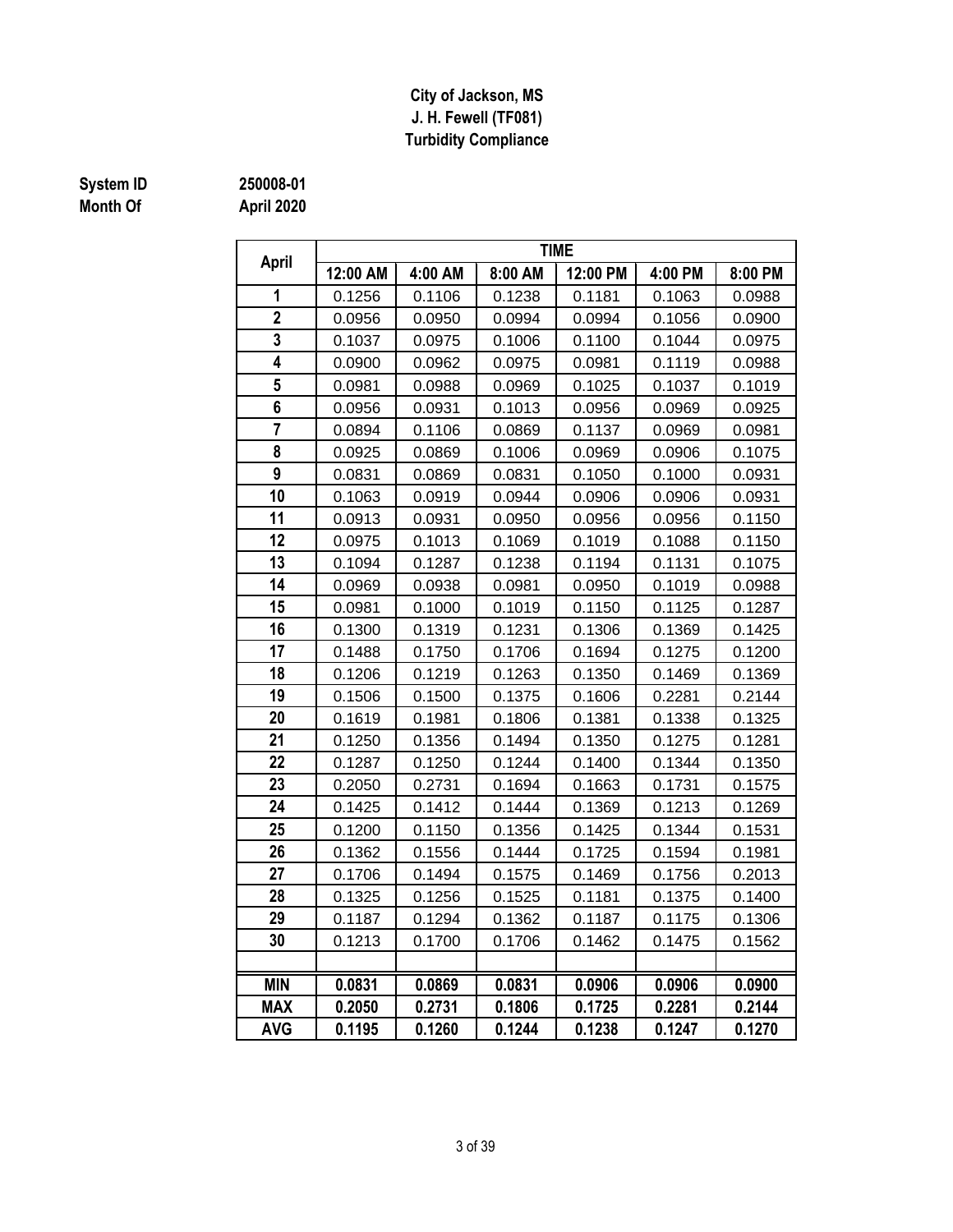### **Disinfectant Compliance City Of Jackson, MS J. H. Fewell (TF081)**

# **System ID** 250008-01<br> **Month Of** April 2020

|                |          |         |         | <b>TIME</b> |         |         |
|----------------|----------|---------|---------|-------------|---------|---------|
| <b>April</b>   | 12:00 AM | 4:00 AM | 8:00 AM | 12:00 PM    | 4:00 PM | 8:00 PM |
| 1              | 3.9      | 4.0     | 4.0     | 3.2         | 2.3     | 3.9     |
| $\overline{2}$ | 3.5      | 3.4     | 2.7     | 3.2         | 2.1     | 2.3     |
| 3              | 3.5      | 2.6     | 3.7     | 3.8         | 4.0     | 4.0     |
| 4              | 3.5      | 3.6     | 3.0     | 2.4         | 3.5     | 2.9     |
| 5              | 2.9      | 2.4     | 3.7     | 3.5         | 3.5     | 2.5     |
| 6              | 2.5      | 3.5     | 3.4     | 2.6         | 2.1     | 2.5     |
| $\overline{7}$ | 3.0      | 2.5     | 3.5     | 3.2         | 4.0     | 3.2     |
| 8              | 3.2      | 3.2     | 3.0     | 2.3         | 3.7     | 3.8     |
| 9              | 3.8      | 3.8     | 3.9     | 3.9         | 4.0     | 3.9     |
| 10             | 4.0      | 4.0     | 3.9     | 4.0         | 3.4     | 3.4     |
| 11             | 3.6      | 3.5     | 3.6     | 3.4         | 3.0     | 3.2     |
| 12             | 3.0      | 2.9     | 3.0     | 3.2         | 3.3     | 3.1     |
| 13             | 3.1      | 3.0     | 3.1     | 3.0         | 3.1     | 2.9     |
| 14             | 2.4      | 2.8     | 3.3     | 3.4         | 3.2     | 3.2     |
| 15             | 3.2      | 3.2     | 3.4     | 3.1         | 3.5     | 3.1     |
| 16             | 3.2      | 3.2     | 3.1     | 3.3         | 3.1     | 3.5     |
| 17             | 3.1      | 3.2     | 3.1     | 3.7         | 3.6     | 3.7     |
| 18             | 3.3      | 3.1     | 3.3     | 3.7         | 3.5     | 3.0     |
| 19             | 3.3      | 3.2     | 3.7     | 3.3         | 3.2     | 3.2     |
| 20             | 3.5      | 3.4     | 4.0     | 3.1         | 3.7     | 3.5     |
| 21             | 3.4      | 3.4     | 3.3     | 3.3         | 3.7     | 4.0     |
| 22             | 3.5      | 3.6     | 3.6     | 3.5         | 3.5     | 3.3     |
| 23             | 3.2      | 3.0     | 3.0     | 3.2         | 3.6     | 3.0     |
| 24             | 3.0      | 3.0     | 3.0     | 3.2         | 3.4     | 3.1     |
| 25             | 3.0      | 3.1     | 3.2     | 3.1         | 3.1     | 3.3     |
| 26             | 3.3      | 3.2     | 3.1     | 3.1         | 3.5     | 3.4     |
| 27             | 3.2      | 3.1     | 3.0     | 2.5         | 2.7     | 2.9     |
| 28             | 2.6      | 2.9     | 2.9     | 2.9         | 2.8     | 2.9     |
| 29             | 2.9      | 3.1     | 3.0     | 3.0         | 3.0     | 2.9     |
| 30             | 2.7      | 2.8     | 2.0     | 2.6         | 2.4     | 2.3     |
| <b>MIN</b>     | 2.4      | 2.4     | 2.0     | 2.3         | 2.1     | 2.3     |
| <b>MAX</b>     | 4.0      | 4.0     | 4.0     | 4.0         | 4.0     | 4.0     |
| <b>AVG</b>     | 3.2      | 3.2     | 3.3     | 3.2         | 3.2     | 3.2     |
|                |          |         |         |             |         |         |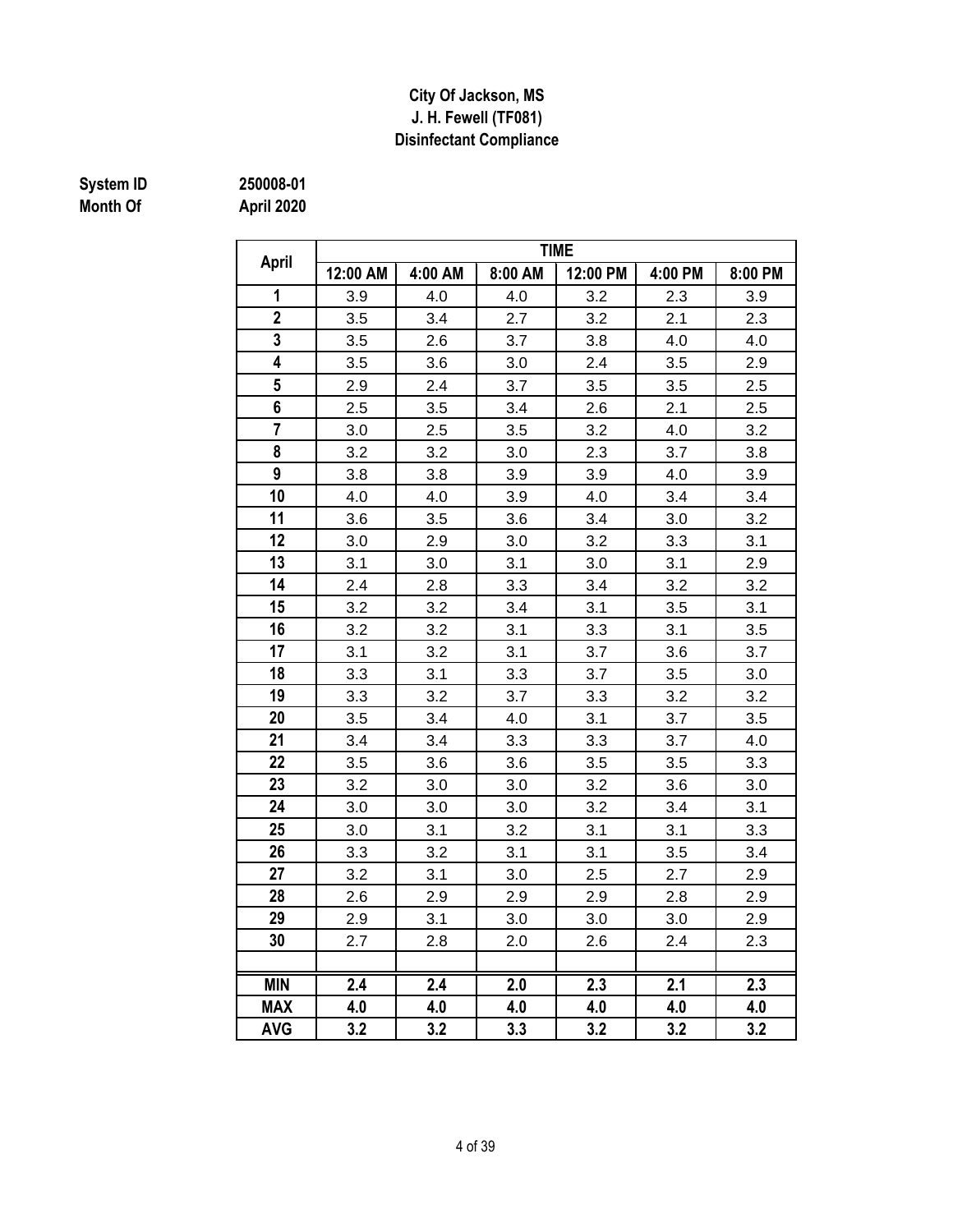|             |                      | <b>FILTERS (NTU)</b>     |                          |                          |                  |                  |                  |                  |                  |                  |                  |                          |                          |                          |                          |                  |
|-------------|----------------------|--------------------------|--------------------------|--------------------------|------------------|------------------|------------------|------------------|------------------|------------------|------------------|--------------------------|--------------------------|--------------------------|--------------------------|------------------|
| <b>Date</b> | <b>Hour</b>          | #12                      | #14                      | #16                      | #17              | #18              | #19              | #20              | #21              | #22              | #23              | #24                      | #25                      | #26                      | #27                      | #28              |
|             | 12:00 AM             | <b>OFF</b>               | <b>OFF</b>               | <b>OFF</b>               | 0.0702           | 0.1055           | <b>OFF</b>       | 0.1122           | 0.2243           | 0.1773           | 0.0533           | <b>OFF</b>               | 0.0880                   | <b>OFF</b>               | 0.0953                   | 0.0849           |
|             | 04:00 AM             | <b>OFF</b>               | <b>OFF</b>               | OFF                      | 0.0762           | 0.1168           | <b>OFF</b>       | 0.1120           | 0.2206           | 0.1731           | 0.0545           | <b>OFF</b>               | 0.0873                   | <b>OFF</b>               | 0.0896                   | 0.0851           |
|             | 08:00 AM             | <b>OFF</b>               | <b>OFF</b>               | OFF                      | 0.0813           | 0.1176           | 0.1448           | 0.1154           | 0.2146           | 0.1667           | 0.0567           | OFF                      | 0.0896                   | <b>OFF</b>               | 0.0911                   | 0.0816           |
| 4/1/2020    | 12:00 PM             | <b>OFF</b>               | <b>OFF</b>               | OFF                      | 0.0718           | 0.0950           | 0.1125           | 0.1607           | 0.2053           | 0.1536           | 0.0527           | OFF                      | 0.0789                   | <b>OFF</b>               | 0.0778                   | 0.0740           |
|             | 04:00 PM             | <b>OFF</b>               | <b>OFF</b>               | <b>OFF</b>               | 0.1311           | 0.0888           | 0.0924           | 0.1369           | 0.1983           | 0.1465           | 0.0493           | OFF                      | 0.0722                   | <b>OFF</b>               | 0.0739                   | 0.0704           |
|             | 08:00 PM             | <b>OFF</b>               | <b>OFF</b>               | <b>OFF</b>               | 0.0807           | 0.0835           | 0.0760           | 0.1161           | 0.1902           | 0.1376           | 0.0463           | OFF                      | 0.1601                   | <b>OFF</b>               | 0.0681                   | 0.0655           |
|             | AVG                  | <b>OFF</b>               | <b>OFF</b>               | <b>OFF</b>               | 0.0877           | 0.1014           | 0.1050           | 0.1270           | 0.2092           | 0.1592           | 0.0522           | OFF                      | 0.0961                   | <b>OFF</b>               | 0.0827                   | 0.0771           |
|             | 12:00 AM             | <b>OFF</b>               | <b>OFF</b>               | OFF                      | 0.0746           | 0.0840           | 0.0756           | 0.1123           | 0.1893           | 0.1378           | 0.0458           | OFF                      | 0.25                     | <b>OFF</b>               | 0.0825                   | 0.0656           |
|             | 04:00 AM             | <b>OFF</b>               | OFF                      | <b>OFF</b>               | 0.0955           | 0.0913           | 0.0820           | 0.1233           | 0.1921           | 0.1416           | 0.0461           | OFF                      | 0.2418                   | OFF                      | 0.0691                   | 0.0672           |
|             | 08:00 AM             | <b>OFF</b>               | <b>OFF</b>               | <b>OFF</b>               | 0.0910           | 0.0914           | 0.0759           | 0.1213           | 0.1920           | 0.1407           | 0.0470           | OFF                      | <b>OFF</b>               | <b>OFF</b>               | 0.0709                   | 0.0656           |
| 4/2/2020    | 12:00 PM             | <b>OFF</b>               | <b>OFF</b>               | OFF                      | 0.0575           | 0.0805           | 0.0616           | 0.1043           | 0.1857           | 0.1315           | 0.2339           | OFF                      | <b>OFF</b>               | <b>OFF</b>               | 0.0683                   | 0.0627           |
|             | 04:00 PM             | 0.12                     | <b>OFF</b>               | OFF                      | 0.0520           | 0.0785           | 0.0597           | 0.0969           | 0.1850           | 0.1289           | 0.0584           | OFF                      | <b>OFF</b>               | <b>OFF</b>               | <b>OFF</b>               | 0.0611           |
|             | 08:00 PM             | 0.14                     | <b>OFF</b>               | <b>OFF</b>               | 0.0504           | 0.0783           | 0.0590           | 0.0951           | 0.1835           | 0.1286           | 0.0480           | OFF                      | <b>OFF</b>               | <b>OFF</b>               | <b>OFF</b>               | 0.0610           |
|             | AVG                  | 0.13                     | <b>OFF</b>               | OFF                      | 0.0706           | 0.0839           | 0.0689           | 0.1092           | 0.1880           | 0.1348           | 0.0628           | OFF                      | 0.2459                   | <b>OFF</b>               | 0.0735                   | 0.0638           |
|             | 12:00 AM             | 0.11                     | <b>OFF</b>               | <b>OFF</b>               | 0.0544           | 0.0796           | 0.0628           | 0.0978           | 0.1857           | 0.1322           | 0.0558           | <b>OFF</b>               | <b>OFF</b>               | <b>OFF</b>               | <b>OFF</b>               | 0.0625           |
|             | 04:00 AM             | 0.14<br>0.22             | 0.0896<br>0.0621         | <b>OFF</b><br><b>OFF</b> | 0.0598           | 0.0819           | 0.0663           | 0.1014           | 0.1881           | 0.1356           | 0.0588           | <b>OFF</b><br><b>OFF</b> | <b>OFF</b><br><b>OFF</b> | <b>OFF</b><br><b>OFF</b> | <b>OFF</b><br><b>OFF</b> | 0.0641           |
| 4/3/2020    | 08:00 AM<br>12:00 PM |                          | <b>OFF</b>               | <b>OFF</b>               | 0.0666<br>0.0646 | 0.0851           | 0.0714<br>0.0748 | 0.1096<br>0.1176 | 0.1910           | 0.1407           | 0.0612           | OFF                      | <b>OFF</b>               | <b>OFF</b>               | <b>OFF</b>               | 0.0665<br>0.0690 |
|             | 04:00 PM             | 0.18<br>0.18             | <b>OFF</b>               | <b>OFF</b>               | 0.0613           | 0.0837<br>0.1967 | 0.0703           | 0.1112           | 0.1914<br>0.2246 | 0.1456<br>0.1438 | 0.0614<br>0.0594 | OFF                      | OFF                      | <b>OFF</b>               | <b>OFF</b>               | 0.0851           |
|             | 08:00 PM             | 0.12                     | OFF                      | <b>OFF</b>               | 0.0482           | 0.1516           | 0.0583           | 0.0969           | 0.1995           | 0.1284           | 0.0488           | OFF                      | <b>OFF</b>               | <b>OFF</b>               | OFF                      | OFF              |
|             | <b>AVG</b>           | 0.1583                   | 0.0681                   | <b>OFF</b>               | 0.0591           | 0.1280           | 0.0676           | 0.1064           | 0.1952           | 0.1379           | 0.0577           | OFF                      | OFF                      | <b>OFF</b>               | <b>OFF</b>               | 0.0668           |
|             | 12:00 AM             | 0.14                     | <b>OFF</b>               | <b>OFF</b>               | 0.0476           | 0.1022           | 0.0584           | 0.0971           | 0.1932           | 0.1286           | 0.0497           | OFF                      | OFF                      | <b>OFF</b>               | OFF                      | <b>OFF</b>       |
|             | 04:00 AM             | 0.12                     | <b>OFF</b>               | OFF                      | 0.0476           | 0.0882           | 0.0589           | 0.0970           | 0.1908           | 0.1343           | 0.0489           | OFF                      | <b>OFF</b>               | <b>OFF</b>               | <b>OFF</b>               | <b>OFF</b>       |
|             | 08:00 AM             | 0.13                     | <b>OFF</b>               | OFF                      | 0.0517           | 0.0915           | 0.0630           | 0.0945           | 0.1957           | 0.1416           | 0.0510           | OFF                      | <b>OFF</b>               | <b>OFF</b>               | <b>OFF</b>               | <b>OFF</b>       |
| 4/4/2020    | 12:00 PM             | 0.12                     | <b>OFF</b>               | <b>OFF</b>               | 0.0530           | 0.0911           | 0.0633           | 0.0954           | 0.1943           | 0.1438           | 0.0508           | OFF                      | <b>OFF</b>               | <b>OFF</b>               | <b>OFF</b>               | <b>OFF</b>       |
|             | 04:00 PM             | 0.11                     | <b>OFF</b>               | <b>OFF</b>               | 0.0509           | 0.0892           | 0.1342           | 0.0962           | 0.1912           | 0.1855           | 0.0498           | OFF                      | 0.0861                   | <b>OFF</b>               | <b>OFF</b>               | 0.0849           |
|             | 08:00 PM             | 0.12                     | <b>OFF</b>               | <b>OFF</b>               | 0.0511           | 0.0880           | 0.0912           | 0.0936           | 0.1893           | 0.1722           | 0.0555           | <b>OFF</b>               | 0.0851                   | <b>OFF</b>               | <b>OFF</b>               | 0.0818           |
|             | <b>AVG</b>           | 0.1233                   | <b>OFF</b>               | OFF                      | 0.0502           | 0.0920           | 0.0774           | 0.0957           | 0.1923           | 0.1487           | 0.0510           | OFF                      | 0.0854                   | <b>OFF</b>               | <b>OFF</b>               | 0.0828           |
|             | 12:00 AM             | 0.1361                   | <b>OFF</b>               | <b>OFF</b>               | 0.0508           | 0.0865           | 0.0825           | 0.0923           | 0.1861           | 0.1596           | 0.0497           | <b>OFF</b>               | 0.0807                   | <b>OFF</b>               | <b>OFF</b>               | 0.0790           |
|             | 04:00 AM             | 0.1360                   | <b>OFF</b>               | OFF                      | 0.0514           | 0.0872           | 0.0818           | 0.0919           | 0.1861           | 0.1582           | 0.0495           | <b>OFF</b>               | 0.0856                   | <b>OFF</b>               | <b>OFF</b>               | 0.0776           |
|             | 08:00 AM             | 0.1358                   | <b>OFF</b>               | <b>OFF</b>               | 0.0559           | 0.0878           | 0.0815           | 0.1334           | 0.1882           | 0.1574           | 0.0501           | OFF                      | 0.0897                   | <b>OFF</b>               | 0.1207                   | 0.0791           |
| 4/5/2020    | 12:00 PM             | <b>OFF</b>               | <b>OFF</b>               | <b>OFF</b>               | <b>OFF</b>       | 0.0865           | 0.0783           | 0.1430           | 0.1872           | 0.1521           | 0.0489           | OFF                      | 0.0813                   | <b>OFF</b>               | 0.1146                   | 0.0769           |
|             | 04:00 PM             | <b>OFF</b>               | <b>OFF</b>               | <b>OFF</b>               | 0.0978           | 0.0886           | 0.0764           | 0.1214           | 0.1885           | 0.1489           | 0.0484           | OFF                      | 0.0941                   | <b>OFF</b>               | 0.0958                   | 0.0747           |
|             | 08:00 PM             | <b>OFF</b>               | <b>OFF</b>               | OFF                      | 0.0947           | 0.0900           | 0.0782           | 0.1185           | 0.1896           | 0.1503           | 0.0493           | <b>OFF</b>               | 0.0892                   | <b>OFF</b>               | 0.0935                   | 0.0751           |
|             | AVG                  | 0.1360                   | <b>OFF</b>               | <b>OFF</b>               | 0.0705           | 0.0878           | 0.0798           | 0.1162           | 0.1877           | 0.1544           | 0.0493           | OFF                      | 0.0868                   | <b>OFF</b>               | 0.1016                   | 0.0771           |
|             | 12:00 AM             | <b>OFF</b>               | <b>OFF</b>               | OFF                      | 0.0879           | 0.0892           | 0.0757           | 0.1147           | 0.1873           | 0.1479           | 0.0486           | OFF                      | 0.0918                   | <b>OFF</b>               | 0.0887                   | 0.0735           |
|             | 04:00 AM             | <b>OFF</b>               | <b>OFF</b>               | OFF                      | 0.0832           | 0.0884           | 0.0738           | 0.1107           | 0.1853           | 0.1450           | 0.0468           | OFF                      | 0.0854                   | <b>OFF</b>               | 0.0869                   | 0.0711           |
|             | 08:00 AM             | <b>OFF</b>               | <b>OFF</b>               | <b>OFF</b>               | 0.0866           | 0.0906           | 0.0722           | 0.1112           | 0.1843           | 0.1429           | 0.0460           | <b>OFF</b>               | 0.0872                   | <b>OFF</b>               | 0.0846                   | 0.0707           |
| 4/6/2020    | 12:00 PM             | <b>OFF</b>               | <b>OFF</b>               | <b>OFF</b>               | 0.0697           | 0.0848           | 0.0615           | 0.1023           | 0.1786           | 0.1339           | <b>OFF</b>       | OFF                      | 0.0897                   | <b>OFF</b>               | 0.0726                   | 0.0640           |
|             | 04:00 PM             | <b>OFF</b>               | <b>OFF</b>               | OFF                      | 0.0582           | 0.0803           | 0.0567           | 0.0923           | 0.1745           | 0.1279           | <b>OFF</b>       | <b>OFF</b>               | 0.0964                   | <b>OFF</b>               | 0.0682                   | 0.0613           |
|             | 08:00 PM             | <b>OFF</b>               | <b>OFF</b>               | OFF                      | 0.0573           | 0.0799           | 0.0571           | 0.0944           | 0.1757           | 0.1292           | 0.0726           | <b>OFF</b>               | 0.1044                   | <b>OFF</b>               | 0.0671                   | 0.0617           |
|             | AVG                  | <b>OFF</b><br><b>OFF</b> | <b>OFF</b>               | OFF                      | 0.0743           | 0.0856           | 0.0665           | 0.1041           | 0.1807           | 0.1378           | 0.0519           | OFF                      | 0.0925                   | <b>OFF</b>               | 0.0781                   | 0.0671           |
|             | 12:00 AM             | <b>OFF</b>               | <b>OFF</b><br><b>OFF</b> | <b>OFF</b><br><b>OFF</b> | 0.0624           | 0.0806           | 0.0596<br>0.0595 | 0.0912           | 0.1773           | 0.1309           | 0.0586           | OFF<br>OFF               | 0.1088                   | <b>OFF</b><br><b>OFF</b> | 0.0680                   | 0.0623           |
|             | 04:00 AM<br>08:00 AM | <b>OFF</b>               | <b>OFF</b>               | <b>OFF</b>               | 0.0619<br>0.0652 | 0.0817<br>0.0817 | 0.0616           | 0.0921<br>0.0959 | 0.1774<br>0.1794 | 0.1314<br>0.1333 | 0.0558<br>0.0563 | OFF                      | 0.1045<br>0.1049         | <b>OFF</b>               | 0.0675<br>0.0694         | 0.0617<br>0.0627 |
| 4/7/2020    | 12:00 PM             | 0.2688                   | <b>OFF</b>               | <b>OFF</b>               | 0.0600           | 0.1524           | 0.0595           | 0.0862           | 0.2192           | 0.1322           | 0.0543           | OFF                      | <b>OFF</b>               | <b>OFF</b>               | 0.0682                   | 0.0624           |
|             | 04:00 PM             | 0.2457                   | <b>OFF</b>               | <b>OFF</b>               | 0.0618           | 0.1339           | 0.0598           | 0.0771           | 0.1955           | 0.1306           | 0.0508           | <b>OFF</b>               | <b>OFF</b>               | <b>OFF</b>               | 0.0680                   | 0.0615           |
|             | 08:00 PM             | 0.2287                   | <b>OFF</b>               | OFF                      | 0.0552           | 0.0905           | 0.0586           | 0.0790           | 0.1893           | 0.1311           | 0.0504           | <b>OFF</b>               | <b>OFF</b>               | <b>OFF</b>               | 0.0678                   | 0.0611           |
|             |                      |                          |                          |                          |                  |                  |                  |                  |                  |                  |                  |                          |                          |                          |                          |                  |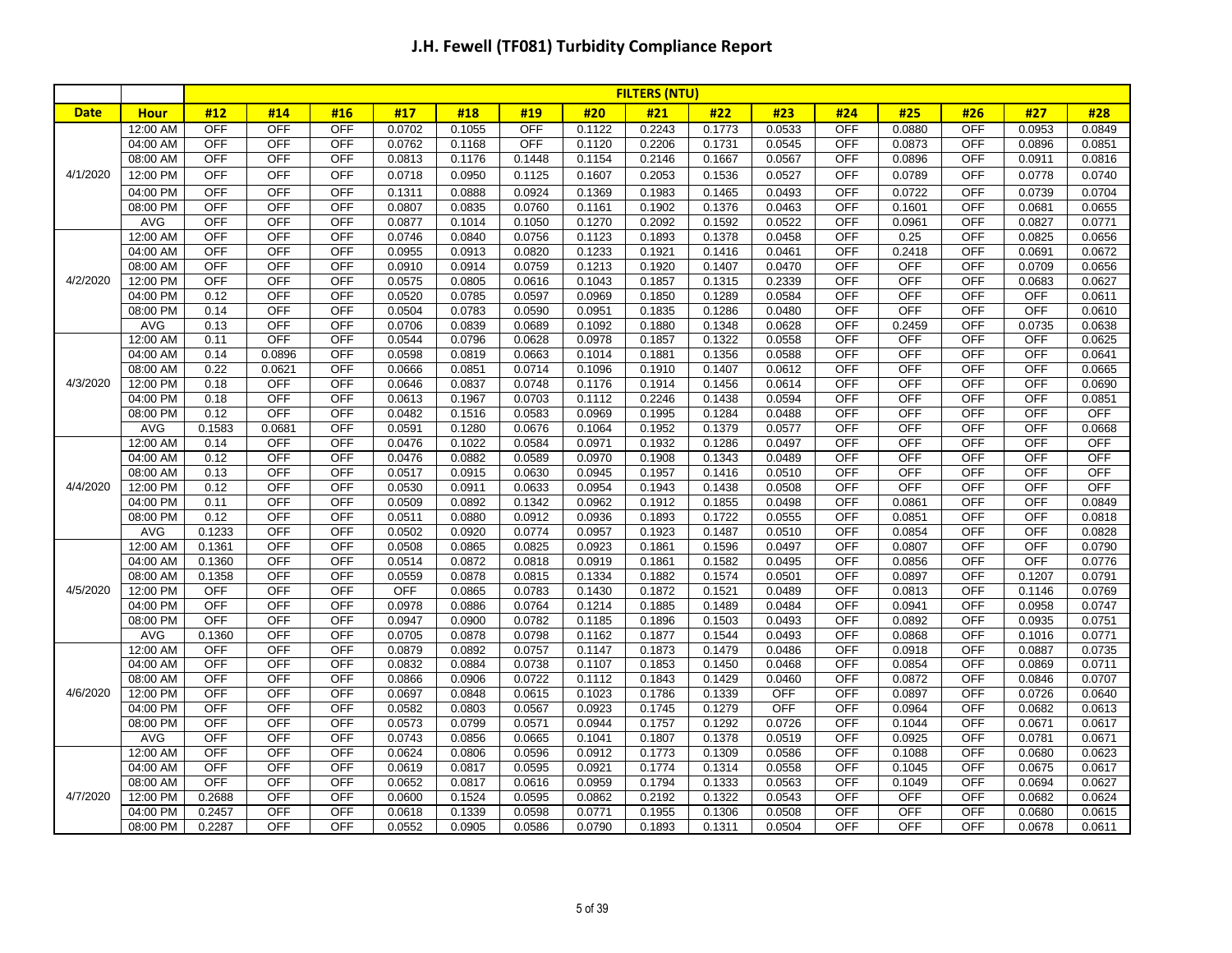|             |                      | <b>FILTERS (NTU)</b> |                          |                          |                  |                  |                  |                  |                  |                  |                  |                   |                      |                          |                  |                  |
|-------------|----------------------|----------------------|--------------------------|--------------------------|------------------|------------------|------------------|------------------|------------------|------------------|------------------|-------------------|----------------------|--------------------------|------------------|------------------|
| <b>Date</b> | <b>Hour</b>          | #12                  | #14                      | #16                      | #17              | #18              | #19              | #20              | #21              | #22              | #23              | #24               | #25                  | #26                      | #27              | #28              |
|             | AVG                  | 0.2478               | <b>OFF</b>               | OFF                      | 0.0612           | 0.0997           | 0.0598           | 0.0858           | 0.1907           | 0.1316           | 0.0544           | OFF               | 0.1061               | <b>OFF</b>               | 0.0682           | 0.0619           |
|             | 12:00 AM             | 0.2199               | <b>OFF</b>               | <b>OFF</b>               | 0.0532           | 0.0886           | 0.0581           | 0.0777           | 0.1846           | 0.1312           | 0.0494           | <b>OFF</b>        | <b>OFF</b>           | <b>OFF</b>               | 0.0661           | 0.0600           |
|             | 04:00 AM             | 0.2174               | <b>OFF</b>               | <b>OFF</b>               | 0.0535           | 0.0865           | 0.0576           | 0.0780           | 0.1808           | 0.1323           | 0.0463           | OFF               | OFF                  | <b>OFF</b>               | 0.0700           | 0.0578           |
|             | 08:00 AM             | 0.2130               | <b>OFF</b>               | OFF                      | 0.0514           | 0.0840           | 0.0558           | 0.0757           | 0.1770           | 0.1298           | 0.0417           | <b>OFF</b>        | 0.1250               | <b>OFF</b>               | 0.0673           | 0.0583           |
| 4/8/2020    | 12:00 PM             | 0.2278               | <b>OFF</b>               | <b>OFF</b>               | 0.0547           | 0.0887           | 0.1058           | 0.0750           | 0.1794           | 0.1332           | 0.0441           | OFF               | 0.1385               | <b>OFF</b>               | 0.0690           | <b>OFF</b>       |
|             | 04:00 PM             | 0.2020               | <b>OFF</b>               | OFF                      | 0.0494           | 0.0777           | 0.0677           | 0.0699           | 0.1684           | <b>OFF</b>       | 0.0355           | OFF               | 0.1294               | <b>OFF</b>               | 0.0638           | <b>OFF</b>       |
|             | 08:00 PM             | 0.1968               | <b>OFF</b>               | <b>OFF</b>               | 0.0467           | 0.0760           | 0.0618           | 0.0682           | 0.1679           | <b>OFF</b>       | 0.0396           | <b>OFF</b>        | 0.1302               | <b>OFF</b>               | 0.0621           | OFF              |
|             | AVG                  | 0.2135               | <b>OFF</b>               | <b>OFF</b>               | 0.0515           | 0.0837           | 0.0663           | 0.0743           | 0.1764           | 0.1313           | 0.0427           | <b>OFF</b>        | 0.1321               | <b>OFF</b>               | 0.0664           | 0.0587           |
|             | 12:00 AM             | 0.2005               | <b>OFF</b>               | <b>OFF</b>               | 0.0493           | 0.0778           | 0.0638           | 0.0678           | 0.1695           | <b>OFF</b>       | 0.0406           | <b>OFF</b>        | 0.1341               | <b>OFF</b>               | 0.0627           | <b>OFF</b>       |
|             | 04:00 AM             | 0.2037               | <b>OFF</b>               | <b>OFF</b>               | 0.0506           | 0.0782           | 0.0625           | 0.0671           | 0.1692           | <b>OFF</b>       | 0.0407           | OFF               | 0.1383               | <b>OFF</b>               | 0.0666           | OFF              |
|             | 08:00 AM             | 0.2077               | <b>OFF</b>               | <b>OFF</b>               | 0.0526           | 0.0789           | 0.0734           | 0.0750           | 0.1690           | <b>OFF</b>       | 0.0408           | <b>OFF</b>        | 0.1256               | <b>OFF</b>               | 0.0642           | 0.0997           |
| 4/9/2020    | 12:00 PM             | 0.2020               | OFF                      | <b>OFF</b>               | OFF              | 0.0774           | 0.0615           | OFF              | 0.1668           | 0.1666           | 0.0421           | OFF               | 0.0974               | OFF                      | OFF              | 0.0839           |
|             | 04:00 PM             | 0.2005               | <b>OFF</b>               | <b>OFF</b>               | 0.0907           | 0.0773           | 0.0610           | <b>OFF</b>       | 0.1703           | 0.1504           | 0.0404           | OFF               | 0.1250               | <b>OFF</b>               | 0.1093           | 0.0761           |
|             | 08:00 PM             | 0.2006               | <b>OFF</b>               | <b>OFF</b>               | 0.0763           | 0.0786           | 0.0625           | <b>OFF</b>       | 0.1738           | 0.1473           | <b>OFF</b>       | <b>OFF</b>        | 0.1222               | <b>OFF</b>               | 0.0910           | 0.0724           |
|             | AVG                  | 0.2025               | OFF                      | <b>OFF</b>               | 0.0612           | 0.0780           | 0.0643           | 0.0695           | 0.1697           | 0.1545           | 0.0410           | OFF               | 0.1238               | OFF                      | 0.0762           | 0.0794           |
|             | 12:00 AM             | 0.2010               | <b>OFF</b>               | <b>OFF</b>               | 0.0679           | 0.0791           | 0.0631           | <b>OFF</b>       | 0.1781           | 0.1447           | <b>OFF</b>       | <b>OFF</b>        | 0.1216               | <b>OFF</b>               | 0.0837           | 0.0732           |
|             | 04:00 AM             | 0.2055               | <b>OFF</b>               | <b>OFF</b>               | 0.0685           | 0.0805           | 0.0658           | <b>OFF</b>       | 0.1847           | 0.1468           | <b>OFF</b>       | <b>OFF</b>        | 0.1015               | <b>OFF</b>               | 0.0927           | 0.0737           |
|             | 08:00 AM             | 0.2117               | <b>OFF</b>               | OFF                      | 0.0736           | 0.0822           | 0.0666           | 0.0456           | 0.1895           | 0.1472           | <b>OFF</b>       | <b>OFF</b>        | 0.0957               | <b>OFF</b>               | 0.0853           | 0.0727           |
| 4/10/2020   | 12:00 PM             | <b>OFF</b>           | <b>OFF</b>               | <b>OFF</b>               | 0.0617           | <b>OFF</b>       | 0.0626           | 0.0947           | OFF              | 0.1401           | OFF              | <b>OFF</b>        | 0.1010               | <b>OFF</b>               | 0.0869           | 0.0682           |
|             | 04:00 PM             | <b>OFF</b>           | <b>OFF</b>               | <b>OFF</b>               | 0.0620           | <b>OFF</b>       | 0.0638           | 0.1000           | <b>OFF</b>       | 0.1407           | 0.0542           | OFF               | 0.1022               | <b>OFF</b>               | 0.0793           | 0.0677           |
|             | 08:00 PM             | <b>OFF</b>           | <b>OFF</b>               | <b>OFF</b>               | 0.0627           | <b>OFF</b>       | 0.0646           | 0.0930           | <b>OFF</b>       | 0.1406           | 0.0561           | <b>OFF</b>        | 0.1053               | <b>OFF</b>               | 0.0863           | 0.0670           |
|             | AVG                  | 0.2039               | <b>OFF</b>               | <b>OFF</b>               | 0.0661           | 0.0806           | 0.0645           | 0.0961           | 0.1831           | 0.1434           | 0.0557           | OFF               | 0.1046               | <b>OFF</b>               | 0.0858           | 0.0703           |
|             | 12:00 AM             | <b>OFF</b>           | <b>OFF</b>               | <b>OFF</b>               | 0.0686           | <b>OFF</b>       | 0.0676           | 0.0978           | OFF              | 0.1448           | 0.0604           | OFF               | 0.1074               | <b>OFF</b>               | 0.0821           | 0.0705           |
|             | 04:00 AM             | <b>OFF</b>           | <b>OFF</b>               | <b>OFF</b>               | 0.0658           | OFF              | 0.0675           | 0.0946           | <b>OFF</b>       | 0.1426           | 0.0582           | OFF               | 0.1011               | <b>OFF</b>               | 0.0987           | 0.0696           |
|             | 08:00 AM             | <b>OFF</b>           | <b>OFF</b>               | <b>OFF</b>               | 0.0606           | <b>OFF</b>       | 0.0651           | 0.0898           | <b>OFF</b>       | 0.1399           | 0.0580           | <b>OFF</b>        | 0.1013               | <b>OFF</b>               | 0.0827           | 0.0672           |
| 4/11/2020   | 12:00 PM             | <b>OFF</b>           | <b>OFF</b>               | <b>OFF</b>               | 0.0568           | 0.0912           | 0.0618           | 0.0852           | <b>OFF</b>       | 0.1362           | 0.0525           | <b>OFF</b>        | 0.0970               | <b>OFF</b>               | 0.0789           | 0.0643           |
|             | 04:00 PM             | <b>OFF</b>           | <b>OFF</b>               | <b>OFF</b>               | 0.0574           | 0.0973           | 0.1007           | 0.0839           | <b>OFF</b>       | 0.1364           | 0.0523           | <b>OFF</b>        | <b>OFF</b>           | <b>OFF</b>               | 0.0905           | 0.0653           |
|             | 08:00 PM             | <b>OFF</b>           | <b>OFF</b>               | <b>OFF</b>               | 0.0560           | 0.0907           | 0.0852           | 0.0791           | <b>OFF</b>       | 0.1345           | 0.0503           | <b>OFF</b>        | OFF                  | <b>OFF</b>               | 0.0705           | 0.0624           |
|             | AVG                  | <b>OFF</b>           | <b>OFF</b><br><b>OFF</b> | <b>OFF</b><br><b>OFF</b> | 0.0609           | 0.0937           | 0.0729           | 0.0886           | <b>OFF</b>       | 0.1391           | 0.0553           | <b>OFF</b><br>OFF | 0.1017<br><b>OFF</b> | <b>OFF</b><br><b>OFF</b> | 0.0841           | 0.0665           |
|             | 12:00 AM             | 0.2075               |                          |                          | 0.0593           | 0.0929           | 0.0847           | 0.0833           | 0.2081           | 0.1369           | 0.0513           |                   | OFF                  |                          | 0.0721           | 0.0653           |
|             | 04:00 AM             | 0.2602               | <b>OFF</b><br><b>OFF</b> | <b>OFF</b><br><b>OFF</b> | 0.0988           | 0.1036           | 0.1240<br>0.0986 | 0.0939<br>0.0839 | 0.2513           | 0.1464           | 0.0518<br>0.0492 | OFF<br>OFF        | OFF                  | <b>OFF</b><br><b>OFF</b> | 0.0753           | 0.0686           |
| 4/12/2020   | 08:00 AM<br>12:00 PM | 0.2406<br>0.2345     | <b>OFF</b>               | <b>OFF</b>               | 0.0874<br>0.0595 | 0.0957<br>0.0914 | 0.0905           | 0.0779           | 0.2081<br>0.1960 | 0.1398<br>0.1399 | 0.0465           | <b>OFF</b>        | <b>OFF</b>           | <b>OFF</b>               | 0.0727<br>0.0717 | 0.0673<br>0.0707 |
|             | 04:00 PM             | 0.2448               | <b>OFF</b>               | <b>OFF</b>               | 0.0585           | 0.0922           | 0.0886           | 0.0831           | 0.2129           | 0.1541           | 0.0493           | <b>OFF</b>        | 0.1601               | <b>OFF</b>               | 0.0708           | <b>OFF</b>       |
|             | 08:00 PM             | 0.2182               | <b>OFF</b>               | <b>OFF</b>               | 0.0539           | 0.0851           | 0.0743           | 0.0784           | 0.2095           | 0.1888           | 0.0460           | <b>OFF</b>        | 0.1274               | <b>OFF</b>               | 0.0699           | <b>OFF</b>       |
|             | AVG                  | 0.2400               | <b>OFF</b>               | <b>OFF</b>               | 0.0719           | 0.0936           | 0.0945           | 0.0835           | 0.2171           | 0.1534           | 0.0490           | <b>OFF</b>        | 0.1330               | <b>OFF</b>               | 0.0721           | 0.0678           |
|             | 12:00 AM             | 0.2355               | <b>OFF</b>               | OFF                      | 0.0630           | 0.0899           | 0.0805           | 0.0813           | 0.2167           | 0.2362           | 0.0522           | <b>OFF</b>        | 0.1303               | <b>OFF</b>               | 0.0764           | <b>OFF</b>       |
|             | 04:00 AM             | 0.2567               | <b>OFF</b>               | <b>OFF</b>               | 0.0764           | 0.1043           | 0.0977           | 0.0878           | 0.2255           | 0.2685           | 0.0537           | OFF               | 0.1271               | <b>OFF</b>               | 0.0820           | <b>OFF</b>       |
|             | 08:00 AM             | 0.2540               | <b>OFF</b>               | <b>OFF</b>               | 0.0740           | 0.1033           | 0.0953           | 0.0848           | 0.2140           | 0.2919           | 0.0513           | <b>OFF</b>        | 0.1100               | <b>OFF</b>               | 0.0844           | OFF              |
| 4/13/2020   | 12:00 PM             | 0.2336               | <b>OFF</b>               | <b>OFF</b>               | 0.0902           | 0.0935           | 0.0834           | 0.0761           | 0.2014           | 0.2462           | <b>OFF</b>       | <b>OFF</b>        | 0.1016               | <b>OFF</b>               | 0.1373           | 0.1114           |
|             | 04:00 PM             | 0.2194               | <b>OFF</b>               | <b>OFF</b>               | 0.1012           | 0.0905           | 0.0765           | 0.0745           | 0.1930           | 0.1844           | 0.0671           | OFF               | 0.0991               | <b>OFF</b>               | 0.1028           | 0.0850           |
|             | 08:00 PM             | 0.2184               | <b>OFF</b>               | <b>OFF</b>               | 0.0762           | 0.0846           | 0.0705           | 0.0765           | 0.1895           | 0.1406           | 0.0629           | <b>OFF</b>        | 0.0940               | <b>OFF</b>               | 0.0882           | 0.0765           |
|             | AVG                  | 0.2339               | OFF                      | <b>OFF</b>               | 0.0804           | 0.0945           | 0.0841           | 0.0805           | 0.2060           | 0.2457           | 0.0574           | <b>OFF</b>        | 0.1103               | OFF                      | 0.0896           | 0.0914           |
|             | 12:00 AM             | 0.2136               | <b>OFF</b>               | <b>OFF</b>               | 0.0718           | 0.0835           | 0.0709           | 0.0739           | 0.1890           | <b>OFF</b>       | 0.0661           | <b>OFF</b>        | 0.0830               | <b>OFF</b>               | 0.0890           | 0.0768           |
|             | 04:00 AM             | 0.2141               | <b>OFF</b>               | <b>OFF</b>               | 0.0711           | 0.0837           | 0.0716           | 0.0745           | 0.1900           | <b>OFF</b>       | 0.0638           | <b>OFF</b>        | 0.0935               | <b>OFF</b>               | 0.0840           | 0.0776           |
|             | 08:00 AM             | 0.2188               | <b>OFF</b>               | <b>OFF</b>               | 0.0692           | 0.0832           | 0.0709           | 0.0748           | 0.1908           | <b>OFF</b>       | 0.0693           | <b>OFF</b>        | 0.0964               | <b>OFF</b>               | 0.0839           | 0.0768           |
| 4/14/2020   | 12:00 PM             | 0.2128               | <b>OFF</b>               | <b>OFF</b>               | 0.0653           | 0.0812           | 0.0689           | <b>OFF</b>       | 0.1911           | 0.1928           | 0.0588           | OFF               | 0.1033               | <b>OFF</b>               | 0.1013           | 0.0753           |
|             | 04:00 PM             | 0.2168               | <b>OFF</b>               | <b>OFF</b>               | 0.0651           | <b>OFF</b>       | 0.0698           | <b>OFF</b>       | 0.1933           | 0.1724           | 0.0585           | <b>OFF</b>        | 0.1116               | <b>OFF</b>               | 0.0823           | 0.0760           |
|             | 08:00 PM             | 0.2222               | <b>OFF</b>               | <b>OFF</b>               | 0.0711           | <b>OFF</b>       | 0.0745           | <b>OFF</b>       | 0.1955           | 0.1648           | 0.0585           | OFF               | 0.1125               | <b>OFF</b>               | 0.0825           | 0.0761           |
|             | AVG                  | 0.2165               | OFF                      | <b>OFF</b>               | 0.0689           | 0.0833           | 0.0711           | 0.0743           | 0.1917           | 0.1751           | 0.0626           | <b>OFF</b>        | 0.1001               | <b>OFF</b>               | 0.0873           | 0.0764           |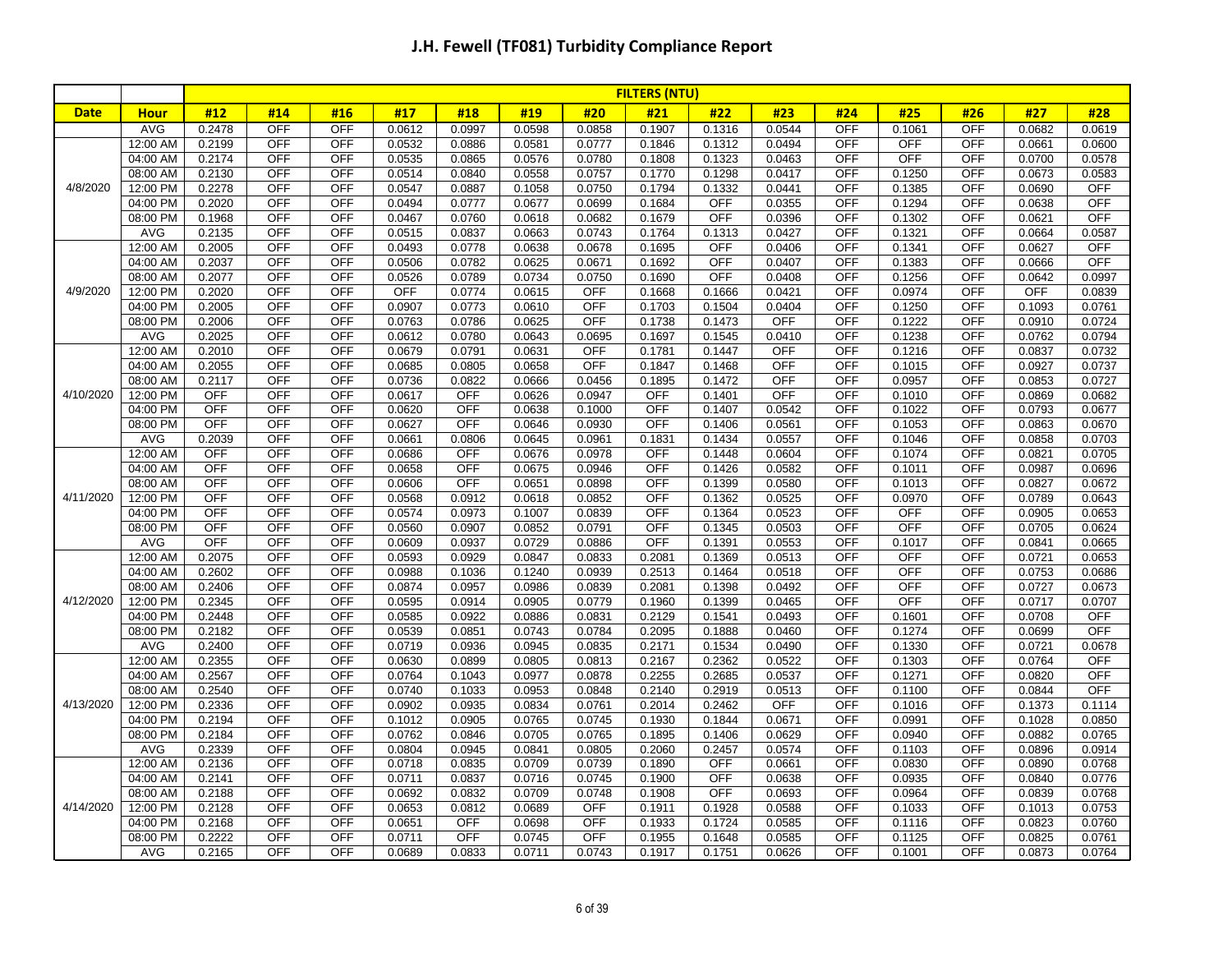|             |                      | <b>FILTERS (NTU)</b>     |                      |                          |                  |                  |                  |                  |                  |                   |                  |                          |                  |                          |                          |                  |
|-------------|----------------------|--------------------------|----------------------|--------------------------|------------------|------------------|------------------|------------------|------------------|-------------------|------------------|--------------------------|------------------|--------------------------|--------------------------|------------------|
| <b>Date</b> | <b>Hour</b>          | #12                      | #14                  | #16                      | #17              | #18              | #19              | #20              | #21              | #22               | #23              | #24                      | #25              | #26                      | #27                      | #28              |
|             | 12:00 AM             | 0.2221                   | <b>OFF</b>           | OFF                      | 0.0708           | <b>OFF</b>       | 0.0752           | <b>OFF</b>       | 0.1973           | 0.1602            | 0.0583           | OFF                      | 0.0995           | <b>OFF</b>               | 0.0957                   | 0.0761           |
|             | 04:00 AM             | 0.2259                   | <b>OFF</b>           | <b>OFF</b>               | 0.0707           | <b>OFF</b>       | 0.0753           | <b>OFF</b>       | 0.2021           | 0.1583            | 0.0613           | <b>OFF</b>               | 0.0967           | <b>OFF</b>               | 0.0833                   | 0.0761           |
|             | 08:00 AM             | 0.2375                   | <b>OFF</b>           | <b>OFF</b>               | 0.0787           | 0.1133           | 0.0748           | <b>OFF</b>       | 0.2200           | 0.1640            | 0.0578           | OFF                      | 0.1221           | <b>OFF</b>               | 0.0826                   | 0.0715           |
| 4/15/2020   | 12:00 PM             | 0.2567                   | <b>OFF</b>           | <b>OFF</b>               | 0.0791           | 0.1288           | 0.0850           | <b>OFF</b>       | 0.2552           | 0.1531            | 0.0566           | OFF                      | 0.1118           | <b>OFF</b>               | 0.0882                   | 0.0715           |
|             | 04:00 PM             | 0.2453                   | <b>OFF</b>           | <b>OFF</b>               | 0.0761           | 0.1098           | 0.1035           | <b>OFF</b>       | 0.2630           | 0.1574            | 0.0609           | <b>OFF</b>               | 0.1196           | <b>OFF</b>               | 0.1240                   | 0.0757           |
|             | 08:00 PM             | 0.2475                   | <b>OFF</b>           | OFF                      | 0.0771           | 0.1076           | 0.1849           | 0.1206           | 0.3144           | 0.1577            | 0.0622           | <b>OFF</b>               | 0.1186           | <b>OFF</b>               | 0.1359                   | 0.0766           |
|             | AVG                  | 0.2401                   | <b>OFF</b>           | <b>OFF</b>               | 0.0755           | 0.1154           | 0.1060           | 0.1206           | 0.2330           | 0.1585            | 0.0595           | OFF                      | 0.1114           | <b>OFF</b>               | 0.1024                   | 0.0746           |
|             | 12:00 AM             | 0.2515                   | <b>OFF</b>           | <b>OFF</b>               | 0.0741           | 0.1029           | 0.2613           | 0.1101           | <b>OFF</b>       | 0.1547            | 0.0615           | <b>OFF</b>               | 0.1104           | <b>OFF</b>               | 0.1264                   | 0.0765           |
|             | 04:00 AM             | 0.2413                   | <b>OFF</b>           | <b>OFF</b>               | 0.0755           | 0.1058           | 0.1743           | 0.1065           | <b>OFF</b>       | 0.1560            | 0.0629           | <b>OFF</b>               | 0.1111           | <b>OFF</b>               | 0.1511                   | 0.0801           |
|             | 08:00 AM             | 0.20                     | <b>OFF</b>           | <b>OFF</b>               | 0.0761           | 0.1036           | 0.1095           | 0.1080           | 0.2912           | 0.1600            | 0.0687           | OFF                      | 0.1063           | <b>OFF</b>               | 0.1729                   | 0.0811           |
| 4/16/2020   | 12:00 PM             | <b>OFF</b>               | 0.0480               | <b>OFF</b>               | 0.0803           | 0.1016           | 0.1573           | 0.1088           | 0.30             | 0.1644            | 0.0965           | OFF                      | 0.1214           | <b>OFF</b>               | 0.1839                   | 0.2491           |
|             | 04:00 PM             | <b>OFF</b>               | <b>OFF</b>           | <b>OFF</b>               | 0.0818           | 0.0982           | 0.1607           | 0.0942           | 0.2577           | 0.1677            | 0.1050           | <b>OFF</b>               | 0.1356           | <b>OFF</b>               | <b>OFF</b>               | 0.0859           |
|             | 08:00 PM             | <b>OFF</b>               | <b>OFF</b>           | <b>OFF</b>               | 0.0975           | 0.0963           | 0.1144           | 0.0889           | 0.2453           | 0.1965            | 0.1179           | OFF                      | 0.1378           | <b>OFF</b>               | <b>OFF</b>               | 0.0852           |
|             | AVG                  | 0.2309                   | 0.0480               | <b>OFF</b>               | 0.0814           | 0.1014           | 0.1671           | 0.1028           | 0.2735           | 0.1676            | 0.0868           | <b>OFF</b>               | 0.1204           | <b>OFF</b>               | 0.1549                   | 0.1015           |
|             | 12:00 AM             | <b>OFF</b>               | OFF                  | <b>OFF</b>               | 0.1205           | 0.0961           | 0.1049           | 0.0816           | 0.2350           | 0.2636            | 0.1586           | OFF                      | 0.1361           | <b>OFF</b>               | <b>OFF</b>               | 0.0753           |
|             | 04:00 AM             | <b>OFF</b>               | <b>OFF</b>           | <b>OFF</b>               | 0.1791           | 0.0984           | 0.1021           | 0.0909           | 0.2298           | 0.20              | 0.1413           | <b>OFF</b>               | 0.1362           | <b>OFF</b>               | <b>OFF</b>               | 0.0754           |
|             | 08:00 AM             | 0.2874                   | <b>OFF</b>           | <b>OFF</b>               | 0.1468           | 0.0931           | 0.0935           | 0.0891           | 0.2205           | OFF               | <b>OFF</b>       | <b>OFF</b>               | 0.1391           | <b>OFF</b>               | <b>OFF</b>               | 0.0682           |
| 4/17/2020   | 12:00 PM             | 0.2725                   | <b>OFF</b>           | OFF                      | 0.1021           | 0.0907           | 0.0853           | 0.0830           | 0.2108           | <b>OFF</b>        | 0.0566           | <b>OFF</b>               | 0.1474           | <b>OFF</b>               | <b>OFF</b>               | 0.0687           |
|             | 04:00 PM             | 0.2524                   | <b>OFF</b>           | OFF                      | 0.1744           | 0.0873           | 0.0810           | 0.0919           | 0.2053           | OFF               | 0.0673           | <b>OFF</b>               | 0.1453           | <b>OFF</b>               | <b>OFF</b>               | 0.1001           |
|             | 08:00 PM             | <b>OFF</b>               | <b>OFF</b>           | <b>OFF</b>               | 0.1624           | 0.0875           | 0.0811           | 0.0787           | 0.2023           | <b>OFF</b>        | 0.0709           | <b>OFF</b>               | 0.2215           | <b>OFF</b>               | <b>OFF</b>               | 0.0897           |
|             | <b>AVG</b>           | 0.2706                   | <b>OFF</b>           | <b>OFF</b>               | 0.1510           | 0.0922           | 0.0915           | 0.0858           | 0.2174           | 0.2318            | 0.1093           | <b>OFF</b>               | 0.1557           | <b>OFF</b>               | <b>OFF</b>               | 0.0805           |
|             | 12:00 AM             | <b>OFF</b><br><b>OFF</b> | <b>OFF</b><br>0.0328 | <b>OFF</b><br><b>OFF</b> | 0.1319           | 0.0880           | 0.0804           | 0.0699<br>0.0917 | 0.2062           | <b>OFF</b><br>OFF | 0.0702           | <b>OFF</b><br><b>OFF</b> | 0.1788           | <b>OFF</b><br><b>OFF</b> | <b>OFF</b><br><b>OFF</b> | 0.0784           |
|             | 04:00 AM<br>08:00 AM | 0.2484                   | 0.0325               | <b>OFF</b>               | 0.0939<br>0.0832 | 0.0924<br>0.0916 | 0.0851<br>0.0805 | 0.1015           | 0.2105           | 0.2274            | 0.0684<br>0.0633 | <b>OFF</b>               | 0.1548<br>0.1370 | <b>OFF</b>               | <b>OFF</b>               | 0.1759<br>0.1166 |
| 4/18/2020   | 12:00 PM             | 0.2451                   | 0.0322               | OFF                      | 0.0783           | <b>OFF</b>       | 0.0813           | 0.1066           | 0.2237<br>0.2755 | 0.1971            | 0.0619           | <b>OFF</b>               | 0.1690           | <b>OFF</b>               | OFF                      | 0.1055           |
|             | 04:00 PM             | 0.2516                   | 0.0333               | <b>OFF</b>               | 0.0886           | OFF              | 0.0911           | 0.0946           | <b>OFF</b>       | 0.1936            | 0.0658           | <b>OFF</b>               | 0.2012           | <b>OFF</b>               | <b>OFF</b>               | 0.1067           |
|             | 08:00 PM             | <b>OFF</b>               | <b>OFF</b>           | <b>OFF</b>               | <b>OFF</b>       | <b>OFF</b>       | OFF              | 0.0875           | <b>OFF</b>       | 0.2022            | 0.0722           | OFF                      | 0.34             | <b>OFF</b>               | <b>OFF</b>               | 0.1162           |
|             | AVG                  | 0.2469                   | 0.0324               | <b>OFF</b>               | 0.0951           | 0.0906           | 0.0836           | 0.0921           | 0.2289           | 0.2003            | 0.0670           | <b>OFF</b>               | 0.1968           | <b>OFF</b>               | <b>OFF</b>               | 0.1170           |
|             | 12:00 AM             | <b>OFF</b>               | <b>OFF</b>           | <b>OFF</b>               | 0.0873           | 0.1157           | 0.0864           | 0.0918           | 0.2097           | 0.1890            | 0.0704           | OFF                      | <b>OFF</b>       | <b>OFF</b>               | <b>OFF</b>               | 0.1074           |
|             | 04:00 AM             | <b>OFF</b>               | <b>OFF</b>           | OFF                      | 0.0940           | 0.1171           | 0.0926           | 0.0867           | 0.2650           | 0.1928            | 0.0730           | <b>OFF</b>               | <b>OFF</b>       | <b>OFF</b>               | <b>OFF</b>               | 0.1116           |
|             | 08:00 AM             | <b>OFF</b>               | <b>OFF</b>           | <b>OFF</b>               | 0.0915           | 0.1155           | 0.1184           | 0.0952           | <b>OFF</b>       | 0.1845            | 0.0715           | <b>OFF</b>               | <b>OFF</b>       | <b>OFF</b>               | 0.1689                   | 0.1052           |
| 4/19/2020   | 12:00 PM             | <b>OFF</b>               | <b>OFF</b>           | <b>OFF</b>               | 0.0893           | 0.1112           | 0.1167           | 0.1443           | 0.2848           | 0.1810            | 0.0729           | OFF                      | 0.2122           | <b>OFF</b>               | 0.1585                   | 0.1038           |
|             | 04:00 PM             | OFF                      | <b>OFF</b>           | OFF                      | 0.0924           | 0.1143           | <b>OFF</b>       | 0.1399           | 0.2631           | 0.1813            | 0.0739           | OFF                      | 0.2383           | <b>OFF</b>               | 0.1526                   | 0.1050           |
|             | 08:00 PM             | <b>OFF</b>               | <b>OFF</b>           | <b>OFF</b>               | 0.0860           | 0.1086           | <b>OFF</b>       | 0.1187           | 0.2403           | 0.1729            | 0.0697           | <b>OFF</b>               | 0.2449           | <b>OFF</b>               | 0.1334                   | 0.0984           |
|             | <b>AVG</b>           | <b>OFF</b>               | <b>OFF</b>           | <b>OFF</b>               | 0.0901           | 0.1138           | 0.1015           | 0.1122           | 0.2534           | 0.1838            | 0.0719           | <b>OFF</b>               | 0.2357           | <b>OFF</b>               | 0.1499                   | 0.1054           |
|             | 12:00 AM             | OFF                      | OFF                  | <b>OFF</b>               | 0.0900           | 0.1125           | <b>OFF</b>       | 0.1149           | 0.2422           | 0.1777            | 0.0749           | <b>OFF</b>               | 0.2020           | OFF                      | 0.1372                   | 0.1016           |
|             | 04:00 AM             | <b>OFF</b>               | <b>OFF</b>           | <b>OFF</b>               | 0.0880           | 0.1103           | <b>OFF</b>       | 0.1171           | 0.2391           | 0.1733            | 0.0729           | <b>OFF</b>               | 0.1682           | <b>OFF</b>               | 0.1339                   | 0.0982           |
|             | 08:00 AM             | <b>OFF</b>               | <b>OFF</b>           | <b>OFF</b>               | 0.0863           | 0.1106           | OFF              | 0.1188           | 0.2337           | 0.1711            | 0.0720           | <b>OFF</b>               | 0.1519           | <b>OFF</b>               | 0.1255                   | 0.0973           |
| 4/20/2020   | 12:00 PM             | <b>OFF</b>               | <b>OFF</b>           | <b>OFF</b>               | 0.0813           | 0.1040           | <b>OFF</b>       | 0.1088           | 0.2235           | 0.1640            | 0.0662           | <b>OFF</b>               | 0.1756           | OFF                      | 0.1162                   | 0.0921           |
|             | 04:00 PM             | OFF                      | <b>OFF</b>           | <b>OFF</b>               | 0.0802           | 0.1026           | OFF              | 0.1049           | 0.2226           | 0.1639            | 0.0601           | OFF                      | 0.2150           | <b>OFF</b>               | 0.1142                   | 0.0922           |
|             | 08:00 PM             | <b>OFF</b>               | <b>OFF</b>           | <b>OFF</b>               | 0.0837           | 0.1046           | <b>OFF</b>       | 0.1051           | 0.2231           | 0.1653            | 0.0548           | OFF                      | 0.2058           | <b>OFF</b>               | 0.1155                   | 0.0935           |
|             | <b>AVG</b>           | <b>OFF</b>               | <b>OFF</b>           | <b>OFF</b>               | 0.0848           | 0.1074           | <b>OFF</b>       | 0.1121           | 0.2310           | 0.1692            | 0.0666           | OFF                      | 0.1865           | <b>OFF</b>               | 0.1239                   | 0.0959           |
|             | 12:00 AM             | <b>OFF</b>               | <b>OFF</b>           | <b>OFF</b>               | 0.0859           | 0.1037           | <b>OFF</b>       | 0.1014           | 0.2177           | 0.1607            | 0.0562           | <b>OFF</b>               | 0.1833           | <b>OFF</b>               | 0.1104                   | 0.0901           |
|             | 04:00 AM             | 0.2539                   | OFF                  | <b>OFF</b>               | 0.0834           | 0.0976           | OFF              | 0.0949           | 0.2095           | 0.1535            | 0.0549           | OFF                      | 0.1504           | OFF                      | 0.1041                   | 0.0855           |
|             | 08:00 AM             | 0.2504                   | <b>OFF</b>           | <b>OFF</b>               | 0.1082           | 0.0935           | 0.1606           | 0.0921           | 0.2060           | 0.1481            | 0.0576           | OFF                      | 0.1543           | <b>OFF</b>               | 0.0968                   | 0.1390           |
| 4/21/2020   | 12:00 PM             | 0.2528                   | <b>OFF</b>           | <b>OFF</b>               | 0.1890           | 0.0929           | 0.1304           | 0.0895           | 0.2053           | OFF               | <b>OFF</b>       | OFF                      | 0.1715           | <b>OFF</b>               | 0.0961                   | 0.1339           |
|             | 04:00 PM             | 0.2504                   | <b>OFF</b>           | <b>OFF</b>               | 0.1625           | 0.0928           | 0.1189           | 0.0942           | 0.2068           | <b>OFF</b>        | <b>OFF</b>       | <b>OFF</b>               | 0.1943           | <b>OFF</b>               | 0.0943                   | 0.1205           |
|             | 08:00 PM             | 0.2536                   | OFF                  | <b>OFF</b>               | 0.1143           | 0.0936           | 0.1191           | 0.0974           | 0.2108           | <b>OFF</b>        | OFF              | OFF                      | 0.1852           | OFF                      | 0.0969                   | 0.1196           |
|             | AVG                  | 0.2520                   | <b>OFF</b>           | <b>OFF</b>               | 0.1323           | 0.0957           | 0.1296           | 0.0946           | 0.2093           | 0.1545            | 0.0560           | <b>OFF</b>               | 0.1732           | <b>OFF</b>               | 0.0998                   | 0.1136           |
|             |                      |                          |                      |                          |                  |                  |                  |                  |                  |                   |                  |                          |                  |                          |                          |                  |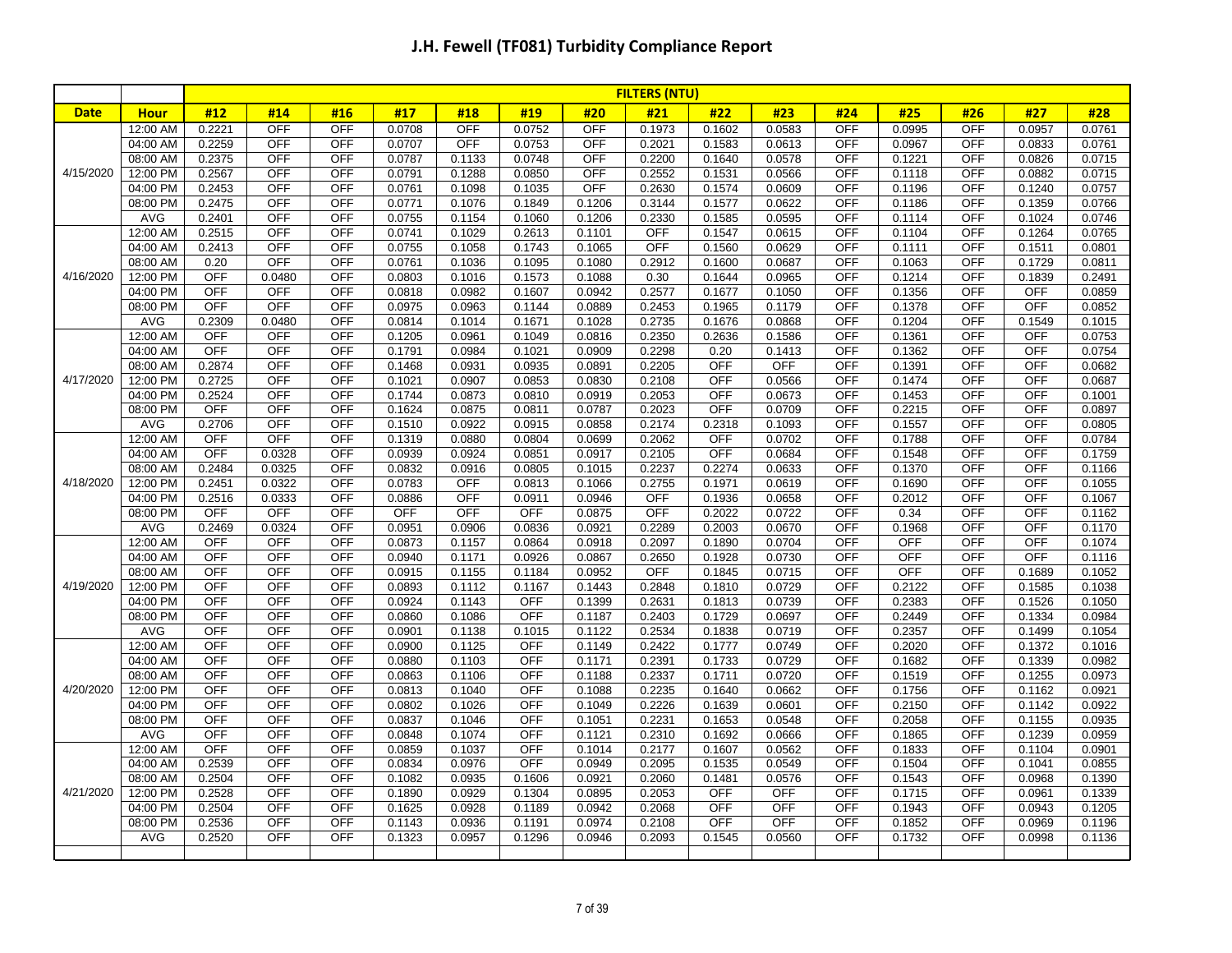|             |                        | <b>FILTERS (NTU)</b> |                          |                          |                  |                  |                  |                  |                  |                  |                  |            |                      |                          |                  |                      |
|-------------|------------------------|----------------------|--------------------------|--------------------------|------------------|------------------|------------------|------------------|------------------|------------------|------------------|------------|----------------------|--------------------------|------------------|----------------------|
| <b>Date</b> | <b>Hour</b>            | #12                  | #14                      | #16                      | #17              | #18              | #19              | #20              | #21              | #22              | #23              | #24        | #25                  | #26                      | #27              | #28                  |
|             | 12:00 AM               | 0.2661               | <b>OFF</b>               | OFF                      | 0.1025           | 0.0935           | 0.1134           | 0.0926           | 0.2097           | <b>OFF</b>       | <b>OFF</b>       | OFF        | 0.1693               | <b>OFF</b>               | 0.0959           | 0.1140               |
|             | 04:00 AM               | 0.17                 | <b>OFF</b>               | <b>OFF</b>               | 0.0890           | 0.0904           | 0.1024           | 0.0936           | 0.2063           | <b>OFF</b>       | <b>OFF</b>       | <b>OFF</b> | 0.1501               | <b>OFF</b>               | 0.0901           | 0.1014               |
|             | 08:00 AM               | 0.2484               | <b>OFF</b>               | <b>OFF</b>               | 0.0825           | 0.0891           | 0.0977           | 0.0884           | 0.2169           | 0.2457           | 0.0984           | OFF        | 0.1427               | <b>OFF</b>               | 0.0867           | 0.0950               |
| 4/22/2020   | 12:00 PM               | 0.2621               | <b>OFF</b>               | <b>OFF</b>               | 0.0870           | 0.1476           | 0.1023           | 0.0937           | 0.2237           | 0.2087           | 0.0940           | <b>OFF</b> | 0.1536               | <b>OFF</b>               | OFF              | 0.1001               |
|             | 04:00 PM               | 0.2543               | <b>OFF</b>               | <b>OFF</b>               | 0.0825           | 0.1349           | 0.0982           | <b>OFF</b>       | 0.2124           | 0.1933           | 0.0849           | OFF        | 0.1682               | <b>OFF</b>               | OFF              | 0.0953               |
|             | 08:00 PM               | 0.2452               | <b>OFF</b>               | OFF                      | 0.0769           | 0.1158           | 0.0933           | 0.1419           | 0.2261           | 0.1827           | 0.0825           | <b>OFF</b> | 0.1591               | <b>OFF</b>               | OFF              | 0.0904               |
|             | <b>AVG</b>             | 0.2410               | <b>OFF</b>               | <b>OFF</b>               | 0.0868           | 0.1147           | 0.1013           | 0.0996           | 0.2162           | 0.2024           | 0.0878           | OFF        | 0.1572               | <b>OFF</b>               | 0.0914           | 0.0996               |
|             | 12:00 AM               | 0.2572               | <b>OFF</b>               | <b>OFF</b>               | 0.0795           | 0.1180           | 0.0977           | 0.1342           | 0.2475           | 0.1879           | 0.0862           | <b>OFF</b> | 0.1389               | <b>OFF</b>               | OFF              | 0.0938               |
|             | 04:00 AM               | 0.2471               | OFF                      | <b>OFF</b>               | 0.0710           | 0.1026           | 0.0893           | 0.1071           | 0.2368           | 0.1730           | 0.0755           | <b>OFF</b> | 0.1687               | OFF                      | <b>OFF</b>       | 0.0854               |
|             | 08:00 AM               | 0.2759               | <b>OFF</b>               | <b>OFF</b>               | 0.0883           | 0.1177           | 0.1062           | 0.1248           | 0.2671           | 0.1999           | 0.0914           | OFF        | 0.1737               | <b>OFF</b>               | 0.2324           | 0.1014               |
| 4/23/2020   | 12:00 PM               | 0.2844               | <b>OFF</b>               | <b>OFF</b>               | 0.0972           | 0.1227           | 0.1093           | 0.1160           | 0.2944           | 0.2009           | 0.0926           | OFF        | <b>OFF</b>           | <b>OFF</b>               | 0.1886           | 0.1053               |
|             | 04:00 PM               | <b>OFF</b>           | <b>OFF</b>               | OFF                      | 0.0934           | 0.1182           | 0.1035           | 0.1171           | 0.2613           | 0.1903           | 0.0861           | OFF        | <b>OFF</b>           | <b>OFF</b>               | 0.1624           | 0.1497               |
|             | 08:00 PM               | <b>OFF</b>           | <b>OFF</b>               | OFF                      | 0.0878           | 0.1159           | 0.0981           | 0.1134           | 0.2427           | 0.1793           | 0.0788           | <b>OFF</b> | <b>OFF</b>           | <b>OFF</b>               | 0.1445           | 0.1739               |
|             | <b>AVG</b>             | 0.2623               | <b>OFF</b>               | <b>OFF</b>               | 0.0879           | 0.1167           | 0.1019           | 0.1193           | 0.2607           | 0.1900           | 0.0857           | OFF        | 0.1611               | <b>OFF</b>               | 0.1731           | 0.1233               |
|             | 12:00 AM               | <b>OFF</b>           | <b>OFF</b>               | <b>OFF</b>               | 0.0823           | 0.1098           | 0.0953           | 0.1066           | 0.2313           | 0.1741           | 0.0751           | OFF        | 0.1758               | <b>OFF</b>               | 0.1466           | <b>OFF</b>           |
|             | 04:00 AM               | <b>OFF</b>           | <b>OFF</b>               | <b>OFF</b>               | 0.0810           | 0.1074           | 0.0944           | 0.0986           | 0.2250           | 0.1716           | 0.0728           | <b>OFF</b> | 0.1738               | <b>OFF</b>               | 0.1248           | <b>OFF</b>           |
|             | 08:00 AM               | 0.1270               | <b>OFF</b>               | OFF                      | 0.0782           | 0.1027           | 0.1681           | 0.0964           | 0.2165           | 0.1679           | 0.0703           | <b>OFF</b> | <b>OFF</b>           | <b>OFF</b>               | 0.1160           | 0.1572               |
| 4/24/2020   | 12:00 PM               | 0.26                 | <b>OFF</b>               | <b>OFF</b>               | OFF              | 0.0948           | 0.1293           | 0.0902           | 0.2021           | 0.1549           | <b>OFF</b>       | OFF        | 0.1712               | <b>OFF</b>               | 0.1017           | 0.1149               |
|             | 04:00 PM               | 0.2812               | <b>OFF</b>               | <b>OFF</b>               | 0.1313           | 0.0935           | 0.1115           | 0.0882           | 0.2011           | 0.1516           | <b>OFF</b>       | <b>OFF</b> | 0.1735               | <b>OFF</b>               | 0.1005           | 0.1065               |
|             | 08:00 PM               | 0.2671               | <b>OFF</b>               | OFF                      | 0.1053           | 0.0900           | 0.1033           | 0.0867           | 0.1965           | <b>OFF</b>       | <b>OFF</b>       | <b>OFF</b> | 0.1677               | <b>OFF</b>               | 0.0947           | 0.0999               |
|             | <b>AVG</b>             | 0.2338               | <b>OFF</b>               | <b>OFF</b>               | 0.0957           | 0.0997           | 0.1151           | 0.0947           | 0.2122           | 0.1654           | 0.0731           | <b>OFF</b> | 0.1720               | <b>OFF</b>               | 0.1145           | 0.1184               |
|             | 12:00 AM               | 0.2549               | OFF                      | <b>OFF</b>               | 0.0907           | 0.0886           | 0.0972           | 0.0857           | 0.1919           | <b>OFF</b>       | <b>OFF</b>       | <b>OFF</b> | 0.1542               | OFF                      | 0.0933           | 0.0950               |
|             | 04:00 AM               | 0.2808               | <b>OFF</b>               | <b>OFF</b>               | 0.0996           | 0.0927           | 0.1075           | 0.0918           | 0.2002           | <b>OFF</b>       | <b>OFF</b>       | <b>OFF</b> | 0.1557               | <b>OFF</b>               | 0.1039           | 0.1046               |
|             | 08:00 AM               | 0.2634               | <b>OFF</b>               | <b>OFF</b>               | 0.0983           | 0.0929           | 0.1063           | 0.0961           | 0.2000           | <b>OFF</b>       | 0.1105           | <b>OFF</b> | 0.1314               | <b>OFF</b>               | 0.1032           | 0.1036               |
| 4/25/2020   | 12:00 PM               | 0.2660               | <b>OFF</b>               | OFF                      | 0.0971           | 0.0952           | 0.1042           | 0.0938           | 0.2016           | OFF              | 0.0983           | <b>OFF</b> | 0.1445               | <b>OFF</b>               | 0.1019           | 0.1020               |
|             | 04:00 PM               | 0.2664               | <b>OFF</b>               | <b>OFF</b>               | 0.0967           | 0.1491           | 0.1057           | 0.0951           | 0.2047           | 0.2286           | 0.0942           | <b>OFF</b> | 0.1448               | <b>OFF</b>               | 0.1023           | 0.1021               |
|             | 08:00 PM               | 0.2665               | <b>OFF</b>               | <b>OFF</b>               | 0.0968           | 0.1477           | 0.1083           | <b>OFF</b>       | 0.2077           | <b>OFF</b>       | 0.0934           | <b>OFF</b> | 0.1393               | <b>OFF</b>               | 0.1043           | 0.1034               |
|             | AVG                    | 0.2653               | <b>OFF</b>               | OFF                      | 0.0965           | 0.1133           | 0.1049           | 0.0923           | 0.2010           | 0.2286           | 0.0986           | <b>OFF</b> | 0.1450               | <b>OFF</b>               | 0.1015           | 0.1017               |
|             | 12:00 AM               | 0.2542               | <b>OFF</b>               | <b>OFF</b>               | 0.0916           | 0.1260           | 0.1058           | 0.1226           | 0.2055           | OFF              | 0.0885           | <b>OFF</b> | 0.1406               | <b>OFF</b>               | 0.1016           | 0.0991               |
|             | 04:00 AM               | 0.2686               | <b>OFF</b>               | <b>OFF</b>               | 0.0969           | 0.1212           | 0.1120           | 0.1594           | 0.2117           | <b>OFF</b>       | 0.0922           | OFF        | 0.1320               | <b>OFF</b>               | 0.1064           | 0.1043               |
|             | 08:00 AM               | 0.2682               | <b>OFF</b>               | <b>OFF</b>               | 0.0953           | 0.1176           | 0.1083           | 0.1388           | 0.2112           | 0.2691           | 0.0886           | <b>OFF</b> | 0.1224               | <b>OFF</b>               | 0.1042           | 0.1013               |
| 4/26/2020   | 12:00 PM               | 0.2632               | <b>OFF</b>               | OFF                      | 0.0892           | 0.1157           | 0.1037           | 0.1232           | <b>OFF</b>       | 0.2270           | 0.0837           | OFF        | 0.1115               | <b>OFF</b>               | 0.1944           | 0.0978               |
|             | 04:00 PM               | 0.2774               | <b>OFF</b>               | OFF                      | 0.0954           | 0.1235           | 0.1097           | 0.1300           | 0.3034           | 0.2232           | 0.0890           | <b>OFF</b> | <b>OFF</b>           | <b>OFF</b>               | 0.1918           | OFF                  |
|             | 08:00 PM<br><b>AVG</b> | 0.2893               | <b>OFF</b><br><b>OFF</b> | <b>OFF</b><br><b>OFF</b> | 0.1003           | 0.1249           | 0.1158           | 0.1352           | 0.2893           | 0.2057           | 0.0917           | OFF<br>OFF | OFF                  | <b>OFF</b><br><b>OFF</b> | 0.1759           | OFF                  |
|             | 12:00 AM               | 0.2704<br>0.2778     | <b>OFF</b>               | OFF                      | 0.0947<br>0.0964 | 0.1216<br>0.1185 | 0.1092<br>0.1147 | 0.1373<br>0.1266 | 0.2376<br>0.2681 | 0.2214<br>0.1997 | 0.0890<br>0.0881 | <b>OFF</b> | 0.1285<br><b>OFF</b> | <b>OFF</b>               | 0.1416<br>0.1587 | 0.1007<br><b>OFF</b> |
|             | 04:00 AM               | 0.2589               | OFF                      | <b>OFF</b>               | 0.0890           | 0.1136           | 0.1138           | 0.1184           | 0.2541           | 0.1826           | 0.0841           | OFF        | <b>OFF</b>           | <b>OFF</b>               | 0.1687           | <b>OFF</b>           |
|             | 08:00 AM               | 0.2505               | <b>OFF</b>               | <b>OFF</b>               | 0.0812           | 0.1085           | 0.1044           | 0.1099           | 0.2404           | 0.1769           | 0.0780           | <b>OFF</b> | <b>OFF</b>           | <b>OFF</b>               | 0.1294           | <b>OFF</b>           |
| 4/27/2020   | 12:00 PM               | 0.1867               | <b>OFF</b>               | OFF                      | 0.0716           | 0.1009           | 0.0936           | 0.0990           | 0.2263           | 0.1620           | 0.0709           | <b>OFF</b> | <b>OFF</b>           | <b>OFF</b>               | 0.1148           | OFF                  |
|             | 04:00 PM               | 0.0419               | <b>OFF</b>               | OFF                      | 0.0705           | 0.1001           | 0.0935           | 0.0965           | 0.2265           | 0.1614           | 0.0694           | <b>OFF</b> | 0.1518               | <b>OFF</b>               | 0.1135           | 0.1563               |
|             | 08:00 PM               | 0.0430               | OFF                      | <b>OFF</b>               | 0.0811           | 0.1026           | 0.1047           | 0.0981           | 0.2287           | 0.1651           | 0.0648           | <b>OFF</b> | 0.1435               | <b>OFF</b>               | 0.1257           | 0.1417               |
|             | <b>AVG</b>             | 0.1856               | <b>OFF</b>               | <b>OFF</b>               | 0.0818           | 0.1074           | 0.1042           | 0.1084           | 0.2410           | 0.1749           | 0.0758           | OFF        | 0.1469               | OFF                      | 0.1354           | 0.1479               |
|             | 12:00 AM               | 0.0421               | <b>OFF</b>               | <b>OFF</b>               | 0.0823           | 0.0986           | 0.1065           | 0.0950           | 0.2218           | 0.1599           | 0.0602           | <b>OFF</b> | 0.1253               | <b>OFF</b>               | 0.1181           | 0.1259               |
|             | 04:00 AM               | 0.0405               | <b>OFF</b>               | <b>OFF</b>               | 0.0741           | 0.0945           | 0.1075           | 0.0908           | 0.2137           | 0.1543           | 0.0568           | <b>OFF</b> | 0.1171               | <b>OFF</b>               | 0.1012           | 0.1129               |
|             | 08:00 AM               | 0.0411               | <b>OFF</b>               | OFF                      | 0.0703           | 0.0942           | 0.1045           | 0.0882           | 0.2098           | 0.1517           | 0.0641           | <b>OFF</b> | 0.1102               | <b>OFF</b>               | 0.0971           | 0.1062               |
| 4/28/2020   | 12:00 PM               | 0.0406               | <b>OFF</b>               | <b>OFF</b>               | 0.0660           | 0.0904           | 0.1592           | 0.0847           | 0.2030           | 0.1462           | 0.0625           | OFF        | 0.1024               | <b>OFF</b>               | 0.0917           | 0.0969               |
|             | 04:00 PM               | <b>OFF</b>           | <b>OFF</b>               | OFF                      | 0.0659           | 0.0892           | 0.1449           | 0.0834           | 0.2008           | 0.1459           | 0.0625           | <b>OFF</b> | 0.0980               | <b>OFF</b>               | 0.0909           | 0.0957               |
|             | 08:00 PM               | OFF                  | OFF                      | <b>OFF</b>               | 0.0697           | 0.0920           | 0.1228           | 0.0855           | 0.2009           | 0.1477           | 0.0631           | <b>OFF</b> | 0.1144               | OFF                      | 0.0956           | 0.0960               |
|             | <b>AVG</b>             | 0.0412               | OFF                      | <b>OFF</b>               | 0.0717           | 0.0931           | 0.1215           | 0.0878           | 0.2083           | 0.1510           | 0.0615           | <b>OFF</b> | 0.1110               | OFF                      | 0.0992           | 0.1057               |
|             |                        |                      |                          |                          |                  |                  |                  |                  |                  |                  |                  |            |                      |                          |                  |                      |
|             |                        |                      |                          |                          |                  |                  |                  |                  |                  |                  |                  |            |                      |                          |                  |                      |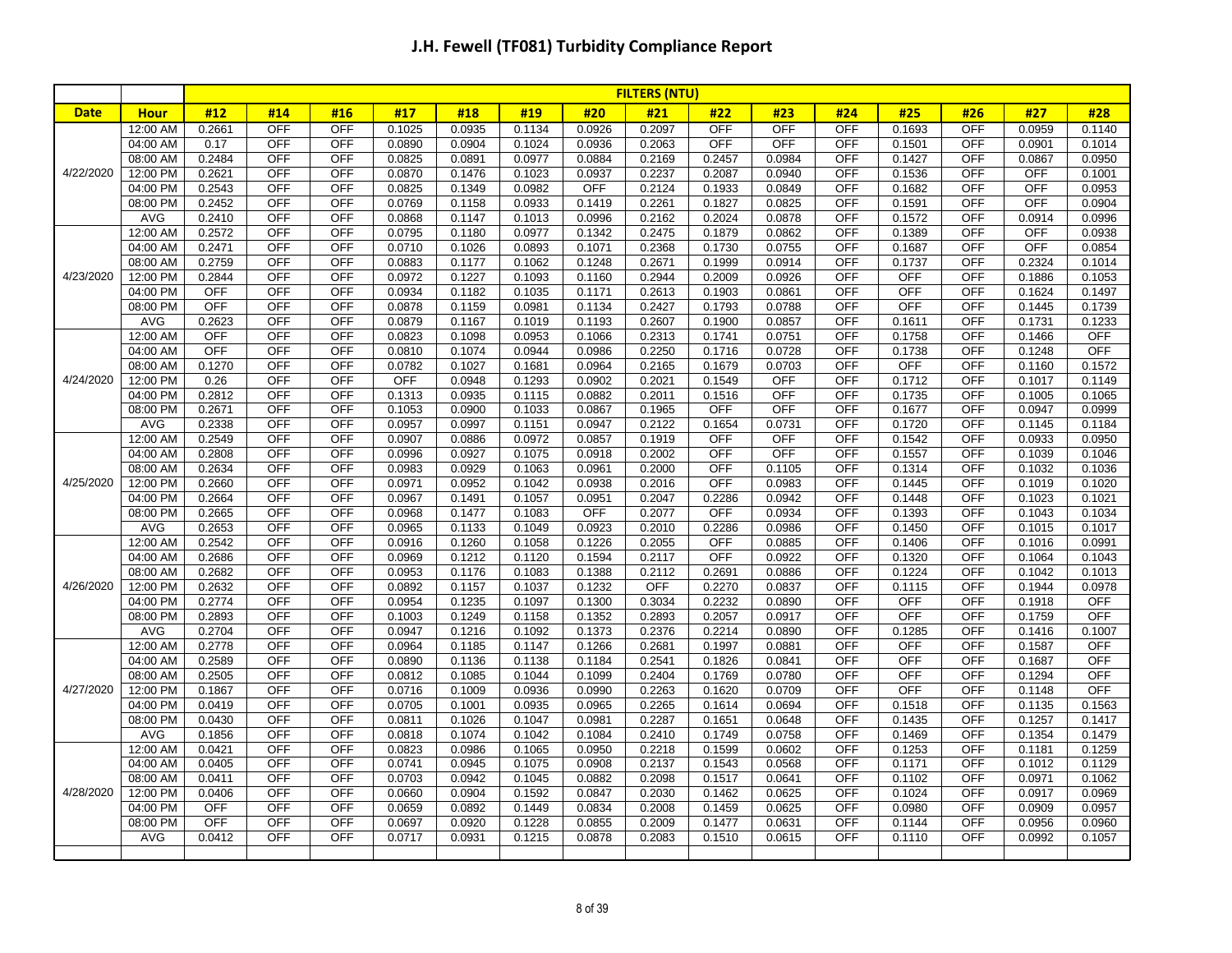|             |             |            | <b>FILTERS (NTU)</b> |            |            |            |            |        |            |        |            |            |        |            |        |            |
|-------------|-------------|------------|----------------------|------------|------------|------------|------------|--------|------------|--------|------------|------------|--------|------------|--------|------------|
| <b>Date</b> | <b>Hour</b> | #12        | #14                  | #16        | #17        | #18        | #19        | #20    | #21        | #22    | #23        | #24        | #25    | #26        | #27    | #28        |
|             | 12:00 AM    | OFF        | <b>OFF</b>           | <b>OFF</b> | 0.0762     | 0.0948     | 0.1221     | 0.0920 | 0.2090     | 0.1570 | 0.0665     | <b>OFF</b> | 0.1109 | <b>OFF</b> | 0.0987 | 0.1009     |
|             | 04:00 AM    | <b>OFF</b> | <b>OFF</b>           | <b>OFF</b> | 0.0811     | 0.0958     | 0.1198     | 0.0940 | 0.2143     | 0.1642 | 0.0697     | <b>OFF</b> | 0.1167 | <b>OFF</b> | 0.1020 | 0.1030     |
|             | 08:00 AM    | <b>OFF</b> | <b>OFF</b>           | <b>OFF</b> | 0.0827     | 0.0926     | 0.1068     | 0.0881 | 0.2105     | 0.1612 | 0.0675     | <b>OFF</b> | 0.1065 | <b>OFF</b> | 0.0955 | 0.0965     |
| 4/29/2020   | 12:00 PM    | 0.0585     | <b>OFF</b>           | <b>OFF</b> | OFF        | 0.0927     | 0.0945     | 0.0907 | 0.2074     | 0.1590 | 0.0641     | <b>OFF</b> | 0.1076 | <b>OFF</b> | 0.0907 | 0.0909     |
|             | 04:00 PM    | 0.0525     | <b>OFF</b>           | <b>OFF</b> | 0.2029     | <b>OFF</b> | 0.0913     | 0.0913 | 0.2067     | 0.1556 | 0.0617     | <b>OFF</b> | 0.1066 | <b>OFF</b> | 0.0902 | 0.0889     |
|             | 08:00 PM    | 0.0508     | <b>OFF</b>           | OFF        | 0.1501     | <b>OFF</b> | 0.0944     | 0.0946 | 0.2134     | 0.1616 | 0.0665     | OFF        | 0.1173 | <b>OFF</b> | 0.0932 | 0.0906     |
|             | <b>AVG</b>  | 0.0531     | <b>OFF</b>           | <b>OFF</b> | 0.1239     | 0.0942     | 0.1054     | 0.0918 | 0.2102     | 0.1598 | 0.0660     | <b>OFF</b> | 0.1111 | <b>OFF</b> | 0.0951 | 0.0951     |
|             | 12:00 AM    | 0.0500     | <b>OFF</b>           | <b>OFF</b> | 0.1172     | <b>OFF</b> | 0.0983     | 0.0965 | 0.2206     | 0.1686 | 0.0688     | <b>OFF</b> | 0.1164 | <b>OFF</b> | 0.0997 | 0.0944     |
|             | 04:00 AM    | 0.0471     | <b>OFF</b>           | <b>OFF</b> | 0.1067     | <b>OFF</b> | 0.1066     | 0.0989 | 0.2970     | 0.2677 | 0.1030     | <b>OFF</b> | 0.1381 | <b>OFF</b> | 0.1241 | 0.0967     |
|             | 08:00 AM    | OFF        | <b>OFF</b>           | OFF        | <b>OFF</b> | <b>OFF</b> | <b>OFF</b> | OFF    | <b>OFF</b> | OFF    | <b>OFF</b> | OFF        | OFF    | <b>OFF</b> | OFF    | <b>OFF</b> |
| 4/30/2020   | 12:00 PM    | 0.0521     | <b>OFF</b>           | OFF        | 0.1037     | 0.1148     | 0.0860     | 0.1156 | 0.2352     | 0.1550 | 0.0895     | <b>OFF</b> | 0.1164 | <b>OFF</b> | 0.1282 | 0.1208     |
|             | 04:00 PM    | 0.0528     | <b>OFF</b>           | <b>OFF</b> | 0.0901     | 0.1331     | 0.0825     | 0.1043 | 0.2220     | 0.1718 | 0.0975     | <b>OFF</b> | 0.1178 | <b>OFF</b> | 0.1371 | 0.1292     |
|             | 08:00 PM    | 0.0535     | <b>OFF</b>           | <b>OFF</b> | 0.0756     | 0.1455     | 0.0795     | 0.0887 | 0.2481     | 0.1987 | 0.1213     | <b>OFF</b> | 0.1214 | <b>OFF</b> | 0.1405 | 0.1311     |
|             | <b>AVG</b>  | 0.0511     | <b>OFF</b>           | <b>OFF</b> | 0.0986     | 0.1311     | 0.0905     | 0.1008 | 0.2445     | 0.1923 | 0.0960     | <b>OFF</b> | 0.1220 | <b>OFF</b> | 0.1259 | 0.1144     |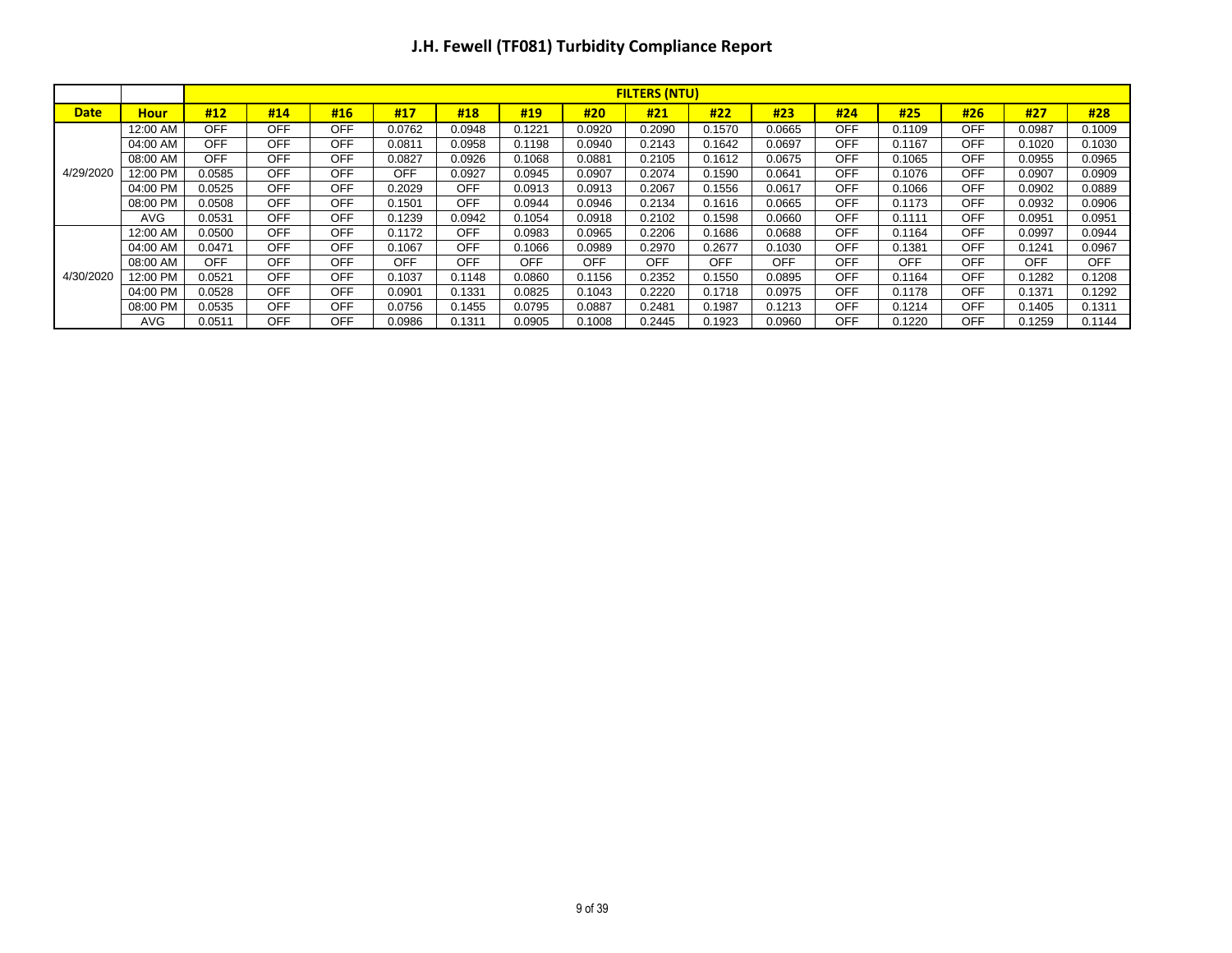| System ID 250008-01 |                 |                      | Month Of April 2020      |                                                         |                | Total Off-Specification Volume (MG) = 0 |                                                         |                |                          |                                                         |                |                          |                                                         |                       |
|---------------------|-----------------|----------------------|--------------------------|---------------------------------------------------------|----------------|-----------------------------------------|---------------------------------------------------------|----------------|--------------------------|---------------------------------------------------------|----------------|--------------------------|---------------------------------------------------------|-----------------------|
|                     | <b>Min Flow</b> | <b>Total</b>         |                          | <b>UV Reactor #1</b>                                    |                |                                         | <b>UV Reactor #2</b>                                    |                |                          | <b>UV Reactor #3</b>                                    |                |                          | <b>UV Reactor #4</b>                                    |                       |
| Date                | Rate<br>(MGD)   | Production<br>(Gals) | <b>Run Time</b><br>(Hrs) | <b>Calc Min</b><br><b>Dose</b><br>(mJ/cm <sup>2</sup> ) | Min UVT<br>(%) | <b>Run Time</b><br>(Hrs)                | <b>Calc Min</b><br><b>Dose</b><br>(mJ/cm <sup>2</sup> ) | Min UVT<br>(%) | <b>Run Time</b><br>(Hrs) | <b>Calc Min</b><br><b>Dose</b><br>(mJ/cm <sup>2</sup> ) | Min UVT<br>(%) | <b>Run Time</b><br>(Hrs) | <b>Calc Min</b><br><b>Dose</b><br>(mJ/cm <sup>2</sup> ) | <b>Min UVT</b><br>(%) |
| 4/1/2020            | 20.9            | 20887591             |                          |                                                         |                | 24.0                                    | 24                                                      | 85             |                          |                                                         |                | 24.0                     | 21                                                      | 87                    |
| 4/2/2020            | 20.9            | 20900798             |                          |                                                         |                | 24.0                                    | 24                                                      | 85             |                          |                                                         |                | 24.0                     | 20                                                      | 87                    |
| 4/3/2020            | 18.0            | 17950516             |                          | <b>OFFLINE</b>                                          |                | 24.0                                    | 25                                                      | 85             |                          | <b>OFFLINE</b>                                          |                |                          | <b>OFFLINE</b>                                          |                       |
| 4/4/2020            | 20.2            | 20192262             |                          |                                                         |                | 24.0                                    | 24                                                      | 85             |                          |                                                         |                | 22.5                     | 19                                                      | 87                    |
| 4/5/2020            | 20.5            | 20456943             |                          |                                                         |                | 24.0                                    | 23                                                      | 85             |                          |                                                         |                | 24.0                     | 18                                                      | 87                    |
| 4/6/2020            | 22.8            | 22828712             |                          |                                                         |                | 21.2                                    | 23                                                      | 85             | 7.4                      | 26                                                      | 75             | 24.0                     | 17                                                      | 87                    |
| 4/7/2020            | 18.2            | 18196699             | 5.3                      | $26\,$                                                  | 85             |                                         |                                                         |                | 24.0                     | 24                                                      | 75             | 10.1                     | 15                                                      | 87                    |
| 4/8/2020            | 18.7            | 18737001             | 24.0                     | 27                                                      | 85             |                                         |                                                         |                | 9.6                      | 22                                                      | 75             | 6.8                      | 26                                                      | 87                    |
| 4/9/2020            | 17.8            | 17778704             | 24.0                     | 27                                                      | 85             |                                         |                                                         |                |                          |                                                         |                | 15.0                     | 25                                                      | 87                    |
| 4/10/2020           | 17.1            | 17120933             | 24.0                     | $27\,$                                                  | 85             |                                         |                                                         |                |                          |                                                         |                | 12.8                     | 23                                                      | 87                    |
| 4/11/2020           | 21.0            | 20980192             | 24.0                     | 28                                                      | 85             |                                         |                                                         |                |                          | <b>OFFLINE</b>                                          |                | 24.0                     | 24                                                      | 87                    |
| 4/12/2020           | 16.6            | 16608425             | 24.0                     | 28                                                      | 85             |                                         |                                                         |                |                          |                                                         |                | 11.8                     | 24                                                      | 87                    |
| 4/13/2020           | 21.3            | 21347069             | 24.0                     | 28                                                      | 85             |                                         |                                                         |                |                          |                                                         |                | 24.0                     | 24                                                      | 87                    |
| 4/14/2020           | 16.7            | 16666481             | 24.0                     | 26                                                      | 85             |                                         |                                                         |                |                          |                                                         |                | 11.6                     | 26                                                      | 87                    |
| 4/15/2020           | 25.7            | 25743730             | 24.0                     | 27                                                      | 85             |                                         |                                                         |                | 9.7                      | 24                                                      | 75             | 24.0                     | 26                                                      | 87                    |
| 4/16/2020           | 22.7            | 22685364             | 24.0                     | 25                                                      | 85             |                                         |                                                         |                | 1.2<br>22                |                                                         | 75             | 24.0                     | 24                                                      | 87                    |
| 4/17/2020           | 15.3            | 15308069             | 24.0                     | 25                                                      | 85             |                                         |                                                         |                |                          |                                                         |                | 8.3                      | 24                                                      | 87                    |
| 4/18/2020           | 16.2            | 16177151             | 24.0                     | 26                                                      | 85             |                                         | <b>OFFLINE</b>                                          |                |                          | <b>OFFLINE</b>                                          |                | 9.8                      | 26                                                      | 87                    |
| 4/19/2020           | 15.0            | 14970308             | 24                       | 25                                                      | 85             |                                         |                                                         |                |                          |                                                         |                | 7.6                      | 24                                                      | 87                    |
| 4/20/2020           | 19.3            | 19258132             | 16                       | 25                                                      | 85             |                                         |                                                         |                | 12.7                     | 24                                                      | 75             | 13.4                     | 25                                                      | 87                    |
| 4/21/2020           | 15.9            | 15915475             |                          | <b>OFFLINE</b>                                          |                |                                         |                                                         |                | 24                       | 24                                                      | 75             | 9.3                      | 24                                                      | 87                    |
| 4/22/2020           | 18.4            | 18439144             | 5.7                      | 24                                                      | 85             |                                         |                                                         |                | 24.0                     | 24                                                      | 75             | 10                       | 24                                                      | 87                    |
| 4/23/2020           | 19.0            | 19007913             | 24                       | 25                                                      | 85             |                                         |                                                         |                | 15.9                     | 23                                                      | 75             |                          | <b>OFFLINE</b>                                          |                       |
| 4/24/2020           | 19.1            | 19129173             | 24.0                     | 26                                                      | 85             |                                         |                                                         |                | 10.4                     | $20\,$                                                  | 75             | 6.6                      | 23                                                      | 87                    |
| 4/25/2020           | 22.1            | 22115865             | 24.0                     | 24                                                      | 85             |                                         |                                                         |                | 1.8                      | 20                                                      | 75             | 24                       | 26                                                      | 87                    |
| 4/26/2020           | 17              | 16977301             | 10.2                     | 23                                                      | 85             |                                         |                                                         |                | 2.5                      | 19                                                      | 75             | 24.0                     | 26                                                      | 87                    |
| 4/27/2020           | 26.1            | 26140461             | 15.4                     | 22                                                      | 85             |                                         |                                                         |                | 19.7                     | 19                                                      | 75             | 24.0                     | 24                                                      | 87                    |
| 4/28/2020           | 24.1            | 24060584             | 24.0                     | $20\,$                                                  | 85             |                                         |                                                         |                |                          | <b>OFFLINE</b>                                          |                | 24.0                     | 24                                                      | 87                    |
| 4/29/2020           | 21.8            | 21798258             | 11.3                     | $19$                                                    | 85             |                                         |                                                         |                | 6.0                      | 15                                                      | 75             | 24.0                     | 21                                                      | $87\,$                |
| 4/30/2020           | 17.6            | 17568785             |                          | <b>OFFLINE</b>                                          |                |                                         |                                                         |                | 9.7                      | 15                                                      | 75             | 24.0                     | 20                                                      | 87                    |
|                     |                 |                      |                          |                                                         |                |                                         |                                                         |                |                          |                                                         |                |                          |                                                         |                       |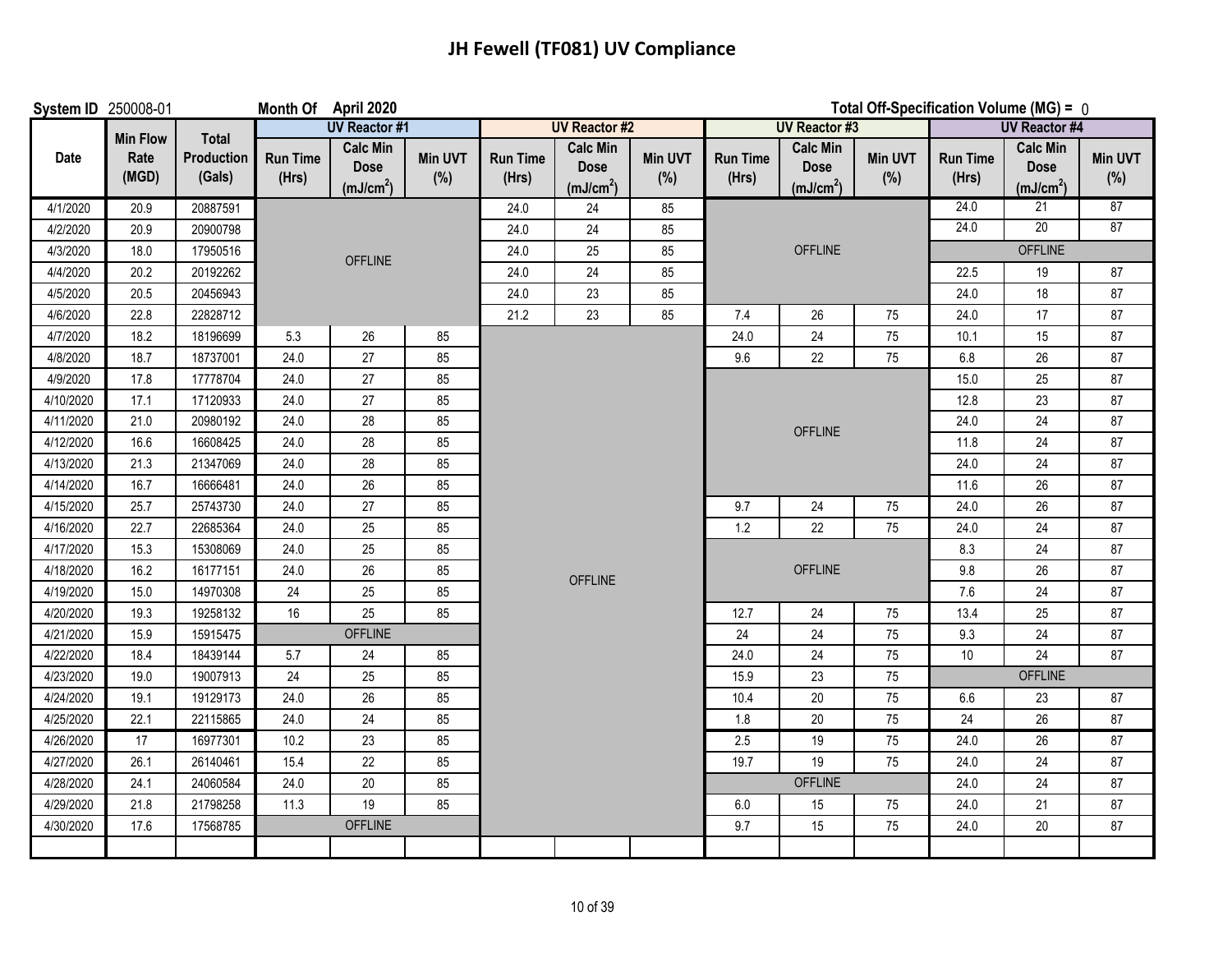| 6. Date and duration of each period the disinfectant fell below 0.2 mg/l for more than an hour while |
|------------------------------------------------------------------------------------------------------|
| entering the distribution system.                                                                    |

7. Total number of disinfectant residual measured in the distribution system where total coliform

8. Number of instances where disinfectant was not measured in the distribution system where total coliform samples were collected.

9. Number of instances where disinfectant was measured in the distributed system but not detected. NONE

10. Date of last calibration for online monitoring equipment. **1992 10. Date of last calibration for online monitoring equipment.** 

### **CITY OF JACKSON O. B. Curtis Conventional (TF082) Weekly Report For HS# 1 Based on Finished Water**

## **Month Of April 2020**

**System ID 250008-02**

1. Total number of turbidity measurements taken during the month.

2. Percentage of turbidity that were equal to or less than the turbidity limit of 0.3 NTU.

3. Number of filters that exceeded 0.5 NTU in 2 consecutive readings taken 15 min. apart after first four hours of operation.

4. Number of filters that exceeded 1.0 NTU in 2 consecutive readings taken 15 min. apart in 3 consecutive months.

5. Lowest daily disinfectant concentration entering the distribution system in mg/l.

| entering the distribution system. |  |  |
|-----------------------------------|--|--|
|                                   |  |  |

samples were collected.

|        | 1.9 |    | 2.1 | 13 | 2.3      | 19 | 2.5 | 25 | 0.6 |
|--------|-----|----|-----|----|----------|----|-----|----|-----|
| n<br>4 | 2.4 |    | 2.3 | 14 | 2.6      | 20 | 2.4 | 26 |     |
| 3      | 2.4 |    | 2.5 | 15 | 2.0      | 21 | 2.3 | 27 | 2.5 |
| 4      | 2.5 | 10 | 2.3 | 16 | ⇁<br>1.7 | 22 | 2.4 | 28 | 1.8 |
| 5      | 2.5 | 11 | 2.4 | 17 | 2.0      | 23 | 2.4 | 29 | າາ  |
| 6      | 1.7 | 12 | 0.9 | 18 | 2.6      | 24 | 2.4 | 30 | .   |
|        |     |    |     |    |          |    |     | 21 |     |



NONE



NONE

97.0%

NONE

NONE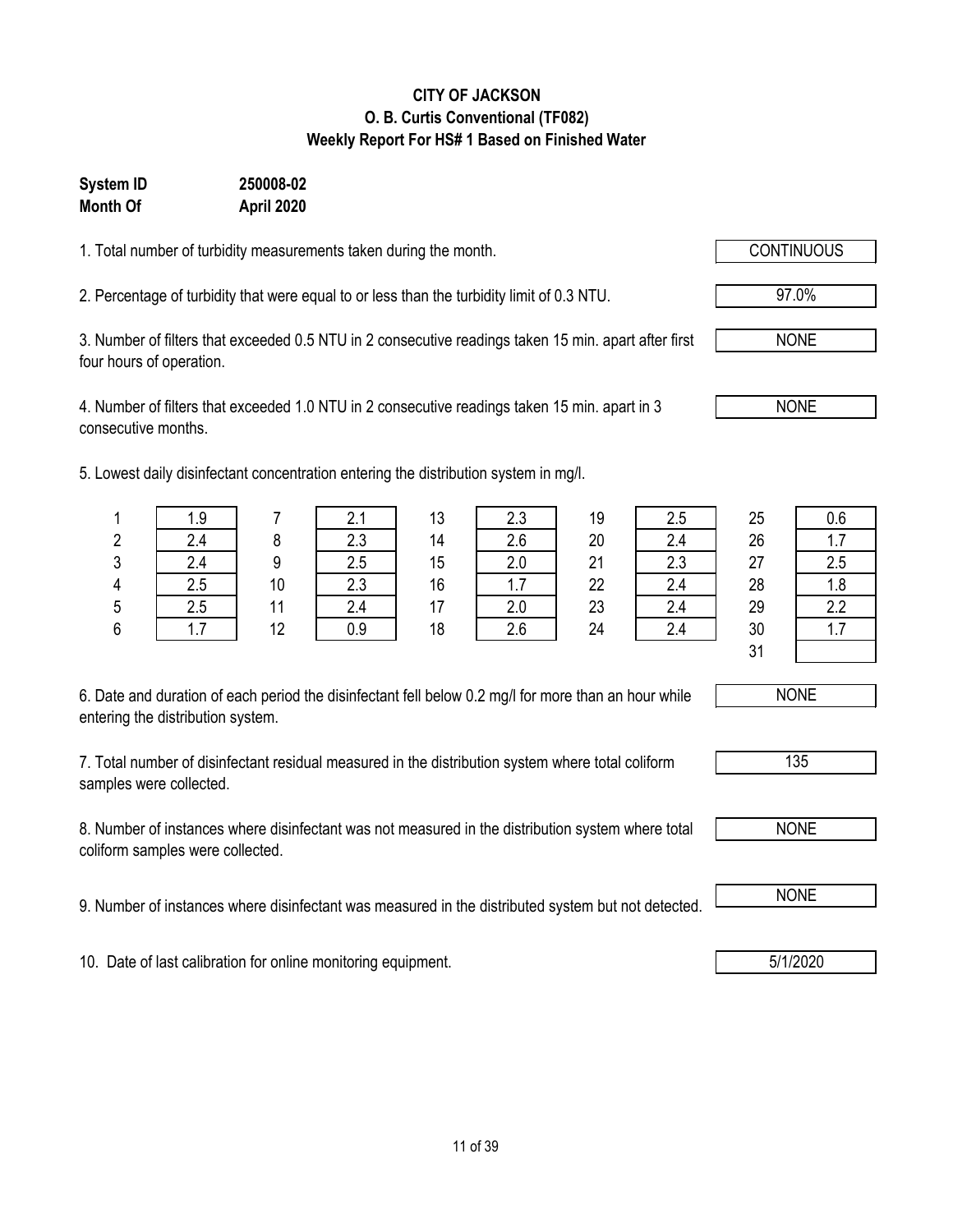### **O. B. Curtis Conventional (TF082) City Of Jackson, MS Turbidity Compliance Report Based on Finished Water**

# **System ID 250008-02**

| April          |            |                | <b>TURBIDITIES (NTU)</b> |                 |  |
|----------------|------------|----------------|--------------------------|-----------------|--|
|                | <b>RAW</b> | <b>SETTLED</b> | <b>FILTERS</b>           | <b>FINISHED</b> |  |
| 1              | 14.4187    | 1.2819         | 0.1192                   | 0.1425          |  |
| $\overline{2}$ | 14.4125    | 1.7900         | 0.1366                   | 0.1419          |  |
| 3              | 15.0500    | 1.8300         | 0.0972                   | 0.1137          |  |
| 4              | 16.7563    | 1.3600         | 0.1190                   | 0.1106          |  |
| 5              | 15.6000    | 1.7237         | 0.1114                   | 0.1131          |  |
| 6              | 19.6000    | 2.7800         | 0.2092                   | 0.1169          |  |
| $\overline{7}$ | 23.0000    | 1.7600         | 0.1486                   | 0.1425          |  |
| 8              | 22.4000    | 1.3400         | 0.1485                   | 0.1394          |  |
| 9              | 21.2000    | 1.4400         | 0.1046                   | 0.1275          |  |
| 10             | 22.7000    | 1.5300         | 0.1792                   | 0.1456          |  |
| 11             | 23.1000    | 1.7200         | 0.1460                   | 0.2044          |  |
| 12             | 26.0625    | 1.6387         | 0.1362                   | 0.1412          |  |
| 13             | 21.2000    | 1.2200         | 0.1179                   | 0.1312          |  |
| 14             | 20.6313    | 1.2300         | 0.1560                   | 0.1494          |  |
| 15             | 16.1000    | 1.4200         | 0.2259                   | 0.1456          |  |
| 16             | 29.0375    | 1.9300         | 0.3412                   | 0.5920          |  |
| 17             | 15.6250    | 1.9400         | 0.2576                   | 0.2725          |  |
| 18             | 19.7437    | 2.1600         | 0.2940                   | 0.3175          |  |
| 19             | 18.3062    | 1.8906         | 0.1661                   | 0.2188          |  |
| 20             | 22.4750    | 1.3338         | 0.2777                   | 0.1669          |  |
| 21             | 22.5812    | 1.6087         | 0.1329                   | 0.1969          |  |
| 22             | 29.1875    | 1.5399         | 0.1842                   | 0.1644          |  |
| 23             | 32.9188    | 2.5394         | 0.1001                   | 0.1506          |  |
| 24             | 33.8312    | 1.7899         | 0.1099                   | 0.1519          |  |
| 25             | 32.5099    | 2.0675         | 0.3313                   | 0.2806          |  |
| 26             | 34.5312    | 1.5000         | 0.0962                   | 0.2231          |  |
| 27             | 32.8900    | 1.3400         | 0.0802                   | 0.1300          |  |
| 28             | 39.9250    | 1.9563         | 0.2949                   | 0.3110          |  |
| 29             | 37.8125    | 1.8262         | 0.1911                   | 0.2113          |  |
| 30             | 31.9562    | 1.6581         | 0.2427                   | 0.1694          |  |
|                |            |                |                          |                 |  |
| <b>MIN</b>     | 14.4125    | 1.2200         | 0.0802                   | 0.1106          |  |
| <b>MAX</b>     | 39.9250    | 2.7800         | 0.3412                   | 0.5920          |  |
| <b>AVG</b>     | 24.1854    | 1.7048         | 0.1752                   | 0.1620          |  |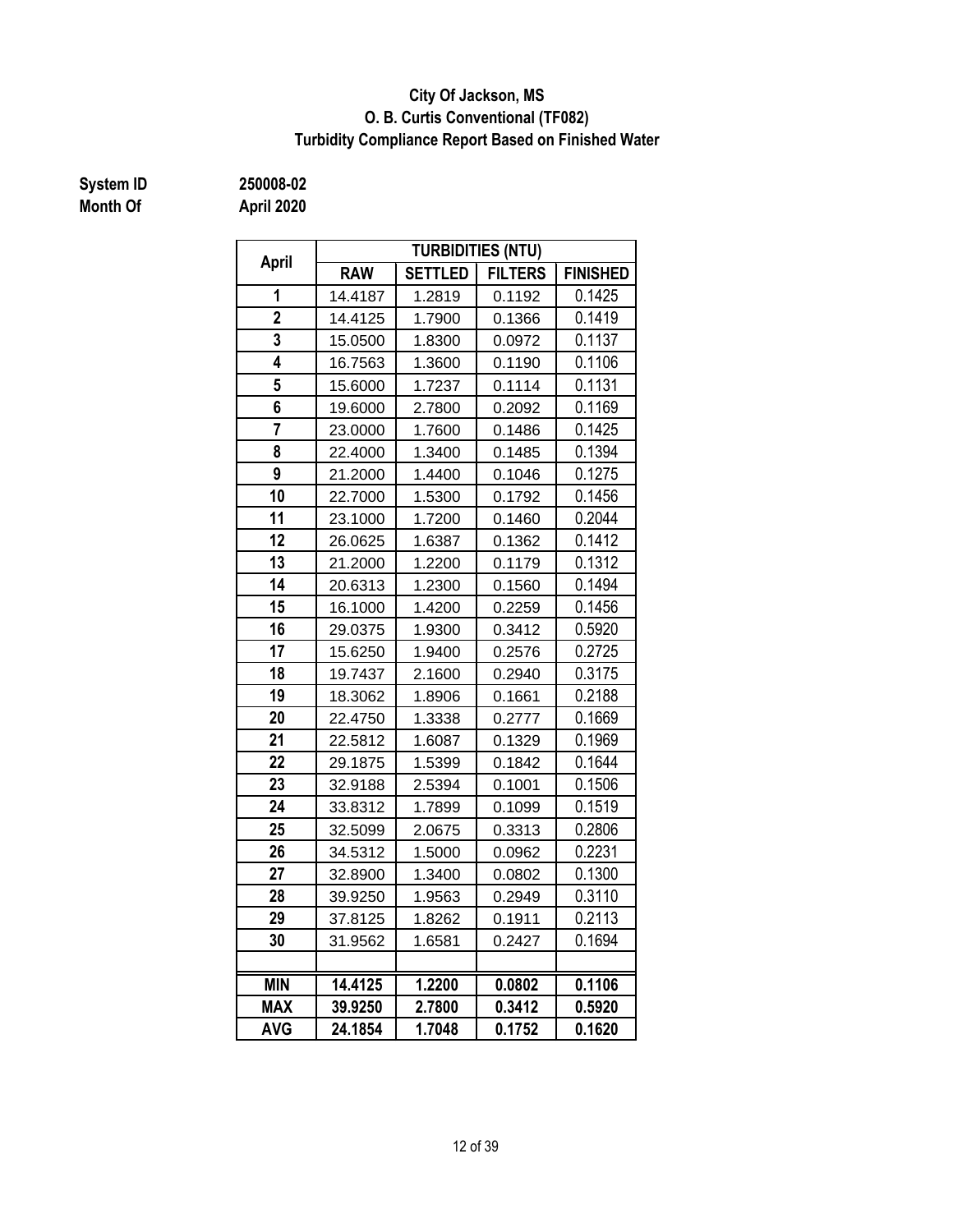### **City Of Jackson, MS O. B. Curtis Conventional (TF082) Turbidity Compliance Based on Finished Water**

# **System ID 250008-02**

|                |            |         |            | <b>TIME</b> |            |            |
|----------------|------------|---------|------------|-------------|------------|------------|
| April          | 12:00 AM   | 4:00 AM | 8:00 AM    | 12:00 PM    | 4:00 PM    | 8:00 PM    |
| 1              | 0.1187     | 0.1181  | 0.1156     | 0.1144      | 0.1425     | 0.1256     |
| $\overline{2}$ | 0.1244     | 0.1187  | 0.1238     | 0.1419      | 0.1213     | 0.1163     |
| 3              | 0.1137     | 0.1106  | 0.1075     | 0.1056      | 0.1056     | 0.1094     |
| 4              | 0.1081     | 0.1088  | 0.1106     | 0.1100      | 0.1100     | 0.1106     |
| 5              | 0.1119     | 0.1131  | 0.1112     | 0.1125      | 0.1125     | 0.1094     |
| 6              | 0.1106     | 0.1088  | 0.1150     | 0.1031      | 0.1100     | 0.1169     |
| $\overline{7}$ | 0.1400     | 0.1425  | 0.1394     | 0.1325      | 0.1325     | 0.1238     |
| 8              | 0.1206     | 0.1394  | 0.1206     | 0.1381      | 0.1375     | 0.1306     |
| 9              | 0.1275     | 0.1206  | 0.1137     | 0.1106      | 0.1137     | 0.1125     |
| 10             | 0.1156     | 0.1187  | 0.1238     | 0.1306      | 0.1456     | 0.1120     |
| 11             | 0.1425     | 0.2044  | 0.1444     | 0.1444      | 0.1706     | 0.1706     |
| 12             | 0.1412     | 0.1381  | 0.1344     | 0.1256      | 0.1269     | 0.1281     |
| 13             | 0.1312     | 0.1306  | 0.1256     | 0.1225      | <b>OFF</b> | <b>OFF</b> |
| 14             | 0.1400     | 0.1494  | 0.1425     | 0.1437      | 0.1425     | 0.1306     |
| 15             | 0.1362     | 0.1456  | <b>OFF</b> | <b>OFF</b>  | <b>OFF</b> | <b>OFF</b> |
| 16             | <b>OFF</b> | 0.4450  | 0.5920     | 0.4410      | 0.4940     | 0.4500     |
| 17             | 0.2625     | 0.2044  | 0.2725     | 0.2106      | 0.2313     | 0.2319     |
| 18             | 0.2131     | 0.1956  | 0.3175     | 0.2225      | 0.2144     | 0.1869     |
| 19             | 0.2175     | 0.2188  | 0.2100     | 0.1763      | 0.1575     | 0.1625     |
| 20             | 0.1544     | 0.1531  | <b>OFF</b> | OFF         | 0.1669     | 0.1600     |
| 21             | 0.1963     | 0.1969  | 0.1550     | 0.1425      | 0.1388     | 0.1500     |
| 22             | 0.1644     | 0.1637  | 0.1569     | 0.1538      | 0.1513     | 0.1494     |
| 23             | 0.1506     | 0.1475  | 0.1431     | 0.1319      | 0.1250     | 0.1225     |
| 24             | 0.1194     | 0.1206  | 0.1206     | 0.1238      | 0.1519     | 0.1269     |
| 25             | 0.1356     | 0.1444  | 0.1456     | 0.1575      | 0.1737     | 0.2806     |
| 26             | 0.2231     | 0.2169  | 0.2050     | 0.1525      | 0.1400     | 0.1338     |
| 27             | 0.1256     | 0.1300  | <b>OFF</b> | <b>OFF</b>  | <b>OFF</b> | <b>OFF</b> |
| 28             | 0.1980     | 0.3110  | 0.2837     | 0.2119      | 0.2694     | 0.2169     |
| 29             | 0.2094     | 0.2113  | 0.2013     | 0.1963      | 0.1831     | 0.1600     |
| 30             | 0.1606     | 0.1612  | 0.1669     | 0.1669      | 0.1656     | 0.1694     |
|                |            |         |            |             |            |            |
| <b>MIN</b>     | 0.1081     | 0.1088  | 0.1075     | 0.1031      | 0.1056     | 0.1094     |
| <b>MAX</b>     | 0.2625     | 0.4450  | 0.5920     | 0.4410      | 0.4940     | 0.4500     |
| <b>AVG</b>     | 0.1522     | 0.1663  | 0.1740     | 0.1564      | 0.1642     | 0.1592     |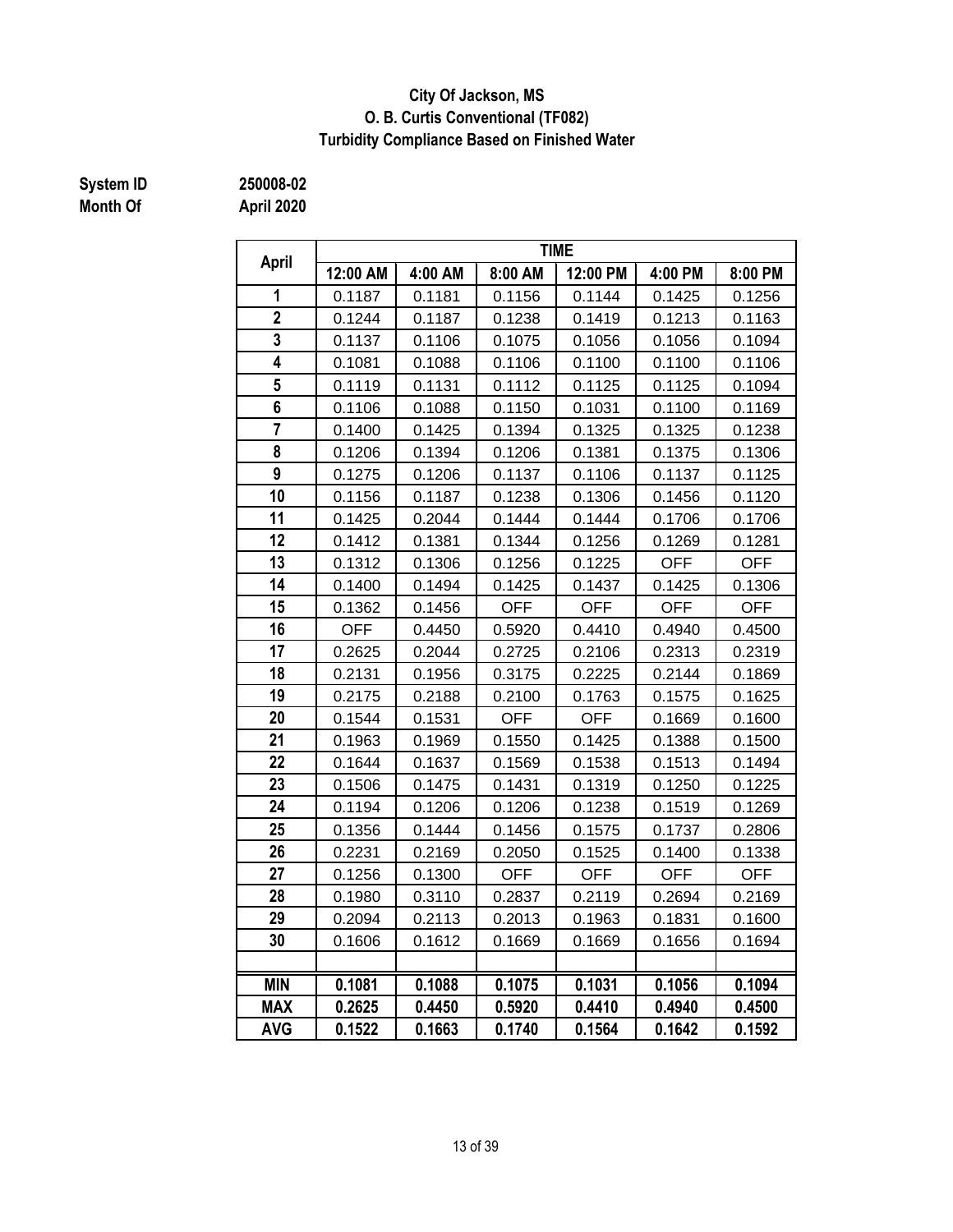### **Disinfectant Compliance City Of Jackson, MS O. B. Curtis Conventional (TF082)**

# **System ID 250008-02**

|                |          |         |            | <b>TIME</b> |            |            |
|----------------|----------|---------|------------|-------------|------------|------------|
| April          | 12:00 AM | 4:00 AM | 8:00 AM    | 12:00 PM    | 4:00 PM    | 8:00 PM    |
| 1              | 2.1      | 2.0     | 1.9        | 2.9         | 3.1        | 2.4        |
| $\overline{2}$ | 2.4      | 2.6     | 2.5        | 2.5         | 2.8        | 2.9        |
| 3              | 2.4      | 2.4     | 2.6        | 2.7         | 2.5        | 2.6        |
| 4              | 2.5      | 3.3     | 2.5        | 3.2         | 2.8        | 2.5        |
| 5              | 2.5      | 2.5     | 2.6        | 3.4         | 2.6        | 2.5        |
| 6              | 3.2      | 2.3     | 3.0        | 3.3         | 1.7        | 1.9        |
| $\overline{7}$ | 2.3      | 2.7     | 2.1        | 2.7         | 2.1        | 2.8        |
| 8              | 2.4      | 2.4     | 2.3        | 2.9         | 2.9        | 3.2        |
| 9              | 2.5      | 2.5     | 3.0        | 2.8         | 2.9        | 2.7        |
| 10             | 2.4      | 2.5     | 2.3        | 2.6         | 2.9        | 2.8        |
| 11             | 3.0      | 3.8     | 3.7        | 2.6         | 2.4        | 2.5        |
| 12             | 2.9      | 1.5     | 0.9        | 2.1         | 2.4        | 2.4        |
| 13             | 2.3      | 2.8     | 2.9        | 3.0         | 2.6        | 3.3        |
| 14             | 3.3      | 2.6     | 3.5        | 3.8         | 2.8        | 3.5        |
| 15             | 3.4      | 3.2     | 3.0        | 2.7         | 3.1        | 2.0        |
| 16             | 2.5      | 1.7     | 2.0        | 2.8         | 4.0        | 3.0        |
| 17             | 2.0      | 2.1     | 2.8        | 2.9         | 2.4        | 2.5        |
| 18             | 3.2      | 3.2     | 2.9        | 2.7         | 2.6        | 2.6        |
| 19             | 3.6      | 2.8     | 3.6        | 2.8         | 2.6        | 2.5        |
| 20             | 3.1      | 2.4     | 2.5        | 2.5         | 2.7        | 2.4        |
| 21             | 3.2      | 2.7     | 2.3        | 2.5         | 3.0        | 3.0        |
| 22             | 2.4      | 3.1     | 2.4        | 3.2         | 2.6        | 2.4        |
| 23             | 2.7      | 2.4     | 2.5        | 3.5         | 3.6        | 2.6        |
| 24             | 2.7      | 2.8     | 2.6        | 3.5         | 2.6        | 2.4        |
| 25             | 2.0      | 0.9     | 0.9        | 0.6         | 0.8        | 1.6        |
| 26             | 1.7      | 2.2     | 2.4        | 2.4         | 3.1        | 2.4        |
| 27             | 2.5      | 3.1     | <b>OFF</b> | <b>OFF</b>  | <b>OFF</b> | <b>OFF</b> |
| 28             | 1.8      | 2.0     | 2.6        | 2.6         | 2.7        | 2.3        |
| 29             | 2.2      | 2.2     | 2.8        | 2.8         | 2.9        | 3.2        |
| 30             | 2.5      | 2.7     | 2.7        | 3.2         | 2.3        | 1.7        |
|                |          |         |            |             |            |            |
| <b>MIN</b>     | 1.7      | 0.9     | 0.9        | 0.6         | 0.8        | 1.6        |
| <b>MAX</b>     | 3.6      | 3.8     | 3.7        | 3.8         | 4.0        | 3.5        |
| <b>AVG</b>     | 2.6      | 2.5     | 2.5        | 2.8         | 2.7        | 2.6        |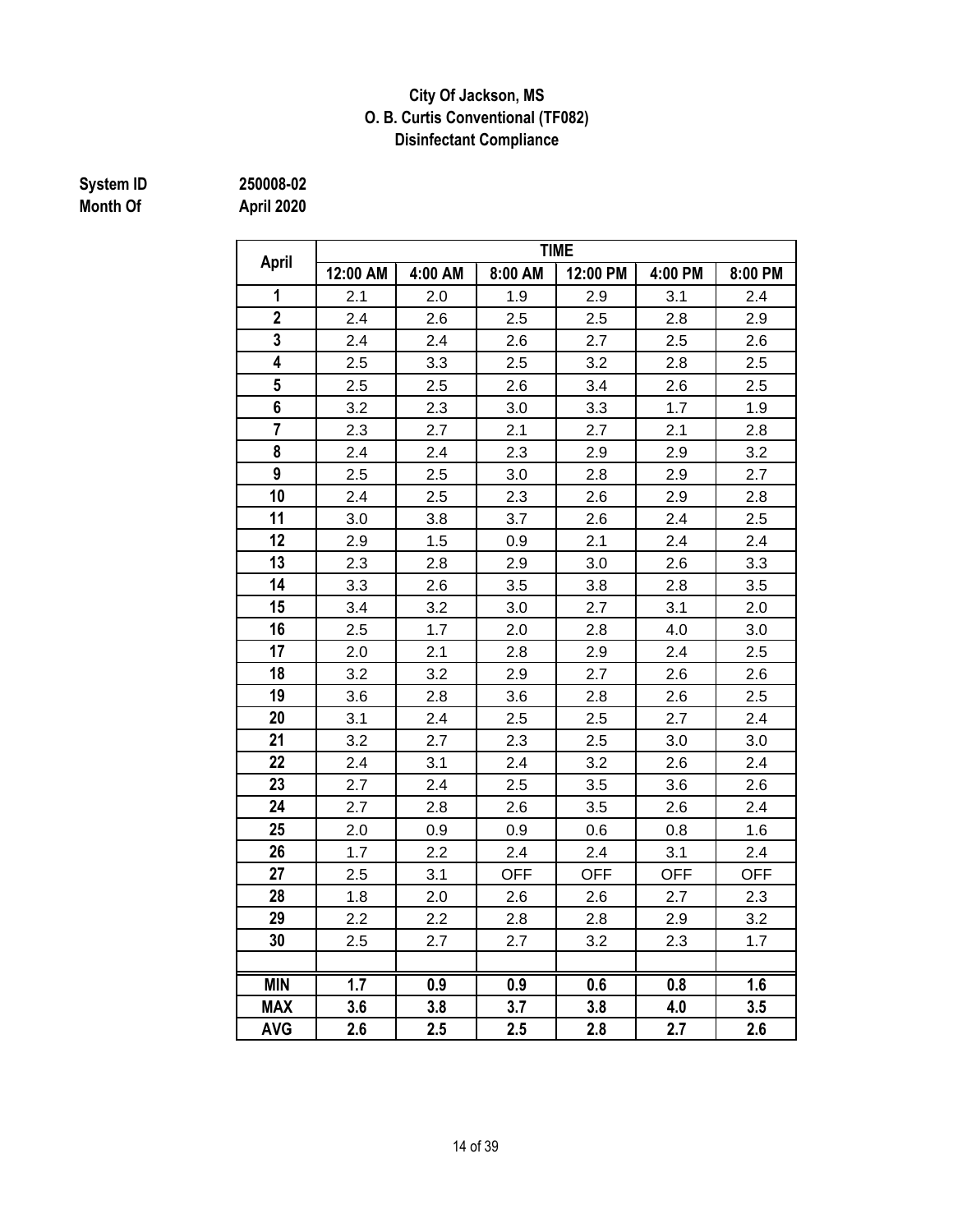|             |             | <b>FILTERS (NTU)</b> |        |        |            |            |        |  |  |  |  |  |  |
|-------------|-------------|----------------------|--------|--------|------------|------------|--------|--|--|--|--|--|--|
| <b>Date</b> | <b>Hour</b> | #1                   | #2     | #3     | #4         | #5         | #6     |  |  |  |  |  |  |
|             | 12:00 AM    | 0.0400               | 0.0735 | 0.0697 | 0.0515     | <b>OFF</b> | 0.1013 |  |  |  |  |  |  |
|             | 4:00 AM     | 0.0407               | 0.0723 | 0.0696 | 0.0504     | <b>OFF</b> | 0.1010 |  |  |  |  |  |  |
|             | 8:00 AM     | 0.0425               | 0.0727 | 0.0708 | 0.0511     | <b>OFF</b> | 0.1013 |  |  |  |  |  |  |
| 04/01/20    | 12:00 PM    | 0.0443               | 0.0741 | 0.0709 | 0.0521     | <b>OFF</b> | 0.1024 |  |  |  |  |  |  |
|             | 4:00 PM     | 0.0497               | 0.0900 | 0.0859 | 0.0568     | <b>OFF</b> | 0.1192 |  |  |  |  |  |  |
|             | 8:00 PM     | 0.0524               | 0.0813 | 0.0862 | 0.0594     | <b>OFF</b> | 0.1181 |  |  |  |  |  |  |
|             | <b>AVG</b>  | 0.0449               | 0.0773 | 0.0755 | 0.0536     | <b>OFF</b> | 0.1072 |  |  |  |  |  |  |
|             | 12:00 AM    | 0.0534               | 0.0748 | 0.0765 | 0.0541     | <b>OFF</b> | 0.1071 |  |  |  |  |  |  |
|             | 4:00 AM     | 0.0556               | 0.0723 | 0.0717 | 0.0512     | <b>OFF</b> | 0.1044 |  |  |  |  |  |  |
|             | 8:00 AM     | 0.0693               | 0.0725 | 0.0946 | 0.0768     | <b>OFF</b> | 0.1235 |  |  |  |  |  |  |
| 04/02/20    | 12:00 PM    | 0.0354               | 0.0920 | 0.0617 | 0.0495     | <b>OFF</b> | 0.1366 |  |  |  |  |  |  |
|             | 4:00 PM     | 0.0335               | 0.0630 | 0.0595 | 0.0460     | <b>OFF</b> | 0.0944 |  |  |  |  |  |  |
|             | 8:00 PM     | 0.0334               | 0.0608 | 0.0601 | 0.0467     | <b>OFF</b> | 0.0917 |  |  |  |  |  |  |
|             | AVG         | 0.0467               | 0.0726 | 0.0707 | 0.0540     | <b>OFF</b> | 0.1096 |  |  |  |  |  |  |
|             | 12:00 AM    | 0.0333               | 0.0600 | 0.0599 | 0.0465     | <b>OFF</b> | 0.0917 |  |  |  |  |  |  |
|             | 4:00 AM     | 0.0325               | 0.0592 | 0.0587 | 0.0454     | <b>OFF</b> | 0.0906 |  |  |  |  |  |  |
|             | 8:00 AM     | 0.0328               | 0.0599 | 0.0588 | 0.0454     | <b>OFF</b> | 0.0909 |  |  |  |  |  |  |
| 04/03/20    | 12:00 PM    | 0.0333               | 0.0612 | 0.0594 | 0.0462     | <b>OFF</b> | 0.0943 |  |  |  |  |  |  |
|             | 4:00 PM     | 0.0343               | 0.0619 | 0.0603 | 0.0468     | <b>OFF</b> | 0.0959 |  |  |  |  |  |  |
|             | 8:00 PM     | 0.0373               | 0.0624 | 0.0608 | 0.0476     | <b>OFF</b> | 0.0972 |  |  |  |  |  |  |
|             | <b>AVG</b>  | 0.0339               | 0.0608 | 0.0597 | 0.0463     | <b>OFF</b> | 0.0935 |  |  |  |  |  |  |
|             | 12:00 AM    | 0.0394               | 0.0634 | 0.0612 | 0.0477     | <b>OFF</b> | 0.0947 |  |  |  |  |  |  |
|             | 4:00 AM     | 0.0446               | 0.0638 | 0.0618 | 0.0483     | <b>OFF</b> | 0.0977 |  |  |  |  |  |  |
|             | 8:00 AM     | 0.0492               | 0.0633 | 0.0611 | 0.0478     | <b>OFF</b> | 0.0976 |  |  |  |  |  |  |
| 04/04/20    | 12:00 PM    | 0.0556               | 0.0631 | 0.0614 | 0.0482     | <b>OFF</b> | 0.1007 |  |  |  |  |  |  |
|             | 4:00 PM     | 0.0539               | 0.0636 | 0.0626 | 0.0493     | <b>OFF</b> | 0.0975 |  |  |  |  |  |  |
|             | 8:00 PM     | 0.1180               | 0.1140 | 0.1190 | 0.1080     | <b>OFF</b> | 0.1130 |  |  |  |  |  |  |
|             | AVG         | 0.0601               | 0.0719 | 0.0712 | 0.0582     | <b>OFF</b> | 0.1002 |  |  |  |  |  |  |
|             | 12:00 AM    | 0.0664               | 0.0627 | 0.0621 | 0.0491     | <b>OFF</b> | 0.0976 |  |  |  |  |  |  |
|             | 4:00 AM     | 0.0805               | 0.0627 | 0.0623 | 0.0496     | <b>OFF</b> | 0.0983 |  |  |  |  |  |  |
|             | 8:00 AM     | 0.0335               | 0.0633 | 0.1114 | 0.0521     | <b>OFF</b> | 0.0952 |  |  |  |  |  |  |
| 04/05/20    | 12:00 PM    | 0.0342               | 0.0647 | 0.0599 | 0.0508     | <b>OFF</b> | 0.0961 |  |  |  |  |  |  |
|             | 4:00 PM     | 0.0338               | 0.0663 | 0.0604 | 0.0797     | <b>OFF</b> | 0.0885 |  |  |  |  |  |  |
|             | 8:00 PM     | 0.0349               | 0.0662 | 0.0612 | 0.0531     | <b>OFF</b> | 0.0888 |  |  |  |  |  |  |
|             | <b>AVG</b>  | 0.0472               | 0.0643 | 0.0695 | 0.0557     | <b>OFF</b> | 0.0941 |  |  |  |  |  |  |
|             | 12:00 AM    | 0.0348               | 0.0662 | 0.0620 | 0.0494     | <b>OFF</b> | 0.0886 |  |  |  |  |  |  |
|             | 4:00 AM     | 0.0353               | 0.0671 | 0.0636 | 0.0513     | <b>OFF</b> | 0.0952 |  |  |  |  |  |  |
|             | 8:00 AM     | OFF                  | OFF    | OFF    | OFF        | <b>OFF</b> | OFF    |  |  |  |  |  |  |
| 04/06/20    | 12:00 PM    | OFF                  | OFF    | OFF    | <b>OFF</b> | <b>OFF</b> | OFF    |  |  |  |  |  |  |
|             | 4:00 PM     | 0.1135               | 0.0847 | 0.0730 | 0.0690     | <b>OFF</b> | 0.1264 |  |  |  |  |  |  |
|             | 8:00 PM     | 0.1734               | 0.2092 | 0.0518 | 0.0417     | <b>OFF</b> | 0.1228 |  |  |  |  |  |  |
|             | AVG         | 0.1074               | 0.1068 | 0.0626 | 0.0528     | <b>OFF</b> | 0.1082 |  |  |  |  |  |  |
|             | 12:00 AM    | 0.1157               | 0.0756 | 0.0535 | 0.0429     | <b>OFF</b> | 0.1043 |  |  |  |  |  |  |
|             | 4:00 AM     | 0.1021               | 0.0647 | 0.0571 | 0.0462     | OFF        | 0.0962 |  |  |  |  |  |  |
|             | 8:00 AM     | 0.1486               | 0.0664 | 0.0589 | 0.0480     | <b>OFF</b> | 0.1031 |  |  |  |  |  |  |
| 04/07/20    | 12:00 PM    | 0.0700               | 0.0682 | 0.0601 | 0.0489     | <b>OFF</b> | 0.1015 |  |  |  |  |  |  |
|             | 4:00 PM     | 0.0795               | 0.0692 | 0.0616 | 0.0500     | <b>OFF</b> | 0.0927 |  |  |  |  |  |  |
|             | 8:00 PM     | 0.0912               | 0.0680 | 0.0616 | 0.0498     | <b>OFF</b> | 0.0926 |  |  |  |  |  |  |
|             | AVG         | 0.1012               | 0.0687 | 0.0588 | 0.0476     | <b>OFF</b> | 0.0984 |  |  |  |  |  |  |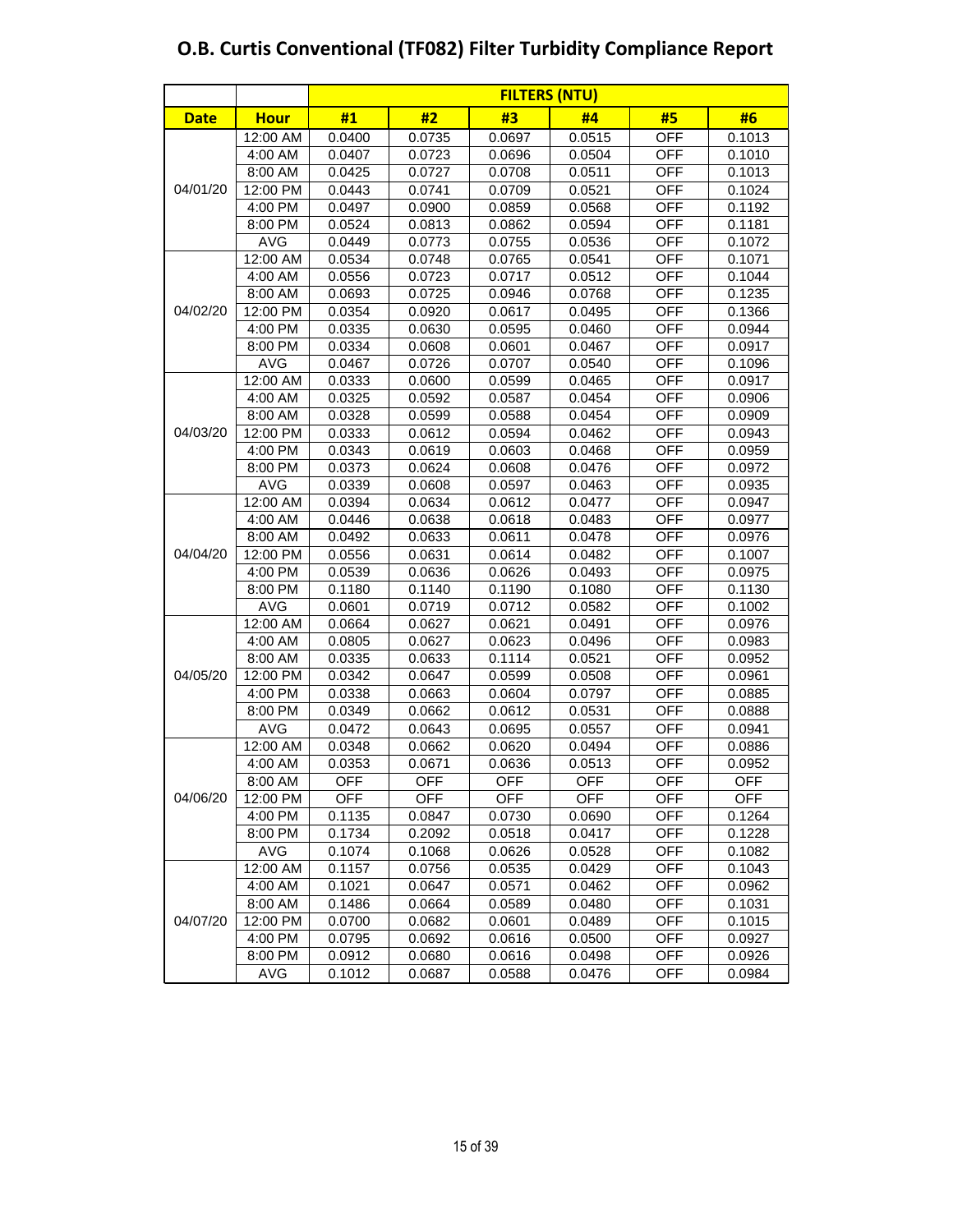|             |             | <b>FILTERS (NTU)</b> |            |            |            |            |            |  |  |  |  |  |  |
|-------------|-------------|----------------------|------------|------------|------------|------------|------------|--|--|--|--|--|--|
| <b>Date</b> | <b>Hour</b> | #1                   | #2         | #3         | #4         | #5         | #6         |  |  |  |  |  |  |
|             | 12:00 AM    | 0.1055               | 0.0670     | 0.0613     | 0.0492     | <b>OFF</b> | 0.0902     |  |  |  |  |  |  |
|             | 4:00 AM     | 0.1144               | 0.0672     | 0.0615     | 0.0496     | <b>OFF</b> | 0.0929     |  |  |  |  |  |  |
|             | 8:00 AM     | <b>OFF</b>           | <b>OFF</b> | <b>OFF</b> | <b>OFF</b> | <b>OFF</b> | <b>OFF</b> |  |  |  |  |  |  |
| 04/08/20    | 12:00 PM    | 0.1321               | 0.0692     | 0.0625     | 0.0504     | <b>OFF</b> | 0.1008     |  |  |  |  |  |  |
|             | 4:00 PM     | 0.1485               | 0.0705     | 0.0645     | 0.0520     | <b>OFF</b> | 0.0980     |  |  |  |  |  |  |
|             | 8:00 PM     | 0.0460               | 0.0697     | 0.0650     | 0.0522     | <b>OFF</b> | 0.0934     |  |  |  |  |  |  |
|             | <b>AVG</b>  | 0.1093               | 0.0687     | 0.0629     | 0.0507     | <b>OFF</b> | 0.0951     |  |  |  |  |  |  |
|             | 12:00 AM    | 0.0381               | 0.0700     | 0.0658     | 0.0534     | <b>OFF</b> | 0.0896     |  |  |  |  |  |  |
|             | 4:00 AM     | 0.0379               | 0.0699     | 0.0620     | 0.0525     | OFF        | 0.0907     |  |  |  |  |  |  |
|             | 8:00 AM     | 0.0377               | 0.0694     | 0.0621     | 0.0526     | <b>OFF</b> | 0.0893     |  |  |  |  |  |  |
| 04/09/20    | 12:00 PM    | 0.0392               | 0.0716     | 0.0649     | 0.0543     | <b>OFF</b> | 0.0906     |  |  |  |  |  |  |
|             | 4:00 PM     | 0.0524               | 0.0809     | 0.0790     | 0.0609     | <b>OFF</b> | 0.1046     |  |  |  |  |  |  |
|             | 8:00 PM     | 0.0432               | 0.0745     | 0.0717     | 0.0587     | <b>OFF</b> | 0.1007     |  |  |  |  |  |  |
|             | <b>AVG</b>  | 0.0414               | 0.0727     | 0.0676     | 0.0554     | <b>OFF</b> | 0.0942     |  |  |  |  |  |  |
|             | 12:00 AM    | 0.0599               | 0.0832     | 0.0855     | 0.0656     | <b>OFF</b> | 0.1145     |  |  |  |  |  |  |
|             | 4:00 AM     | 0.0632               | 0.0859     | 0.0886     | 0.0968     | <b>OFF</b> | 0.1160     |  |  |  |  |  |  |
| 04/10/20    | 8:00 AM     | 0.0690               | 0.0901     | 0.0938     | 0.0823     | <b>OFF</b> | 0.1792     |  |  |  |  |  |  |
|             | 12:00 PM    | 0.0757               | 0.0975     | 0.1038     | 0.0931     | <b>OFF</b> | 0.1473     |  |  |  |  |  |  |
|             | 4:00 PM     | 0.0704               | 0.1076     | 0.0968     | 0.0825     | <b>OFF</b> | 0.1299     |  |  |  |  |  |  |
|             | 8:00 PM     | 0.0702               | 0.1167     | 0.0916     | 0.0788     | <b>OFF</b> | 0.1250     |  |  |  |  |  |  |
|             | <b>AVG</b>  | 0.0681               | 0.0968     | 0.0934     | 0.0832     | <b>OFF</b> | 0.1353     |  |  |  |  |  |  |
|             | 12:00 AM    | 0.0919               | 0.1108     | 0.1019     | 0.0914     | <b>OFF</b> | 0.1363     |  |  |  |  |  |  |
|             | 4:00 AM     | 0.1017               | 0.1081     | 0.1029     | 0.0919     | <b>OFF</b> | 0.1414     |  |  |  |  |  |  |
|             | 8:00 AM     | 0.1027               | 0.0998     | 0.0966     | 0.0851     | <b>OFF</b> | 0.1385     |  |  |  |  |  |  |
| 04/11/20    | 12:00 PM    | 0.1009               | 0.0945     | 0.0921     | 0.0799     | <b>OFF</b> | 0.1323     |  |  |  |  |  |  |
|             | 4:00 PM     | 0.1260               | 0.0948     | 0.0930     | 0.0804     | <b>OFF</b> | 0.1362     |  |  |  |  |  |  |
|             | 8:00 PM     | <b>OFF</b>           | 0.1270     | 0.1310     | 0.1460     | <b>OFF</b> | 0.1380     |  |  |  |  |  |  |
|             | <b>AVG</b>  | 0.1047               | 0.1058     | 0.1029     | 0.0958     | <b>OFF</b> | 0.1371     |  |  |  |  |  |  |
|             | 12:00 AM    | 0.0683               | 0.0856     | 0.0853     | 0.0717     | <b>OFF</b> | 0.1169     |  |  |  |  |  |  |
|             | 4:00 AM     | 0.0542               | 0.0806     | 0.0801     | 0.0666     | <b>OFF</b> | 0.1131     |  |  |  |  |  |  |
|             | 8:00 AM     | 0.0540               | 0.0816     | 0.0804     | 0.0672     | <b>OFF</b> | 0.1147     |  |  |  |  |  |  |
| 04/12/20    | 12:00 PM    | 0.0568               | 0.0830     | 0.0821     | 0.0688     | <b>OFF</b> | 0.1229     |  |  |  |  |  |  |
|             | 4:00 PM     | 0.0693               | 0.0934     | 0.1362     | 0.0783     | <b>OFF</b> | 0.1330     |  |  |  |  |  |  |
|             | 8:00 PM     | 0.0588               | 0.0866     | 0.1181     | 0.0723     | <b>OFF</b> | 0.1295     |  |  |  |  |  |  |
|             | <b>AVG</b>  | 0.0602               | 0.0851     | 0.0970     | 0.0708     | <b>OFF</b> | 0.1217     |  |  |  |  |  |  |
|             | 12:00 AM    | 0.0538               | 0.0818     | 0.0868     | 0.0683     | <b>OFF</b> | 0.1078     |  |  |  |  |  |  |
|             | 4:00 AM     | 0.0552               | 0.0815     | 0.0849     | 0.0681     | <b>OFF</b> | 0.1127     |  |  |  |  |  |  |
|             | 8:00 AM     | 0.0600               | 0.0825     | 0.0862     | 0.0690     | OFF        | 0.1179     |  |  |  |  |  |  |
| 04/13/20    | 12:00 PM    | 0.0629               | 0.0839     | 0.0880     | 0.0701     | <b>OFF</b> | 0.1155     |  |  |  |  |  |  |
|             | 4:00 PM     | <b>OFF</b>           | <b>OFF</b> | <b>OFF</b> | <b>OFF</b> | <b>OFF</b> | <b>OFF</b> |  |  |  |  |  |  |
|             | 8:00 PM     | <b>OFF</b>           | <b>OFF</b> | OFF        | <b>OFF</b> | <b>OFF</b> | <b>OFF</b> |  |  |  |  |  |  |
|             | <b>AVG</b>  | 0.0580               | 0.0824     | 0.0865     | 0.0689     | OFF        | 0.1135     |  |  |  |  |  |  |
|             | 12:00 AM    | 0.1078               | 0.0998     | 0.1137     | 0.0837     | <b>OFF</b> | 0.1296     |  |  |  |  |  |  |
|             | 4:00 AM     | 0.1060               | 0.0813     | 0.1560     | 0.1352     | <b>OFF</b> | 0.1062     |  |  |  |  |  |  |
|             | 8:00 AM     | 0.1132               | 0.0761     | 0.0880     | 0.0803     | <b>OFF</b> | 0.1006     |  |  |  |  |  |  |
| 04/14/20    | 12:00 PM    | 0.0884               | 0.0764     | 0.0755     | 0.0645     | OFF        | 0.1070     |  |  |  |  |  |  |
|             | 4:00 PM     | 0.1115               | 0.1076     | 0.0819     | 0.0712     | OFF        | 0.1142     |  |  |  |  |  |  |
|             | 8:00 PM     | 0.1227               | 0.1113     | 0.0923     | 0.0813     | <b>OFF</b> | 0.1215     |  |  |  |  |  |  |
|             | AVG         | 0.1083               | 0.0921     | 0.1012     | 0.0860     | <b>OFF</b> | 0.1132     |  |  |  |  |  |  |
|             | 12:00 AM    | 0.1664               | 0.0970     | 0.0960     | 0.0848     | <b>OFF</b> | 0.1312     |  |  |  |  |  |  |
|             | 4:00 AM     | 0.2259               | 0.1028     | 0.1035     | 0.0924     | <b>OFF</b> | 0.1440     |  |  |  |  |  |  |
|             | 8:00 AM     | <b>OFF</b>           | <b>OFF</b> | <b>OFF</b> | <b>OFF</b> | <b>OFF</b> | <b>OFF</b> |  |  |  |  |  |  |
| 04/15/20    | 12:00 PM    | OFF                  | OFF        | OFF        | OFF        | <b>OFF</b> | <b>OFF</b> |  |  |  |  |  |  |
|             | 4:00 PM     | OFF                  | <b>OFF</b> | OFF        | OFF        | OFF        | <b>OFF</b> |  |  |  |  |  |  |
|             | 8:00 PM     | OFF                  | OFF        | OFF        | OFF        | OFF        | <b>OFF</b> |  |  |  |  |  |  |
|             | AVG         | 0.1961               | 0.0999     | 0.0997     | 0.0886     | <b>OFF</b> | 0.1376     |  |  |  |  |  |  |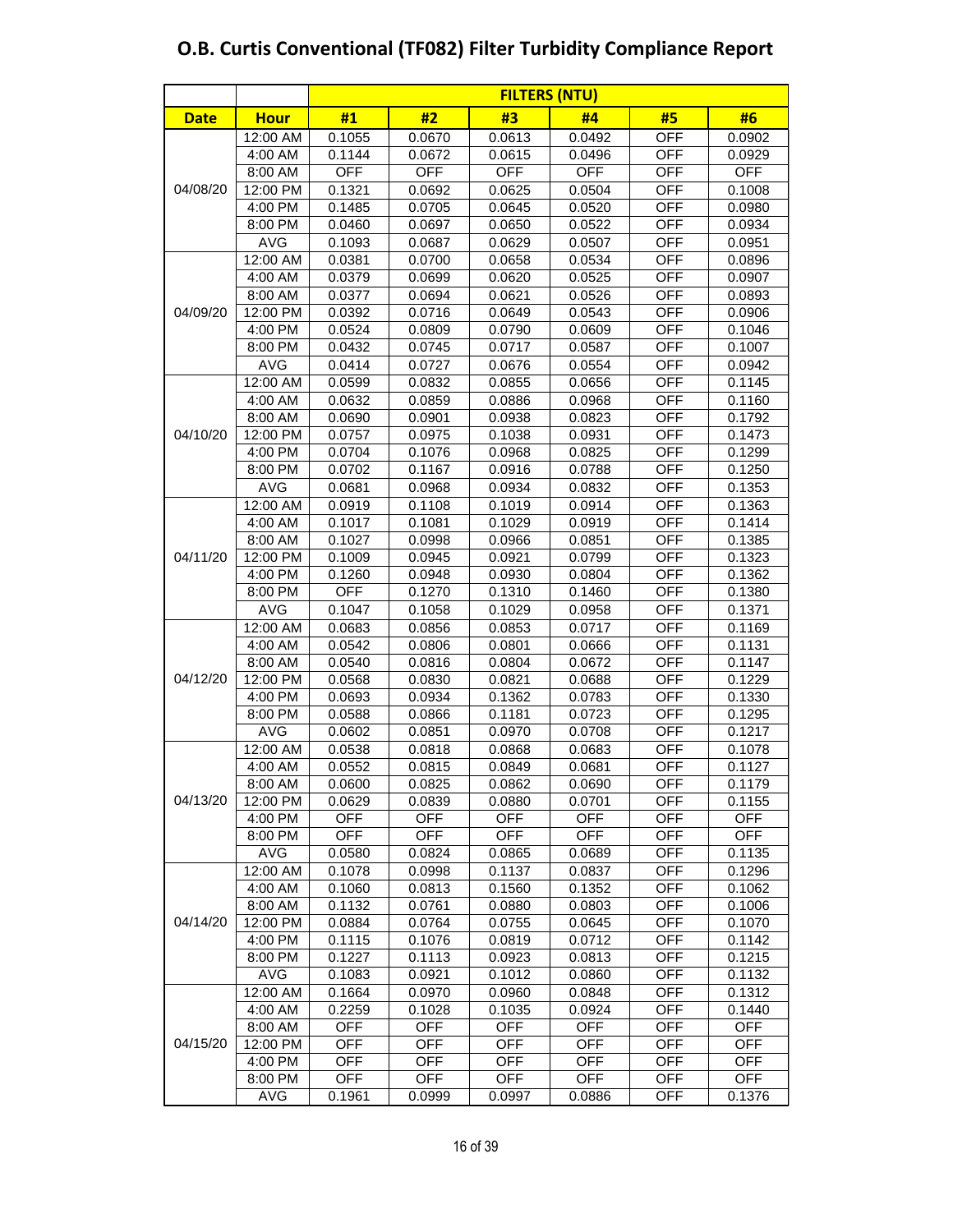|             |                     | <b>FILTERS (NTU)</b> |                          |                  |                  |                          |                  |  |  |  |  |  |  |  |
|-------------|---------------------|----------------------|--------------------------|------------------|------------------|--------------------------|------------------|--|--|--|--|--|--|--|
| <b>Date</b> | <b>Hour</b>         | #1                   | #2                       | #3               | #4               | #5                       | #6               |  |  |  |  |  |  |  |
|             | 12:00 AM            | <b>OFF</b>           | <b>OFF</b>               | <b>OFF</b>       | <b>OFF</b>       | <b>OFF</b>               | <b>OFF</b>       |  |  |  |  |  |  |  |
|             | 4:00 AM             | 0.2357               | 0.2499                   | 0.2798           | 0.2821           | <b>OFF</b>               | 0.1874           |  |  |  |  |  |  |  |
|             | 8:00 AM             | 0.3412               | 0.1501                   | 0.1575           | 0.1573           | <b>OFF</b>               | 0.2061           |  |  |  |  |  |  |  |
| 04/16/20    | 12:00 PM            | 0.2231               | 0.1618                   | 0.1585           | 0.1694           | <b>OFF</b>               | 0.1683           |  |  |  |  |  |  |  |
|             | 4:00 PM             | 0.1627               | 0.1388                   | 0.1328           | 0.1422           | <b>OFF</b>               | 0.1533           |  |  |  |  |  |  |  |
|             | 8:00 PM             | 0.1422               | 0.1270                   | 0.1192           | 0.1281           | <b>OFF</b>               | 0.2173           |  |  |  |  |  |  |  |
|             | <b>AVG</b>          | 0.2210               | 0.1655                   | 0.1696           | 0.1758           | <b>OFF</b>               | 0.1865           |  |  |  |  |  |  |  |
|             | 12:00 AM            | 0.2149               | 0.1639                   | 0.2576           | 0.1754           | <b>OFF</b>               | 0.2325           |  |  |  |  |  |  |  |
|             | 4:00 AM             | 0.2323               | 0.1771                   | 0.2422           | 0.1827           | <b>OFF</b>               | 0.1845           |  |  |  |  |  |  |  |
|             | 8:00 AM             | 0.2002               | 0.1544                   | 0.1796           | 0.1520           | <b>OFF</b>               | 0.1648           |  |  |  |  |  |  |  |
| 04/17/20    | 12:00 PM            | 0.2045               | 0.1359                   | 0.1502           | 0.1320           | <b>OFF</b>               | 0.2083           |  |  |  |  |  |  |  |
|             | 4:00 PM             | 0.2240               | 0.1662                   | 0.1964           | 0.1651           | <b>OFF</b>               | 0.1827           |  |  |  |  |  |  |  |
|             | 8:00 PM             | 0.2140               | 0.1505                   | 0.1744           | 0.1512           | <b>OFF</b>               | 0.2181           |  |  |  |  |  |  |  |
|             | AVG                 | 0.2631               | 0.1580                   | 0.2001           | 0.1597           | <b>OFF</b>               | 0.1985           |  |  |  |  |  |  |  |
|             | 12:00 AM            | 0.1878               | 0.1562                   | 0.1920           | 0.3054           | OFF                      | 0.1480           |  |  |  |  |  |  |  |
|             | 4:00 AM             | 0.2940               | 0.1198                   | 0.1261           | 0.2278           | <b>OFF</b>               | 0.2167           |  |  |  |  |  |  |  |
|             | 8:00 AM             | <b>OFF</b>           | 0.1361                   | 0.1988           | 0.3362           | <b>OFF</b>               | 0.3362           |  |  |  |  |  |  |  |
| 04/18/20    | 12:00 PM            | <b>OFF</b>           | 0.1280                   | 0.1190           | 0.2100           | <b>OFF</b>               | 0.1450           |  |  |  |  |  |  |  |
|             | 4:00 PM             | <b>OFF</b>           | 0.1300                   | 0.1160           | 0.2300           | <b>OFF</b>               | 0.1390           |  |  |  |  |  |  |  |
|             | 8:00 PM             | <b>OFF</b>           | 0.1599                   | 0.1710           | <b>OFF</b>       | <b>OFF</b>               | <b>OFF</b>       |  |  |  |  |  |  |  |
|             | <b>AVG</b>          | 0.2409               | 0.1383                   | 0.1538           | 0.2619           | <b>OFF</b>               | 0.1970           |  |  |  |  |  |  |  |
|             | 12:00 AM            | 0.1296               | 0.1032                   | 0.1033           | 0.1294           | <b>OFF</b>               | 0.1308           |  |  |  |  |  |  |  |
|             | 4:00 AM             | 0.1112               | 0.0994                   | 0.0943           | 0.1182           | <b>OFF</b>               | 0.1254           |  |  |  |  |  |  |  |
|             | 8:00 AM             | 0.0935               | 0.0924                   | 0.0823           | 0.1001           | <b>OFF</b>               | 0.1199           |  |  |  |  |  |  |  |
| 04/19/20    | 12:00 PM            | 0.1052               | 0.0953                   | 0.0850           | 0.1077           | <b>OFF</b>               | 0.1398           |  |  |  |  |  |  |  |
|             | 4:00 PM             | 0.1193               | 0.0960                   | 0.0884           | 0.1108           | <b>OFF</b>               | 0.1661           |  |  |  |  |  |  |  |
|             | 8:00 PM             | 0.1029               | 0.0888                   | 0.0772           | 0.0926           | <b>OFF</b>               | 0.1394           |  |  |  |  |  |  |  |
|             | <b>AVG</b>          | 0.1103               | 0.0958                   | 0.0884           | 0.1098           | <b>OFF</b>               | 0.1369           |  |  |  |  |  |  |  |
|             | 12:00 AM            | 0.0872               | 0.0816                   | 0.0682           | 0.0763           | <b>OFF</b>               | 0.1268           |  |  |  |  |  |  |  |
|             | 4:00 AM             | 0.0977               | 0.0845                   | 0.0714           | 0.0801           | <b>OFF</b>               | 0.1305           |  |  |  |  |  |  |  |
|             | 8:00 AM             | <b>OFF</b>           | <b>OFF</b>               | <b>OFF</b>       | <b>OFF</b>       | <b>OFF</b>               | <b>OFF</b>       |  |  |  |  |  |  |  |
| 04/20/20    | 12:00 PM            | <b>OFF</b>           | <b>OFF</b>               | <b>OFF</b>       | <b>OFF</b>       | <b>OFF</b>               | <b>OFF</b>       |  |  |  |  |  |  |  |
|             | 4:00 PM             | 0.1463               | 0.0807                   | 0.1251           | 0.0763           | <b>OFF</b>               | 0.2777           |  |  |  |  |  |  |  |
|             | 8:00 PM             | 0.1259               | 0.0799                   | 0.1400           | 0.0714           | <b>OFF</b>               | 0.1529           |  |  |  |  |  |  |  |
|             | <b>AVG</b>          | 0.1143               | 0.0817                   | 0.1012           | 0.0760           | <b>OFF</b>               | 0.1720           |  |  |  |  |  |  |  |
|             | 12:00 AM<br>4:00 AM | 0.0706<br>0.0864     | <b>OFF</b><br><b>OFF</b> | 0.0743           | 0.0726<br>0.0777 | <b>OFF</b><br><b>OFF</b> | 0.0895<br>0.1041 |  |  |  |  |  |  |  |
|             | 8:00 AM             | 0.0973               | <b>OFF</b>               | 0.0834<br>0.0861 | 0.0789           | <b>OFF</b>               | 0.1081           |  |  |  |  |  |  |  |
| 04/21/20    | 12:00 PM            | 0.0891               | <b>OFF</b>               | 0.0765           | 0.0818           | <b>OFF</b>               | 0.0971           |  |  |  |  |  |  |  |
|             | 4:00 PM             | 0.1311               | OFF                      | 0.1073           | 0.1613           | <b>OFF</b>               | 0.1310           |  |  |  |  |  |  |  |
|             | 8:00 PM             | 0.1472               | OFF                      | 0.1125           | 0.1300           | OFF                      | 0.1421           |  |  |  |  |  |  |  |
|             | <b>AVG</b>          | 0.1036               | <b>OFF</b>               | 0.0900           | 0.1004           | <b>OFF</b>               | 0.1120           |  |  |  |  |  |  |  |
|             | 12:00 AM            | 0.1290               | <b>OFF</b>               | 0.0757           | 0.0785           | OFF                      | 0.0987           |  |  |  |  |  |  |  |
|             | 4:00 AM             | 0.1700               | OFF                      | 0.0723           | 0.0755           | <b>OFF</b>               | 0.0973           |  |  |  |  |  |  |  |
|             | 8:00 AM             | 0.1685               | OFF                      | 0.0651           | 0.0670           | <b>OFF</b>               | 0.0850           |  |  |  |  |  |  |  |
| 04/22/20    | 12:00 PM            | 0.1782               | <b>OFF</b>               | 0.0587           | 0.0599           | <b>OFF</b>               | 0.0771           |  |  |  |  |  |  |  |
|             | $4:00$ PM           | 0.1842               | <b>OFF</b>               | 0.0593           | 0.0606           | <b>OFF</b>               | 0.0760           |  |  |  |  |  |  |  |
|             | 8:00 PM             | 0.1734               | <b>OFF</b>               | 0.0619           | 0.0643           | <b>OFF</b>               | 0.0811           |  |  |  |  |  |  |  |
|             | <b>AVG</b>          | 0.1672               | <b>OFF</b>               | 0.0655           | 0.0676           | <b>OFF</b>               | 0.0859           |  |  |  |  |  |  |  |
|             | 12:00 AM            | 0.0983               | <b>OFF</b>               | 0.0720           | 0.0768           | OFF                      | 0.1001           |  |  |  |  |  |  |  |
|             | 4:00 AM             | 0.0663               | OFF                      | 0.0671           | 0.0698           | OFF                      | 0.0883           |  |  |  |  |  |  |  |
|             | 8:00 AM             | 0.0587               | <b>OFF</b>               | 0.0636           | 0.0657           | OFF                      | 0.0829           |  |  |  |  |  |  |  |
| 04/23/20    | 12:00 PM            | 0.0520               | OFF                      | 0.0596           | 0.0614           | <b>OFF</b>               | 0.0761           |  |  |  |  |  |  |  |
|             | 4:00 PM             | 0.0506               | <b>OFF</b>               | 0.0592           | 0.0605           | <b>OFF</b>               | 0.0721           |  |  |  |  |  |  |  |
|             | 8:00 PM             | 0.0509               | <b>OFF</b>               | 0.0569           | 0.0578           | OFF                      | 0.0672           |  |  |  |  |  |  |  |
|             | AVG                 | 0.0628               | <b>OFF</b>               | 0.0631           | 0.0653           | <b>OFF</b>               | 0.0812           |  |  |  |  |  |  |  |
|             |                     |                      |                          |                  |                  |                          |                  |  |  |  |  |  |  |  |
|             |                     |                      |                          |                  |                  |                          |                  |  |  |  |  |  |  |  |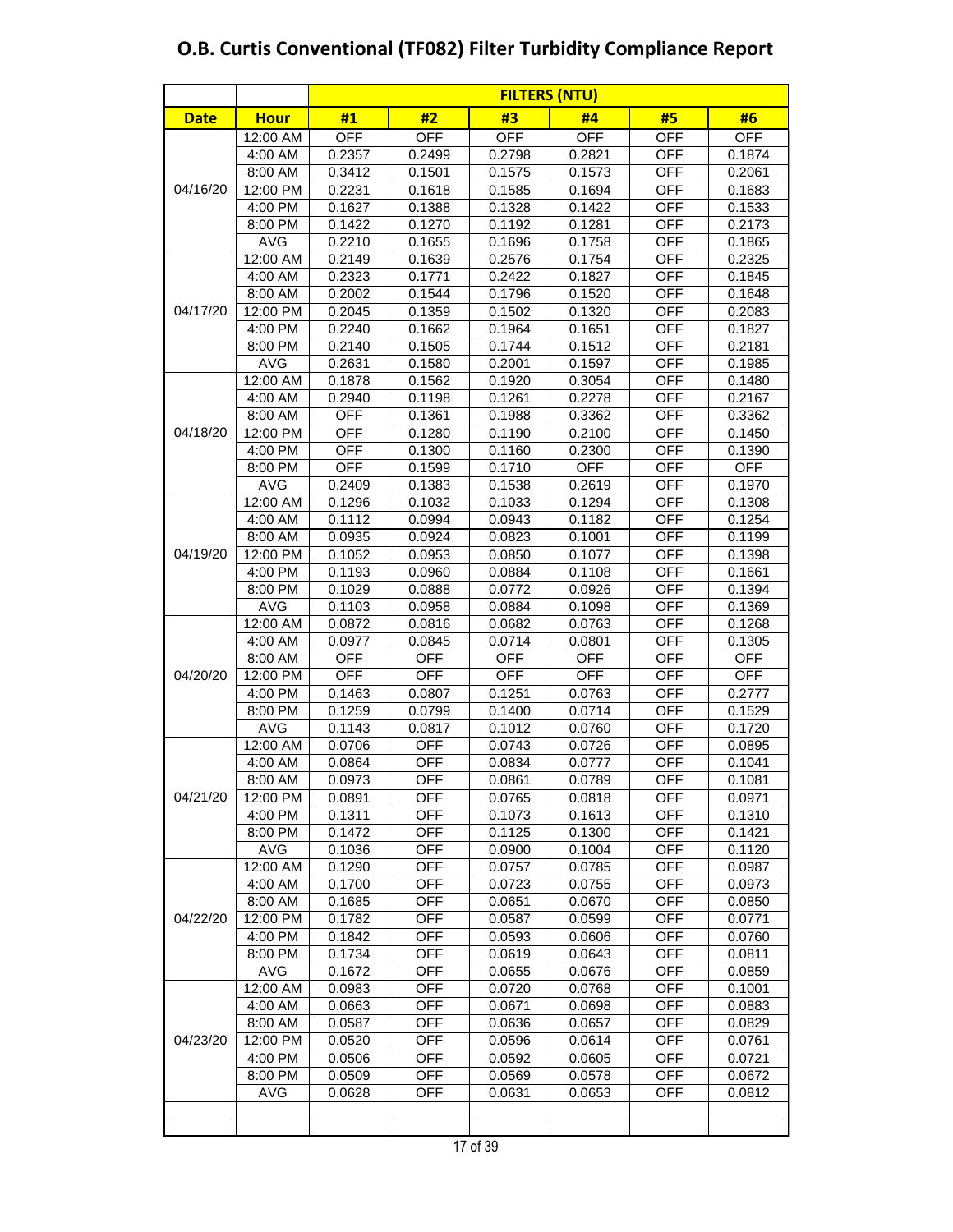|             |             | <b>FILTERS (NTU)</b> |            |            |            |            |            |  |  |  |  |  |  |
|-------------|-------------|----------------------|------------|------------|------------|------------|------------|--|--|--|--|--|--|
| <b>Date</b> | <b>Hour</b> | #1                   | #2         | #3         | #4         | #5         | #6         |  |  |  |  |  |  |
|             | 12:00 AM    | 0.0604               | <b>OFF</b> | 0.0587     | 0.0599     | <b>OFF</b> | 0.0712     |  |  |  |  |  |  |
|             | 4:00 AM     | 0.0755               | <b>OFF</b> | 0.0606     | 0.0612     | <b>OFF</b> | 0.0763     |  |  |  |  |  |  |
|             | 8:00 AM     | 0.0908               | <b>OFF</b> | 0.0620     | 0.0635     | <b>OFF</b> | 0.0785     |  |  |  |  |  |  |
| 04/24/20    | 12:00 PM    | 0.0791               | <b>OFF</b> | 0.0599     | 0.0610     | <b>OFF</b> | 0.0736     |  |  |  |  |  |  |
|             | 4:00 PM     | 0.1099               | <b>OFF</b> | 0.0609     | 0.0612     | <b>OFF</b> | 0.0733     |  |  |  |  |  |  |
|             | 8:00 PM     | 0.0926               | <b>OFF</b> | 0.0616     | 0.0615     | <b>OFF</b> | 0.0916     |  |  |  |  |  |  |
|             | <b>AVG</b>  | 0.0847               | <b>OFF</b> | 0.0606     | 0.0614     | OFF        | 0.0774     |  |  |  |  |  |  |
|             | 12:00 AM    | 0.1405               | <b>OFF</b> | 0.1677     | 0.0617     | <b>OFF</b> | 0.0780     |  |  |  |  |  |  |
|             | 4:00 AM     | 0.2135               | <b>OFF</b> | 0.0798     | 0.0981     | <b>OFF</b> | 0.0816     |  |  |  |  |  |  |
|             | 8:00 AM     | 0.1624               | <b>OFF</b> | 0.0776     | 0.0892     | <b>OFF</b> | 0.0832     |  |  |  |  |  |  |
| 04/25/20    | 12:00 PM    | 0.2235               | <b>OFF</b> | 0.1794     | 0.1980     | <b>OFF</b> | 0.1953     |  |  |  |  |  |  |
|             | 4:00 PM     | 0.3313               | <b>OFF</b> | 0.2070     | 0.2187     | <b>OFF</b> | 0.2383     |  |  |  |  |  |  |
|             | 8:00 PM     | <b>OFF</b>           | <b>OFF</b> | 0.2099     | 0.2199     | <b>OFF</b> | 0.2500     |  |  |  |  |  |  |
|             | AVG         | 0.2142               | <b>OFF</b> | 0.1536     | 0.1476     | <b>OFF</b> | 0.1544     |  |  |  |  |  |  |
|             | 12:00 AM    | 0.0885               | <b>OFF</b> | 0.0840     | 0.0881     | <b>OFF</b> | 0.0962     |  |  |  |  |  |  |
|             | 4:00 AM     | 0.0789               | <b>OFF</b> | 0.0797     | 0.0841     | <b>OFF</b> | 0.0929     |  |  |  |  |  |  |
|             | 8:00 AM     | 0.0587               | <b>OFF</b> | 0.0646     | 0.0682     | <b>OFF</b> | 0.0761     |  |  |  |  |  |  |
| 04/26/20    | 12:00 PM    | 0.0538               | <b>OFF</b> | 0.0613     | 0.0650     | <b>OFF</b> | 0.0723     |  |  |  |  |  |  |
|             | 4:00 PM     | 0.0578               | <b>OFF</b> | 0.0641     | 0.0680     | <b>OFF</b> | 0.0756     |  |  |  |  |  |  |
|             | 8:00 PM     | 0.0674               | <b>OFF</b> | 0.0688     | 0.0732     | <b>OFF</b> | 0.0822     |  |  |  |  |  |  |
|             | AVG         | 0.0675               | <b>OFF</b> | 0.0704     | 0.0744     | <b>OFF</b> | 0.0826     |  |  |  |  |  |  |
|             | 12:00 AM    | 0.0676               | <b>OFF</b> | 0.0667     | 0.0709     | <b>OFF</b> | 0.0802     |  |  |  |  |  |  |
|             | 4:00 AM     | 0.0762               | <b>OFF</b> | 0.0679     | 0.0725     | <b>OFF</b> | 0.0802     |  |  |  |  |  |  |
|             | 8:00 AM     | <b>OFF</b>           | <b>OFF</b> | <b>OFF</b> | <b>OFF</b> | <b>OFF</b> | <b>OFF</b> |  |  |  |  |  |  |
| 04/27/20    | 12:00 PM    | <b>OFF</b>           | <b>OFF</b> | <b>OFF</b> | <b>OFF</b> | <b>OFF</b> | <b>OFF</b> |  |  |  |  |  |  |
|             | 4:00 PM     | <b>OFF</b>           | <b>OFF</b> | <b>OFF</b> | <b>OFF</b> | <b>OFF</b> | <b>OFF</b> |  |  |  |  |  |  |
|             | 8:00 PM     | <b>OFF</b>           | <b>OFF</b> | <b>OFF</b> | <b>OFF</b> | <b>OFF</b> | <b>OFF</b> |  |  |  |  |  |  |
|             | AVG         | 0.0719               | <b>OFF</b> | 0.0673     | 0.0717     | <b>OFF</b> | 0.0802     |  |  |  |  |  |  |
|             | 12:00 AM    | 0.1183               | <b>OFF</b> | 0.0888     | 0.1115     | <b>OFF</b> | <b>OFF</b> |  |  |  |  |  |  |
|             | 4:00 AM     | 0.1806               | <b>OFF</b> | 0.1257     | 0.1610     | <b>OFF</b> | 0.1895     |  |  |  |  |  |  |
|             | 8:00 AM     | 0.2560               | <b>OFF</b> | 0.1665     | 0.2162     | <b>OFF</b> | 0.2949     |  |  |  |  |  |  |
| 04/28/20    | 12:00 PM    | 0.1795               | <b>OFF</b> | 0.1219     | 0.1505     | <b>OFF</b> | 0.1956     |  |  |  |  |  |  |
|             | 4:00 PM     | 0.1936               | <b>OFF</b> | 0.1136     | 0.1391     | <b>OFF</b> | 0.1818     |  |  |  |  |  |  |
|             | 8:00 PM     | 0.2030               | <b>OFF</b> | 0.1130     | 0.1375     | <b>OFF</b> | 0.1710     |  |  |  |  |  |  |
|             | <b>AVG</b>  | 0.1885               | <b>OFF</b> | 0.1216     | 0.1526     | <b>OFF</b> | 0.2066     |  |  |  |  |  |  |
|             | 12:00 AM    | 0.1911               | <b>OFF</b> | 0.0942     | 0.1114     | <b>OFF</b> | 0.1360     |  |  |  |  |  |  |
|             | 4:00 AM     | 0.1896               | <b>OFF</b> | 0.0979     | 0.1146     | <b>OFF</b> | 0.1335     |  |  |  |  |  |  |
|             | 8:00 AM     | 0.1355               | <b>OFF</b> | 0.0764     | 0.0852     | <b>OFF</b> | 0.0934     |  |  |  |  |  |  |
| 04/29/20    | 12:00 PM    | 0.1764               | <b>OFF</b> | 0.0871     | 0.0961     | <b>OFF</b> | 0.1058     |  |  |  |  |  |  |
|             | 4:00 PM     | 0.1333               | OFF        | 0.0864     | 0.0977     | <b>OFF</b> | 0.1109     |  |  |  |  |  |  |
|             | 8:00 PM     | <b>OFF</b>           | OFF        | 0.1326     | 0.0921     | <b>OFF</b> | 0.1109     |  |  |  |  |  |  |
|             | AVG         | 0.1652               | OFF        | 0.0958     | 0.0995     | OFF        | 0.1151     |  |  |  |  |  |  |
|             | 12:00 AM    | 0.0938               | OFF        | 0.1222     | 0.1492     | <b>OFF</b> | 0.1029     |  |  |  |  |  |  |
|             | 4:00 AM     | 0.1118               | OFF        | 0.0897     | 0.1043     | <b>OFF</b> | 0.1008     |  |  |  |  |  |  |
|             | 8:00 AM     | 0.1048               | OFF        | 0.0999     | 0.1139     | OFF        | 0.2427     |  |  |  |  |  |  |
| 04/30/20    | 12:00 PM    | 0.1070               | <b>OFF</b> | 0.1051     | 0.1187     | <b>OFF</b> | 0.1485     |  |  |  |  |  |  |
|             | 4:00 PM     | 0.0980               | <b>OFF</b> | 0.0899     | 0.1013     | <b>OFF</b> | 0.1193     |  |  |  |  |  |  |
|             | 8:00 PM     | 0.2387               | <b>OFF</b> | 0.1800     | 0.2053     | <b>OFF</b> | 0.2409     |  |  |  |  |  |  |
|             | <b>AVG</b>  | 0.1257               | OFF        | 0.1145     | 0.1321     | OFF        | 0.1592     |  |  |  |  |  |  |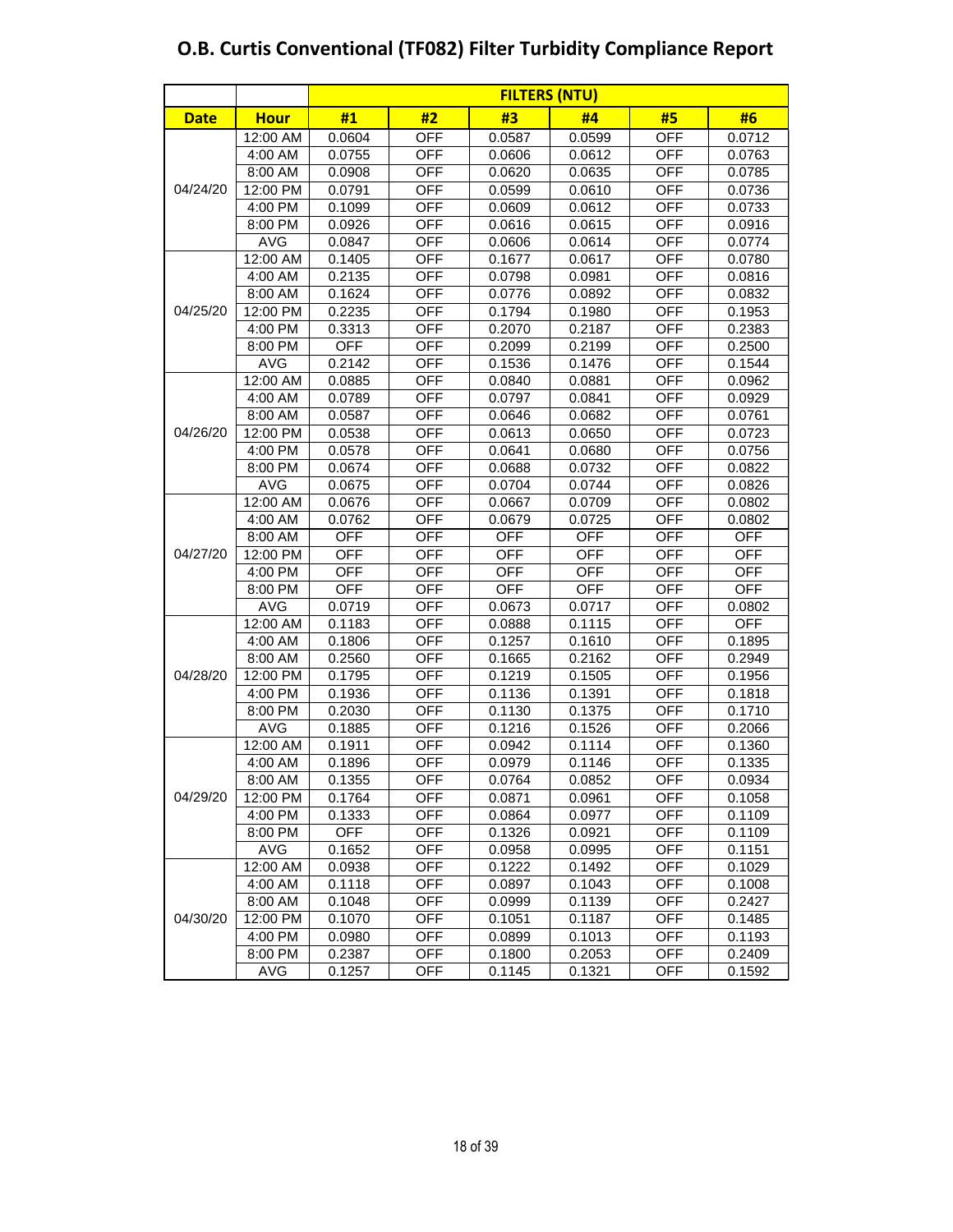| System ID |                      | 250008-02                     |                                                  | Month Of April 2020           |                       |                             |                                      |                                                  |                               |                      | Total Off-Specification Volume (MG) = 0 |                                      |                                                  |                               |                       |
|-----------|----------------------|-------------------------------|--------------------------------------------------|-------------------------------|-----------------------|-----------------------------|--------------------------------------|--------------------------------------------------|-------------------------------|----------------------|-----------------------------------------|--------------------------------------|--------------------------------------------------|-------------------------------|-----------------------|
|           |                      |                               | <b>UV Reactor #1</b>                             |                               |                       | <b>UV Reactor #2</b>        |                                      |                                                  |                               | <b>UV Reactor #3</b> |                                         |                                      |                                                  |                               |                       |
| Date      | Run<br>Time<br>(Hrs) | Total<br>Production<br>(Gals) | <b>Calculated</b><br><b>Min Dose</b><br>(mJ/cm2) | <b>Min Flow</b><br>Rate (MGD) | <b>Min UVT</b><br>(%) | Run<br><b>Time</b><br>(Hrs) | <b>Total</b><br>Production<br>(Gals) | <b>Calculated</b><br><b>Min Dose</b><br>(mJ/cm2) | <b>Min Flow</b><br>Rate (MGD) | Min UVT<br>(%)       | Run<br><b>Time</b><br>(Hrs)             | <b>Total</b><br>Production<br>(Gals) | <b>Calculated</b><br><b>Min Dose</b><br>(mJ/cm2) | <b>Min Flow</b><br>Rate (MGD) | <b>Min UVT</b><br>(%) |
| 4/1/2020  | 21.0                 | 2030052                       | 39                                               | $2.0\,$                       | 85                    | 24.0                        | 1430126                              | $20\,$                                           | 1.4                           | 85                   | 21.0                                    | 1864462                              | 379                                              | $1.9$                         | 89                    |
| 4/2/2020  | 23.4                 | 2311276                       | 41                                               | 2.3                           | 85                    | 24.0                        | 1578516                              | 20                                               | 1.6                           | 85                   | 23.4                                    | 2144128                              | 108                                              | 2.1                           | 89                    |
| 4/3/2020  | 24.0                 | 2338477                       | 43                                               | 2.3                           | 85                    | 24.0                        | 1848317                              | 20                                               | 1.8                           | 85                   | 24.0                                    | 2147118                              | 41                                               | 2.1                           | 89                    |
| 4/4/2020  | 24.0                 | 2252643                       | 44                                               | 2.3                           | 85                    | 24.0                        | 1842292                              | $20\,$                                           | 1.8                           | 85                   | 24.0                                    | 2063132                              | 43                                               | 2.1                           | 89                    |
| 4/5/2020  | 22.8                 | 1912795                       | 48                                               | 1.9                           | 85                    | 24.0                        | 1799393                              | 20                                               | 1.8                           | 85                   | 22.8                                    | 1796159                              | 170                                              | 1.8                           | 89                    |
| 4/6/2020  | 17.2                 | 1932809                       | 37                                               | $1.9$                         | 85                    | 24.0                        | 1088869                              | $20\,$                                           | 1.1                           | 85                   | 17.2                                    | 1776898                              | 565                                              | 1.8                           | 89                    |
| 4/7/2020  | 24.0                 | 2236288                       | 43                                               | 2.2                           | 85                    | 24.0                        | 2220126                              | 20                                               | 2.2                           | 85                   | 24.0                                    | 2046845                              | 43                                               | 2.0                           | 89                    |
| 4/8/2020  | 22.1                 | 2071963                       | 42                                               | 2.1                           | 85                    | 24.0                        | 2079597                              | 20                                               | 2.1                           | 85                   | 22.9                                    | 1975062                              | 222                                              | 2.0                           | 89                    |
| 4/9/2020  | 24.0                 | 2198395                       | 43                                               | 2.2                           | 85                    | 24.0                        | 2025928                              | $20\,$                                           | 2.0                           | 85                   | 22.5                                    | 1923853                              | 221                                              | 1.9                           | 89                    |
| 4/10/2020 | 24.0                 | 2231405                       | 40                                               | 2.2                           | 85                    | 24.0                        | 1843890                              | 20                                               | 1.8                           | 24.0                 | 2044639                                 | 40                                   | 2.0                                              | 89                            |                       |
| 4/11/2020 | 22.1                 | 2044196                       | 37                                               | $2.0\,$                       | 85                    | 24.0                        | 1978476                              | $20\,$                                           | 2.0                           | 24.0                 | 2075263                                 | 39                                   | 2.1                                              | 89                            |                       |
| 4/12/2020 | 24.0                 | 2210011                       | 41                                               | 2.2                           | 85                    | 24.0                        | 1961386                              | 20                                               | 2.0                           | 23.5                 | 1980854                                 | 96                                   | 2.0                                              | 89                            |                       |
| 4/13/2020 | 20.5                 | 1866204                       | 36                                               | 1.9                           | 85                    | 24.0                        | 1617492                              | 20                                               | 1.6                           | 85                   | 20.6                                    | 1712334                              | 502                                              | 1.7                           | 89                    |
| 4/14/2020 | 24.0                 | 2137766                       | 42                                               | 2.1                           | 85                    | 24.0                        | 1971127                              | 20                                               | 2.0                           | 85                   | 23.6                                    | 1925809                              | 87                                               | 1.9                           | 89                    |
| 4/15/2020 | 8.3                  | 702907                        | 17                                               | 0.7                           | 85                    | 24.0                        | 978682                               | $20\,$                                           | 1.0                           | 85                   | 8.3                                     | 700474                               | 2051                                             | 0.7                           | 89                    |
| 4/16/2020 | 14.5                 | 1588293                       | 25                                               | $1.6\,$                       | 85                    | 24.0                        | 2159251                              | $20\,$                                           | 2.2                           | 85                   | 20.7                                    | 1563910                              | 433                                              | 1.6                           | 89                    |
| 4/17/2020 | 24.0                 | 2204609                       | 36                                               | 2.2                           | 85                    | 24.0                        | 1721514                              | 20                                               | 1.7                           | 85                   | 22.6                                    | 1912924                              | 160                                              | 1.9                           | 89                    |
| 4/18/2020 | 7.5                  | 686817                        | 15                                               | 0.7                           | 85                    | 24.0                        | 1605946                              | $20\,$                                           | 1.6                           | 85                   | 24.0                                    | 2598586                              | 32                                               | 2.6                           | 89                    |
| 4/19/2020 | 24.0                 | 2085527                       | 41                                               | 2.1                           | 85                    | 24.0                        | 1554454                              | $20\,$                                           | 1.6                           | 85                   | 24.0                                    | 1907624                              | 40                                               | 1.9                           | 89                    |
| 4/20/2020 | 23.6                 | 2194953                       | 52                                               | 2.2                           | 85                    | 24.0                        | 1084997                              | $20\,$                                           | 1.1                           | 85                   | 23.5                                    | 2050147                              | 84                                               | 2.1                           | 89                    |
| 4/21/2020 | 24.0                 | 2505881                       | 36                                               | 2.5                           | 85                    |                             |                                      |                                                  |                               |                      | 24.0                                    | 2424152                              | 35                                               | 2.4                           | 89                    |
| 4/22/2020 | 21.8                 | 2289993                       | 34                                               | 2.3                           | 85                    |                             |                                      |                                                  |                               |                      | 24.0                                    | 2392820                              | 35                                               | 2.4                           | 89                    |
| 4/23/2020 | 24.0                 | 2250398                       | 40                                               | 2.3                           | 85                    |                             |                                      |                                                  |                               |                      | 24.0                                    | 2061706                              | 39                                               | 2.1                           | 89                    |
| 4/24/2020 | 24.0                 | 2405998                       | 38                                               | 2.4                           | 85                    |                             |                                      |                                                  |                               |                      | 24.0                                    | 2212967                              | 37                                               | 2.2                           | 89                    |
| 4/25/2020 | 17.6                 | 1859049                       | 29                                               | $1.9$                         | 85                    |                             |                                      | <b>OFFLINE</b>                                   |                               |                      | 21.0                                    | 2090319                              | 417                                              | 2.1                           | 89                    |
| 4/26/2020 | 24.0                 | 2523035                       | 35                                               | 2.5                           | 85                    |                             |                                      |                                                  |                               |                      | 24.0                                    | 2329923                              | 34                                               | 2.3                           | 89                    |
| 4/27/2020 | 12.2                 | 1337841                       | 20                                               | 1.3                           | 85                    |                             |                                      |                                                  |                               | 14.0                 | 1490597                                 | 1385                                 | 1.5                                              | 89                            |                       |
| 4/28/2020 | 24.0                 | 2554032                       | 33                                               | 2.6                           | 85                    |                             |                                      |                                                  |                               |                      | 24.0                                    | 2352085                              | 32                                               | 2.4                           | 89                    |
| 4/29/2020 | 21.0                 | 2149995                       | 31                                               | 2.1                           | 85                    |                             |                                      |                                                  |                               |                      | 23.4<br>21.8                            | 2234681                              | 33                                               | 2.2                           | 89                    |
| 4/30/2020 | 24.0                 | 2410572                       | 35                                               | 2.4                           | 85                    |                             |                                      |                                                  |                               |                      |                                         | 2017421                              | 305                                              | 2.0                           | 89                    |
|           |                      |                               |                                                  |                               |                       |                             |                                      |                                                  |                               |                      |                                         |                                      |                                                  |                               |                       |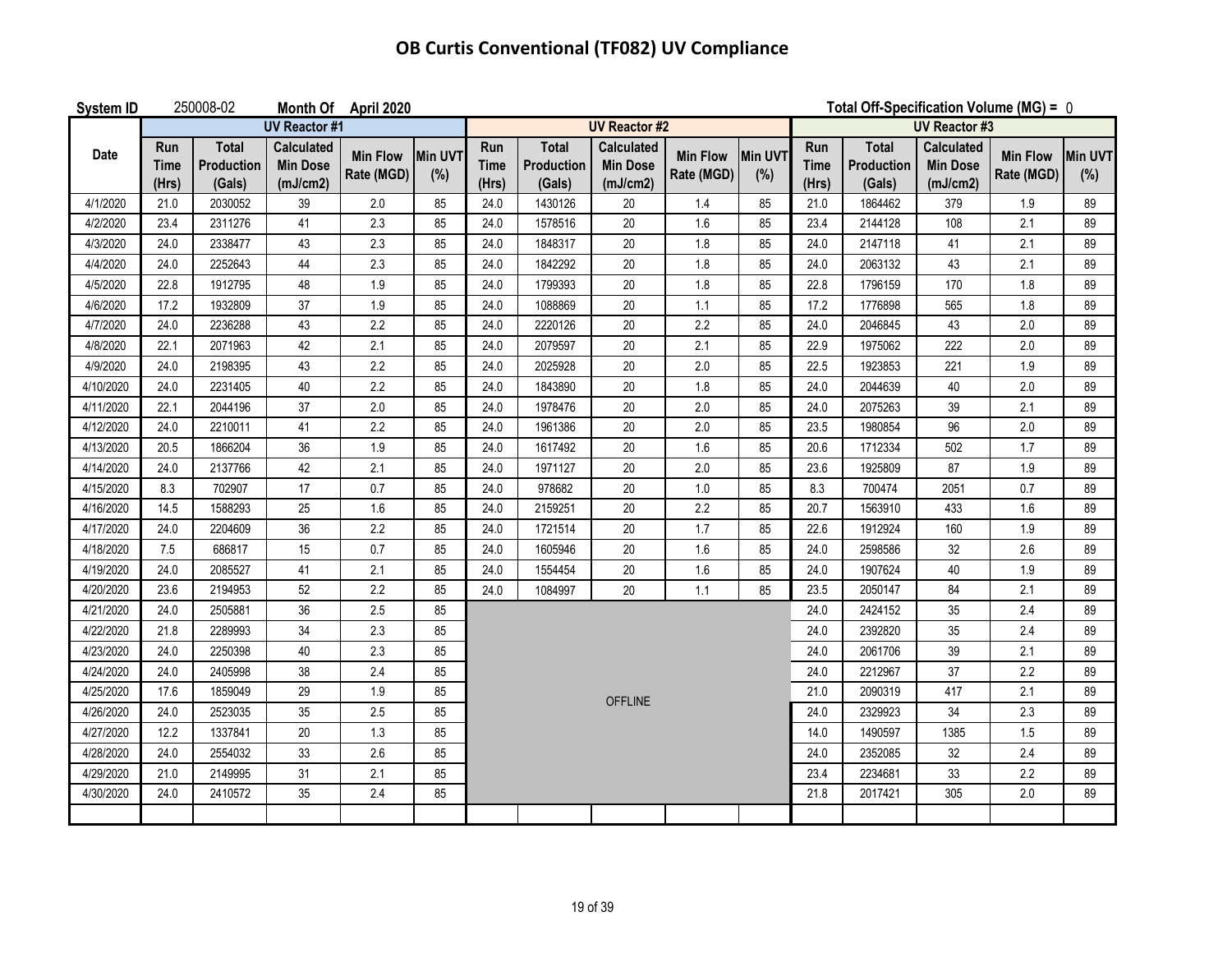| System ID |                             | 250008-02                            |                                                  | Month Of April 2020           |                |                             |                                      |                                                  |                               |                |                             | Total Off-Specification Volume (MG) = $0$   |                                                  |                               |                |
|-----------|-----------------------------|--------------------------------------|--------------------------------------------------|-------------------------------|----------------|-----------------------------|--------------------------------------|--------------------------------------------------|-------------------------------|----------------|-----------------------------|---------------------------------------------|--------------------------------------------------|-------------------------------|----------------|
|           |                             |                                      | <b>UV Reactor #4</b>                             |                               |                |                             |                                      | <b>UV Reactor #5</b>                             |                               |                |                             | <b>UV Reactor #6</b>                        |                                                  |                               |                |
| Date      | Run<br><b>Time</b><br>(Hrs) | <b>Total</b><br>Production<br>(Gals) | <b>Calculated</b><br><b>Min Dose</b><br>(mJ/cm2) | <b>Min Flow</b><br>Rate (MGD) | Min UVT<br>(%) | <b>Run</b><br>Time<br>(Hrs) | <b>Total</b><br>Production<br>(Gals) | <b>Calculated</b><br><b>Min Dose</b><br>(mJ/cm2) | <b>Min Flow</b><br>Rate (MGD) | Min UVT<br>(%) | Run<br><b>Time</b><br>(Hrs) | <b>Total</b><br><b>Production</b><br>(Gals) | <b>Calculated</b><br><b>Min Dose</b><br>(mJ/cm2) | <b>Min Flow</b><br>Rate (MGD) | Min UVT<br>(%) |
| 4/1/2020  | 21.0                        | 2041769                              | 39                                               | 2.0                           | 95             |                             |                                      |                                                  |                               |                | 20.9                        | 2043321                                     | 46                                               | 2.0                           | 85             |
| 4/2/2020  | 23.4                        | 2361863                              | 45                                               | 2.4                           | 95             |                             |                                      |                                                  |                               |                | 23.3                        | 2318907                                     | 50                                               | 2.3                           | 85             |
| 4/3/2020  | 24.0                        | 2382474                              | 47                                               | 2.4                           | 95             |                             |                                      |                                                  |                               | 24.0           | 2353272                     | 51                                          | 2.4                                              | 85                            |                |
| 4/4/2020  | 24.0                        | 2294128                              | 48                                               | 2.3                           | 95             |                             |                                      |                                                  |                               | 24.0           | 2268381                     | 53                                          | 2.3                                              | 85                            |                |
| 4/5/2020  | 23.4                        | 1996425                              | 52                                               | 2.0                           | 95             |                             |                                      |                                                  |                               | 24.0           | 2043022                     | 59                                          | 2.0                                              | 85                            |                |
| 4/6/2020  | 17.2                        | 1971995                              | 41                                               | 2.0                           | 95             |                             |                                      |                                                  |                               | 17.2           | 1946207                     | 44                                          | 1.9                                              | 85                            |                |
| 4/7/2020  | 24.0                        | 2279193                              | 48                                               | 2.3                           | 95             |                             |                                      |                                                  |                               | 21.4           | 2044423                     | 70                                          | 2.0                                              | 85                            |                |
| 4/8/2020  | 23.8                        | 2282739                              | 43                                               | 2.3                           | 95             |                             |                                      |                                                  |                               | 23.8           | 2257100                     | 54                                          | 2.3                                              | 85                            |                |
| 4/9/2020  | 24.0                        | 2243074                              | 36                                               | 2.2                           | 95             |                             |                                      |                                                  |                               | 24.0           | 2216947                     | 52                                          | 2.2                                              | 85                            |                |
| 4/10/2020 | 22.2                        | 2099508                              | 33                                               | 2.1                           | 95             |                             |                                      |                                                  |                               |                | 23.0                        | 2152491                                     | 59                                               | 2.2                           | 85             |
| 4/11/2020 | 24.0                        | 2300991                              | 34                                               | 2.3                           | 95             |                             |                                      |                                                  |                               | 24.0           | 2275391                     | 48                                          | 2.3                                              | 85                            |                |
| 4/12/2020 | 24.0                        | 2254955                              | 35                                               | 2.3                           | 95             |                             |                                      |                                                  |                               | 24.0           | 2230646                     | 49                                          | 2.2                                              | 85                            |                |
| 4/13/2020 | 20.6                        | 1903404                              | 31                                               | 1.9                           | 95             |                             |                                      |                                                  |                               | 20.6           | 1879880                     | 44                                          | 1.9                                              | 85                            |                |
| 4/14/2020 | 23.7                        | 2143128                              | 36                                               | 2.1                           | 95             |                             |                                      |                                                  |                               |                | 21.5                        | 1774018                                     | 77                                               | 1.8                           | 85             |
| 4/15/2020 | 8.2                         | 717087                               | 13                                               | 0.7                           | 95             |                             |                                      | <b>OFFLINE</b>                                   |                               |                | 9.2                         | 758087                                      | 23                                               | 0.8                           | 85             |
| 4/16/2020 | 20.6                        | 1958807                              | 29                                               | 2.0                           | 95             |                             |                                      |                                                  |                               |                | 11.4                        | 1835688                                     | 37                                               | 1.8                           | 85             |
| 4/17/2020 | 24.0                        | 2249500                              | 33                                               | 2.2                           | 95             |                             |                                      |                                                  |                               |                | 24.0                        | 2219955                                     | 45                                               | 2.2                           | 85             |
| 4/18/2020 | 23.4                        | 2554167                              | 31                                               | 2.6                           | 95             |                             |                                      |                                                  |                               |                | 22.9                        | 2546161                                     | 52                                               | 2.5                           | 85             |
| 4/19/2020 | 24.0                        | 2129235                              | 35                                               | 2.1                           | 95             |                             |                                      |                                                  |                               |                | 24.0                        | 2100010                                     | 49                                               | 2.1                           | 85             |
| 4/20/2020 | 24.0                        | 2327331                              | 35                                               | 2.3                           | 95             |                             |                                      |                                                  |                               |                | 23.5                        | 2233544                                     | 48                                               | 2.2                           | 85             |
| 4/21/2020 | 22.4                        | 2447642                              | 30                                               | 2.4                           | 95             |                             |                                      |                                                  |                               |                | 24.0                        | 2643598                                     | 43                                               | 2.6                           | 85             |
| 4/22/2020 | 24.0                        | 2637691                              | 32                                               | 2.6                           | 95             |                             |                                      |                                                  |                               |                | 24.0                        | 2609331                                     | 44                                               | 2.6                           | 85             |
| 4/23/2020 | 24.0                        | 2289523                              | 35                                               | 2.3                           | 95             |                             |                                      |                                                  |                               |                | 24.0                        | 2260878                                     | 49                                               | 2.3                           | 85             |
| 4/24/2020 | 24.0                        | 2449571                              | 33                                               | 2.4                           | 95             |                             |                                      |                                                  |                               |                | 22.2                        | 2237697                                     | 56                                               | 2.2                           | 85             |
| 4/25/2020 | 19.9                        | 2202644                              | 26                                               | 2.2                           | 95             |                             |                                      |                                                  |                               |                | 21.4                        | 2312170                                     | 41                                               | 2.3                           | 85             |
| 4/26/2020 | 24.0                        | 2569592                              | 31                                               | 2.6                           | 95             |                             |                                      |                                                  |                               |                | 24.0                        | 2545398                                     | 43                                               | 2.5                           | 85             |
| 4/27/2020 | 13.8                        | 1623982                              | 17                                               | 1.6                           | 95             |                             |                                      |                                                  |                               | 12.2           | 1401581                     | 22                                          | 1.4                                              | 85                            |                |
| 4/28/2020 | 24.0                        | 2597437                              | 29                                               | 2.6                           | 95             |                             |                                      |                                                  |                               |                | 24.0                        | 2568799                                     | 40                                               | 2.6                           | 85             |
| 4/29/2020 | 23.4                        | 2473445                              | 30                                               | 2.5                           | 95             |                             |                                      |                                                  |                               |                | 23.4                        | 2445568                                     | 41                                               | 2.4                           | 85             |
| 4/30/2020 | 22.4                        | 2311386                              | 29                                               | 2.3                           | 95             |                             |                                      |                                                  |                               |                | 23.1                        | 2321207                                     | 42                                               | 2.3                           | 85             |
|           |                             |                                      |                                                  |                               |                |                             |                                      |                                                  |                               |                |                             |                                             |                                                  |                               |                |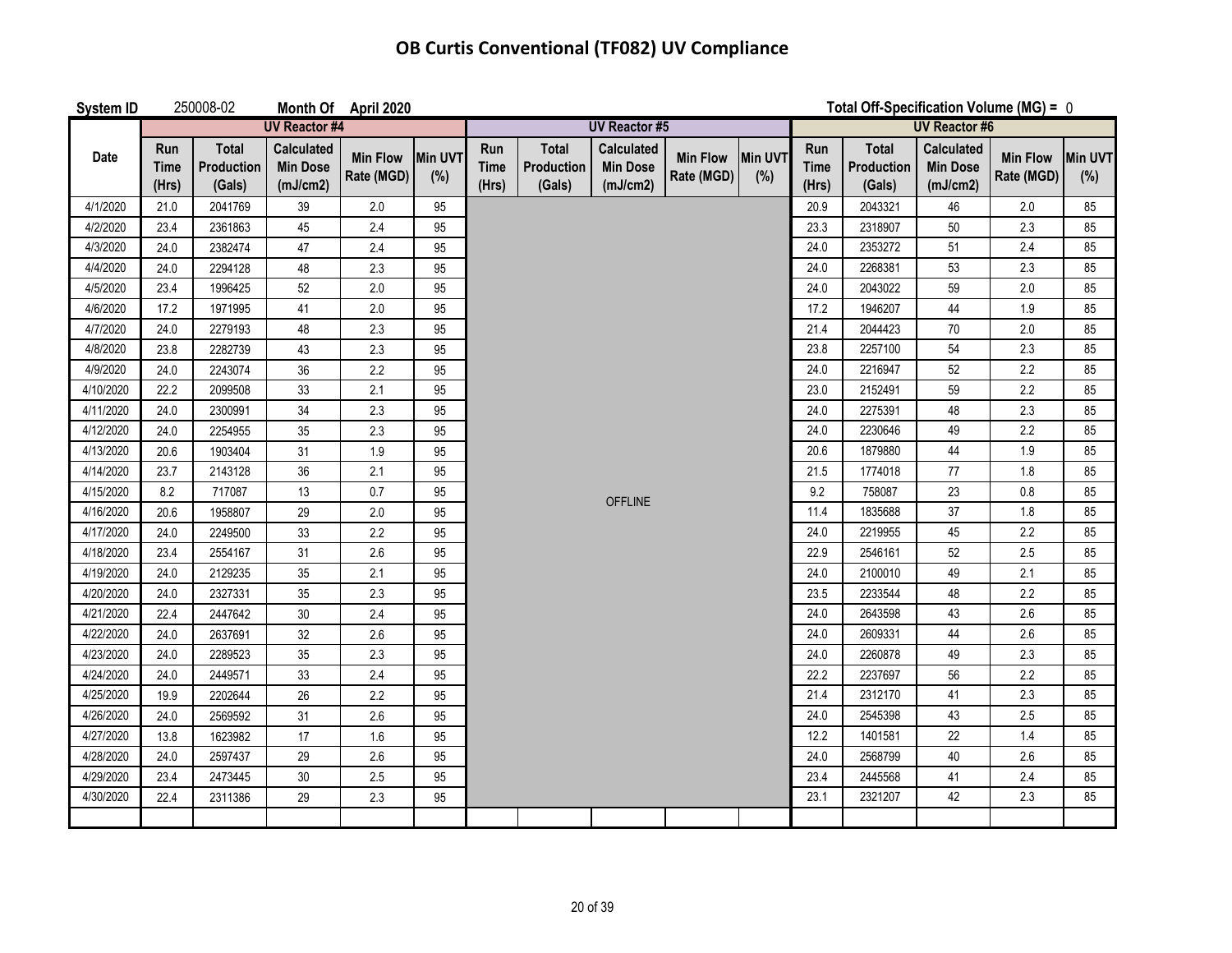### **CITY OF JACKSON O. B. Curtis Membrane (TF083) Weekly Report For HS# 2 Based on Finished Water**

### **Month Of April 2020 System ID 250008-02**

1. Total number of turbidity measurements taken during the month.

2. Percentage of turbidity that were equal to or less than the turbidity limit of 0.3 NTU.

3. Number of filters that exceeded 0.5 NTU in 2 consecutive readings taken 15 min. apart after first four hours of operation.

4. Number of filters that exceeded 1.0 NTU in 2 consecutive readings taken 15 min. apart in 3 consecutive months.

5. Lowest daily disinfectant concentration entering the distribution system in mg/l.

| 6. Date and duration of each period the disinfectant fell below 0.2 mg/l for more than an hour while |  |
|------------------------------------------------------------------------------------------------------|--|
| entering the distribution system.                                                                    |  |

7. Total number of disinfectant residual measured in the distribution system where total coliform samples were collected.

8. Number of instances where disinfectant was not measured in the distribution system where total coliform samples were collected.

9. Number of instances where disinfectant was measured in the distributed system but not detected. NONE

10. Date of last calibration for online monitoring equipment. **1992 10. Date of last calibration for online monitoring equipment.** 

 2.7 7 2.6 13 1.1 19 3.5 25 0.6 2.4 8 2.6 14 3.2 20 3.2 26 2.9 2.2 9 1.3 15 2.1 21 3.5 27 2.9 4 | 2.2 | 10 | 2.1 | 16 | 0.9 | 22 | 3.4 | 28 | 2.9 2.4 11 2.6 17 0.2 23 3.4 29 2.6 2.5 12 1.1 18 2.9 24 2.7 30 2.1 31

NONE



NONE

NONE

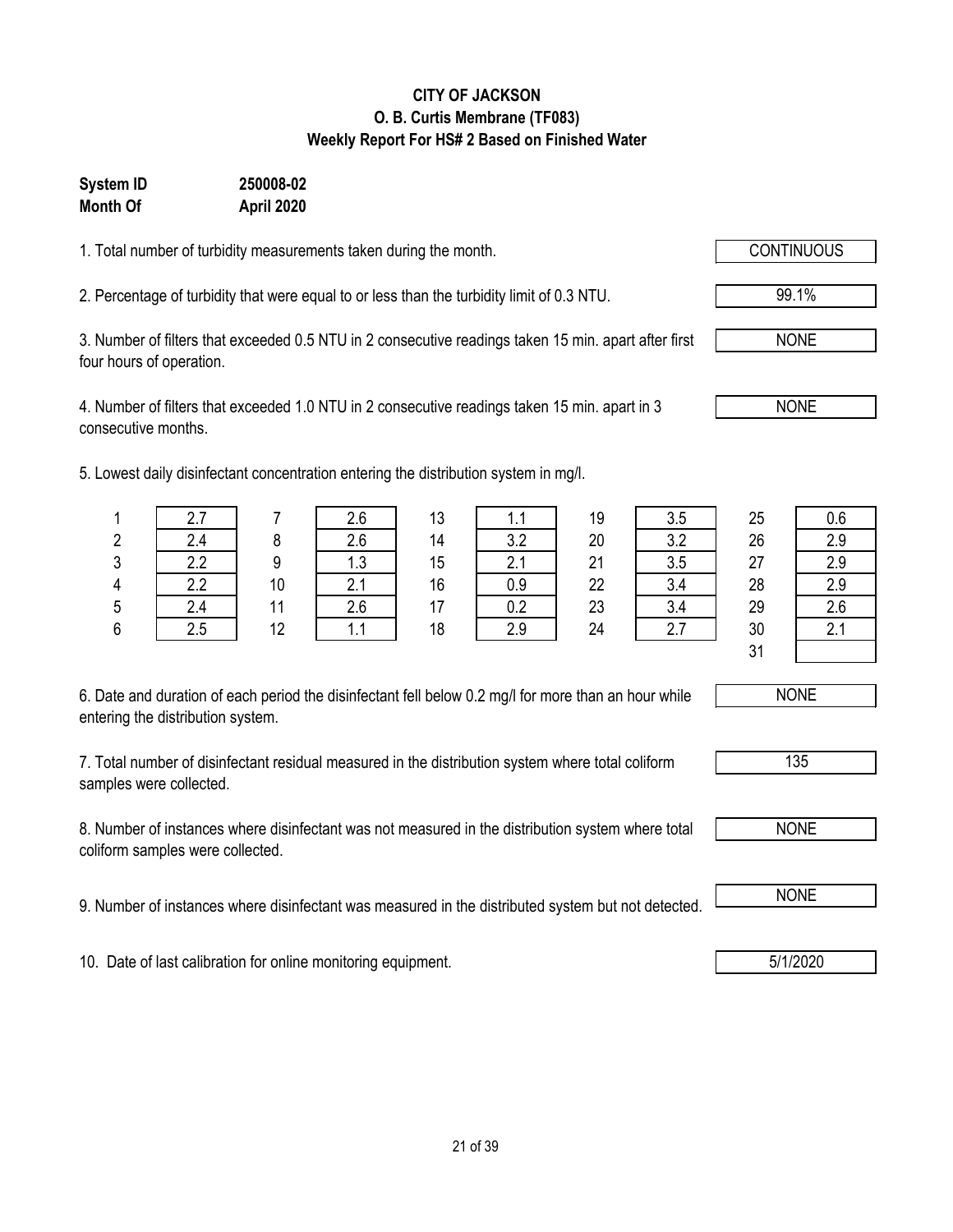### **O. B. Curtis Membrane (TF083) City Of Jackson, MS Turbidity Compliance Report Based on Finished Water**

# **System ID 250008-02**

| April          |            | <b>TURBIDITIES (NTU)</b> |                 |
|----------------|------------|--------------------------|-----------------|
|                | <b>RAW</b> | <b>TRAINS</b>            | <b>FINISHED</b> |
| 1              | 14.4187    | 0.1415                   | 0.1415          |
| $\overline{2}$ | 14.4125    | 0.1480                   | 0.1840          |
| 3              | 15.0500    | 0.1353                   | 0.1353          |
| 4              | 16.7563    | 0.1182                   | 0.1182          |
| 5              | 15.6000    | 0.1290                   | 0.1950          |
| 6              | 19.6000    | 0.1440                   | 0.0594          |
| 7              | 23.0000    | 0.1494                   | 0.1066          |
| 8              | 22.4000    | 0.1685                   | 0.0753          |
| 9              | 21.2000    | 0.1370                   | 0.0750          |
| 10             | 22.7000    | 0.1430                   | 0.0637          |
| 11             | 23.1000    | 0.1870                   | 0.0541          |
| 12             | 26.0625    | 0.1420                   | 0.0544          |
| 13             | 21.2000    | 0.1380                   | 0.0538          |
| 14             | 20.6313    | 0.1640                   | 0.0556          |
| 15             | 16.1000    | 0.1130                   | 0.0556          |
| 16             | 29.0375    | 0.1476                   | 0.0647          |
| 17             | 15.6250    | 0.1433                   | 0.0816          |
| 18             | 19.7437    | 0.1404                   | 0.1044          |
| 19             | 18.3062    | 0.1480                   | 0.0856          |
| 20             | 22.4750    | 0.1462                   | 0.0641          |
| 21             | 22.5812    | 0.1523                   | 0.0538          |
| 22             | 29.1875    | 0.1535                   | 0.0544          |
| 23             | 32.9188    | 0.1507                   | 0.0538          |
| 24             | 33.8312    | 0.1460                   | 0.0628          |
| 25             | 32.5099    | 0.1497                   | 0.0653          |
| 26             | 34.5312    | 0.1468                   | 0.0641          |
| 27             | 32.8900    | 0.1458                   | 0.0647          |
| 28             | 39.9250    | 0.1413                   | 0.0769          |
| 29             | 37.8125    | 0.1414                   | 0.0678          |
| 30             | 31.9562    | 0.1501                   | 0.0563          |
|                |            |                          |                 |
| <b>MIN</b>     | 14.4125    | 0.1130                   | 0.0538          |
| <b>MAX</b>     | 39.9250    | 0.1870                   | 0.1950          |
| <b>AVG</b>     | 24.1854    | 0.1454                   | 0.0816          |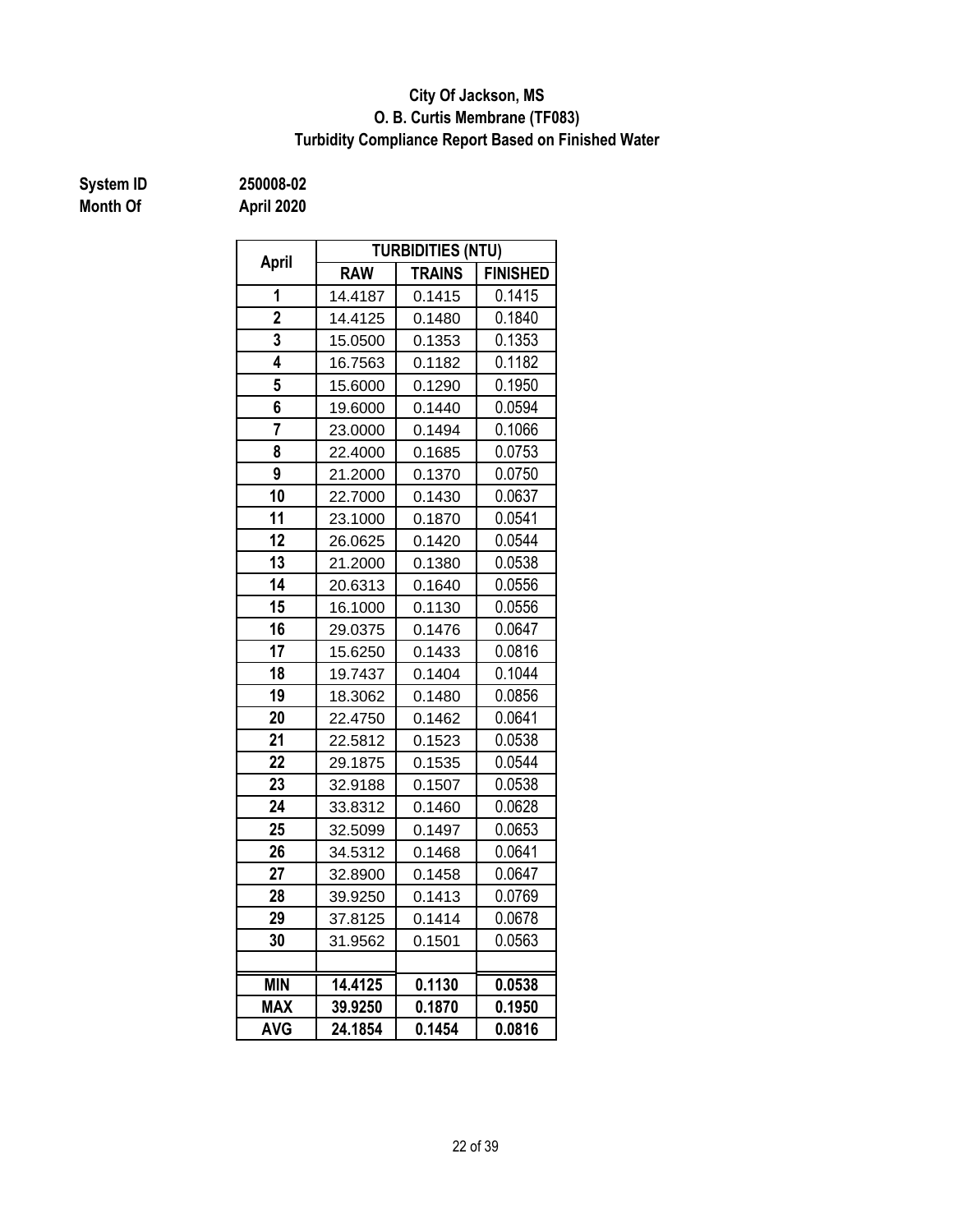### **City Of Jackson, MS O. B. Curtis Membrane (TF083) Turbidity Compliance Based on Finished Water**

## **Month Of April 2020**

**System ID 250008-02**

| April                   | <b>TIME</b> |         |            |            |            |            |  |  |  |
|-------------------------|-------------|---------|------------|------------|------------|------------|--|--|--|
|                         | 12:00 AM    | 4:00 AM | 8:00 AM    | 12:00 PM   | 4:00 PM    | 8:00 PM    |  |  |  |
| 1                       | 0.0608      | 0.0595  | 0.1415     | 0.1187     | 0.0872     | 0.0705     |  |  |  |
| $\overline{2}$          | 0.0980      | 0.1260  | 0.0871     | 0.1480     | 0.1094     | 0.1840     |  |  |  |
| 3                       | 0.1258      | 0.1224  | 0.1289     | 0.1353     | 0.1099     | 0.0824     |  |  |  |
| $\overline{\mathbf{4}}$ | 0.0875      | 0.0915  | 0.0922     | 0.0945     | 0.1056     | 0.1182     |  |  |  |
| 5                       | 0.1950      | 0.1544  | 0.0606     | 0.1941     | 0.1006     | 0.0481     |  |  |  |
| $6\phantom{a}$          | 0.0509      | 0.0472  | 0.0513     | 0.0525     | 0.0594     | 0.0534     |  |  |  |
| $\overline{7}$          | 0.0594      | 0.0612  | 0.0709     | 0.1066     | 0.0841     | 0.0675     |  |  |  |
| 8                       | 0.0744      | 0.0753  | 0.0706     | 0.0700     | 0.0738     | 0.0712     |  |  |  |
| 9                       | 0.0669      | 0.0594  | 0.0612     | 0.0750     | 0.0719     | 0.0681     |  |  |  |
| 10                      | 0.0637      | 0.0563  | 0.0534     | 0.0522     | 0.0513     | 0.0519     |  |  |  |
| 11                      | 0.0513      | 0.0509  | 0.0500     | 0.0500     | 0.0519     | 0.0541     |  |  |  |
| 12                      | 0.0544      | 0.0544  | 0.0538     | 0.0525     | 0.0531     | 0.0534     |  |  |  |
| 13                      | 0.0538      | 0.0528  | 0.0519     | 0.0506     | <b>OFF</b> | <b>OFF</b> |  |  |  |
| 14                      | 0.0509      | 0.0506  | 0.0513     | 0.0531     | 0.0547     | 0.0556     |  |  |  |
| 15                      | 0.0556      | 0.0550  | <b>OFF</b> | <b>OFF</b> | <b>OFF</b> | <b>OFF</b> |  |  |  |
| 16                      | <b>OFF</b>  | 0.0559  | 0.0572     | 0.0581     | 0.0600     | 0.0647     |  |  |  |
| 17                      | 0.0688      | 0.0684  | 0.0684     | 0.0816     | 0.0731     | 0.0763     |  |  |  |
| 18                      | 0.0753      | 0.0684  | 0.0597     | 0.0616     | 0.1044     | 0.0525     |  |  |  |
| 19                      | 0.0450      | 0.0650  | 0.0656     | 0.0856     | 0.0722     | 0.0594     |  |  |  |
| 20                      | 0.0506      | 0.0481  | <b>OFF</b> | <b>OFF</b> | 0.0641     | 0.0612     |  |  |  |
| 21                      | 0.0538      | 0.0463  | 0.0447     | 0.0444     | 0.0419     | 0.0431     |  |  |  |
| 22                      | 0.0434      | 0.0478  | 0.0528     | 0.0544     | 0.0541     | 0.0522     |  |  |  |
| 23                      | 0.0513      | 0.0494  | 0.0506     | 0.0519     | 0.0519     | 0.0538     |  |  |  |
| 24                      | 0.0547      | 0.0556  | 0.0563     | 0.0584     | 0.0619     | 0.0628     |  |  |  |
| 25                      | 0.0653      | 0.0653  | 0.0650     | 0.0653     | 0.0650     | 0.0644     |  |  |  |
| 26                      | 0.0641      | 0.0641  | 0.0637     | 0.0631     | 0.0625     | 0.0637     |  |  |  |
| 27                      | 0.0641      | 0.0647  | <b>OFF</b> | <b>OFF</b> | <b>OFF</b> | <b>OFF</b> |  |  |  |
| 28                      | 0.0666      | 0.0731  | 0.0769     | 0.0725     | 0.0688     | 0.0706     |  |  |  |
| 29                      | 0.0672      | 0.0641  | 0.0662     | 0.0678     | 0.0653     | 0.0584     |  |  |  |
| 30                      | 0.0553      | 0.0534  | 0.0541     | 0.0544     | 0.0516     | 0.0563     |  |  |  |
|                         |             |         |            |            |            |            |  |  |  |
| <b>MIN</b>              | 0.0434      | 0.0463  | 0.0447     | 0.0444     | 0.0419     | 0.0431     |  |  |  |
| <b>MAX</b>              | 0.1950      | 0.1544  | 0.1415     | 0.1941     | 0.1099     | 0.1840     |  |  |  |
| <b>AVG</b>              | 0.0681      | 0.0669  | 0.0669     | 0.0767     | 0.0707     | 0.0673     |  |  |  |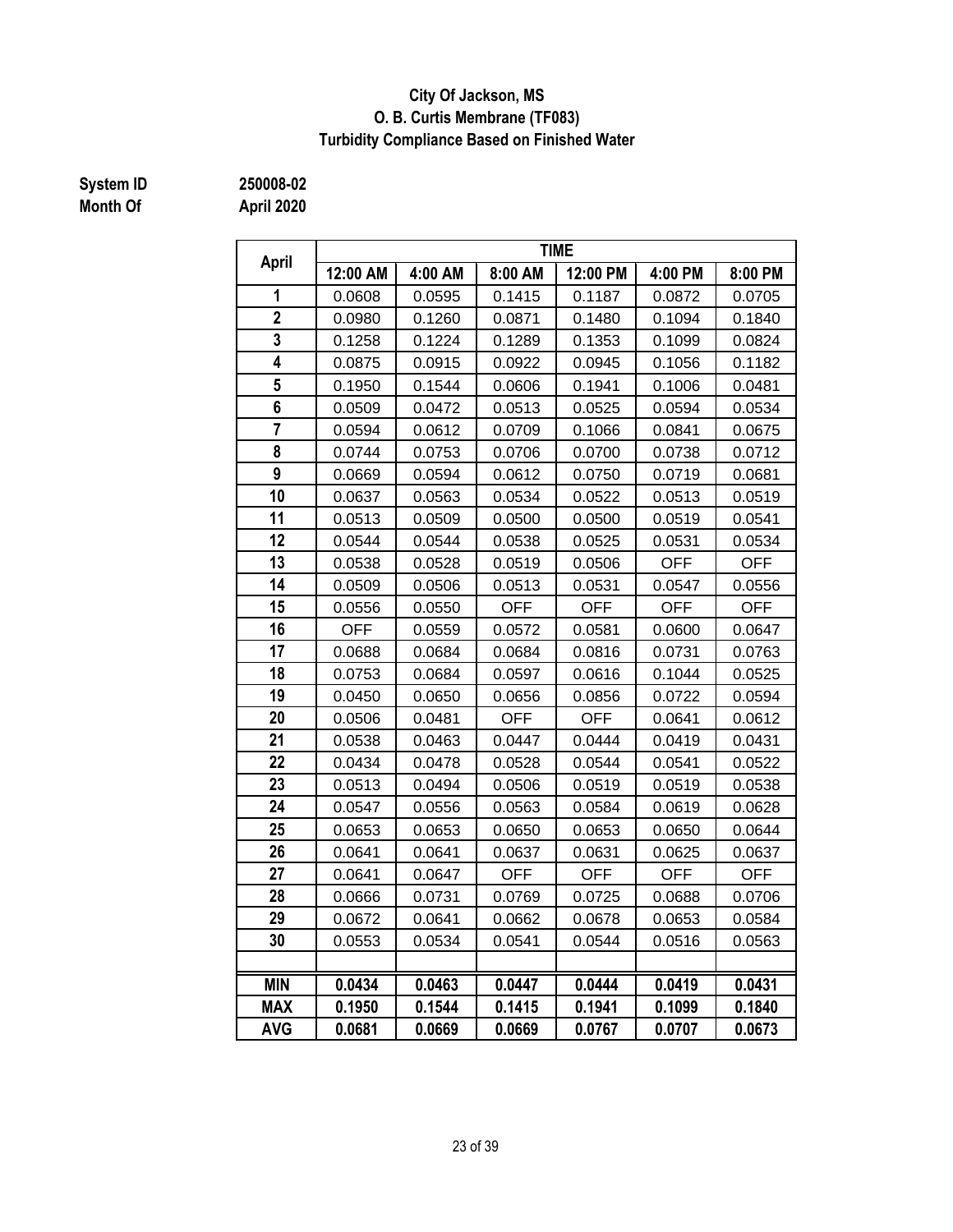### **City Of Jackson, MS O. B. Curtis Membrane (TF083) Disinfectant Compliance**

## **Month Of April 2020**

**System ID 250008-02**

|                | <b>TIME</b> |         |            |            |            |            |  |  |  |
|----------------|-------------|---------|------------|------------|------------|------------|--|--|--|
| <b>April</b>   | 12:00 AM    | 4:00 AM | 8:00 AM    | 12:00 PM   | 4:00 PM    | 8:00 PM    |  |  |  |
| 1              | 2.7         | 2.7     | 2.7        | 3.8        | 3.3        | 2.8        |  |  |  |
| $\overline{2}$ | 2.4         | 2.9     | 2.9        | 2.7        | 3.0        | 2.7        |  |  |  |
| 3              | 2.3         | 2.3     | 2.4        | 2.7        | 2.7        | 2.2        |  |  |  |
| 4              | 2.2         | 2.4     | 2.8        | 3.1        | 2.9        | 2.5        |  |  |  |
| 5              | 2.4         | 2.4     | 2.5        | 2.6        | 2.5        | 2.4        |  |  |  |
| 6              | 2.5         | 2.6     | 3.1        | 3.6        | 3.1        | 2.6        |  |  |  |
| $\overline{7}$ | 2.6         | 2.6     | 2.8        | 3.3        | 2.9        | 2.8        |  |  |  |
| 8              | 2.6         | 2.7     | 2.8        | 2.8        | 2.9        | 2.6        |  |  |  |
| 9              | 2.5         | 2.6     | 1.3        | 2.8        | 2.5        | 2.4        |  |  |  |
| 10             | 2.4         | 2.6     | 2.9        | 2.8        | 2.2        | 2.1        |  |  |  |
| 11             | 2.6         | 2.7     | 3.4        | 3.9        | 3.8        | 2.9        |  |  |  |
| 12             | 3.2         | 2.8     | 1.8        | 1.5        | 1.1        | 1.1        |  |  |  |
| 13             | 1.1         | 1.8     | 2.4        | 3.3        | 3.4        | 3.5        |  |  |  |
| 14             | 3.4         | 3.2     | 4.0        | 3.7        | 3.4        | 3.4        |  |  |  |
| 15             | 3.4         | 3.1     | 3.1        | 3.3        | 2.7        | 2.1        |  |  |  |
| 16             | 2.2         | 2.1     | 2.2        | 2.3        | 2.5        | 0.9        |  |  |  |
| 17             | 0.2         | 1.2     | 1.1        | 1.6        | 3.0        | 3.0        |  |  |  |
| 18             | 3.0         | 2.9     | 3.1        | 3.5        | 4.0        | 3.9        |  |  |  |
| 19             | 3.7         | 3.9     | 4.3        | 4.1        | 3.9        | 3.5        |  |  |  |
| 20             | 3.2         | 3.2     | 3.5        | 4.0        | 4.0        | 4.0        |  |  |  |
| 21             | 3.7         | 3.7     | 3.8        | 4.3        | 4.6        | 3.5        |  |  |  |
| 22             | 3.4         | 3.5     | 3.6        | 4.3        | 5.0        | 4.2        |  |  |  |
| 23             | 3.9         | 4.0     | 4.3        | 4.9        | 4.0        | 3.4        |  |  |  |
| 24             | 3.6         | 3.8     | 3.9        | 4.0        | 4.0        | 2.7        |  |  |  |
| 25             | 2.3         | 1.6     | 0.8        | 0.6        | 0.9        | 2.1        |  |  |  |
| 26             | 2.9         | 3.1     | 3.0        | 3.7        | 3.3        | 2.9        |  |  |  |
| 27             | 2.9         | 3.0     | <b>OFF</b> | <b>OFF</b> | <b>OFF</b> | <b>OFF</b> |  |  |  |
| 28             | 3.1         | 3.0     | 3.0        | 2.9        | 2.9        | 3.0        |  |  |  |
| 29             | 2.7         | 2.6     | 2.8        | 3.1        | 3.4        | 3.4        |  |  |  |
| 30             | 2.2         | 2.1     | 2.5        | 2.3        | 2.3        | 2.4        |  |  |  |
|                |             |         |            |            |            |            |  |  |  |
| <b>MIN</b>     | 0.2         | 1.2     | 0.8        | 0.6        | 0.9        | 0.9        |  |  |  |
| <b>MAX</b>     | 3.9         | 4.0     | 4.3        | 4.9        | 5.0        | 4.2        |  |  |  |
| <b>AVG</b>     | 2.7         | 2.8     | 2.8        | 3.1        | 3.1        | 2.8        |  |  |  |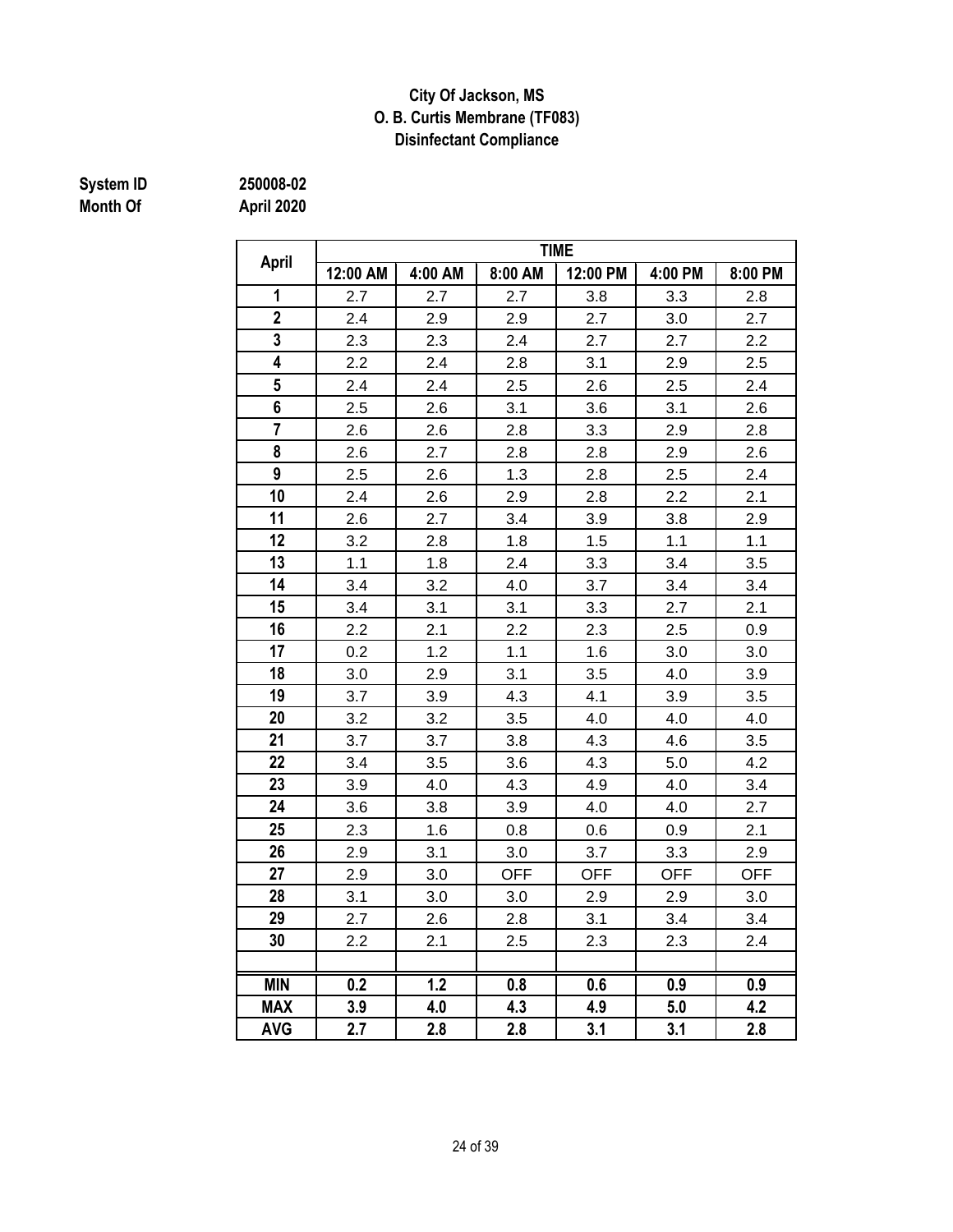| <b>Date</b> | <b>Hour</b> | #1         | #2         | #3         | #4         | #5         | #6         |
|-------------|-------------|------------|------------|------------|------------|------------|------------|
|             | 12:00 AM    | 0.0172     | 0.0596     | 0.0608     | 0.0172     | <b>OFF</b> | 0.0189     |
|             | 04:00 AM    | 0.0156     | 0.0575     | 0.0595     | 0.0222     | <b>OFF</b> | 0.0409     |
|             | 08:00 AM    | 0.0151     | 0.0590     | 0.1415     | 0.0453     | <b>OFF</b> | 0.0151     |
| 4/1/2020    | 12:00 PM    | 0.0183     | 0.0709     | 0.1187     | 0.0512     | <b>OFF</b> | 0.0188     |
|             | 04:00 PM    | 0.0185     | 0.0682     | 0.0872     | 0.0455     | <b>OFF</b> | 0.0145     |
|             | 08:00 PM    | 0.0261     | 0.0207     | 0.0705     | 0.0460     | <b>OFF</b> | 0.0245     |
|             | <b>AVG</b>  | 0.0185     | 0.0563     | 0.0899     | 0.0380     | <b>OFF</b> | 0.0222     |
|             | 12:00 AM    | 0.0196     | 0.0199     | 0.0980     | 0.0475     | <b>OFF</b> | 0.0883     |
|             | 04:00 AM    | 0.0142     | 0.0195     | 0.1260     | 0.0490     | <b>OFF</b> | 0.0471     |
|             | 08:00 AM    | 0.0183     | 0.0203     | 0.0871     | 0.0520     | <b>OFF</b> | 0.0328     |
| 4/2/2020    | 12:00 PM    | 0.0111     | 0.0407     | 0.1480     | 0.0546     | <b>OFF</b> | 0.0790     |
|             | 04:00 PM    | 0.0074     | 0.0192     | 0.0700     | 0.0573     | <b>OFF</b> | 0.1094     |
|             | 08:00 PM    | 0.0080     | 0.0200     | <b>OFF</b> | 0.0617     | <b>OFF</b> | 0.1085     |
|             | <b>AVG</b>  | 0.0131     | 0.0235     | 0.1058     | 0.0537     | <b>OFF</b> | 0.0775     |
|             | 12:00 AM    | 0.0084     | 0.0255     | 0.1258     | 0.0655     | <b>OFF</b> | 0.1134     |
|             | 04:00 AM    | 0.0129     | <b>OFF</b> | <b>OFF</b> | 0.0688     | <b>OFF</b> | 0.1224     |
|             | 08:00 AM    | 0.0005     | 0.0195     | 0.0645     | 0.0718     | <b>OFF</b> | 0.1289     |
| 4/3/2020    | 12:00 PM    | 0.0006     | 0.0606     | 0.0822     | 0.0749     | <b>OFF</b> | 0.1353     |
|             | 04:00 PM    | 0.0006     | 0.0213     | <b>OFF</b> | 0.0783     | <b>OFF</b> | 0.1099     |
|             | 08:00 PM    | 0.0018     | 0.0189     | <b>OFF</b> | 0.0824     | <b>OFF</b> | 0.0496     |
|             | <b>AVG</b>  | 0.0069     | 0.0280     | 0.1393     | 0.0735     | <b>OFF</b> | 0.1100     |
|             | 12:00 AM    | 0.0006     | 0.0194     | <b>OFF</b> | 0.0864     | <b>OFF</b> | 0.0875     |
|             | 04:00 AM    | 0.0005     | 0.0193     | <b>OFF</b> | 0.0900     | <b>OFF</b> | 0.0915     |
|             | 08:00 AM    | 0.0005     | 0.0200     | 0.0750     | 0.0922     | <b>OFF</b> | 0.0916     |
| 4/4/2020    | 12:00 PM    | 0.0009     | 0.0222     | 0.0850     | 0.0945     | <b>OFF</b> | 0.0927     |
|             | 04:00 PM    | 0.0006     | 0.0455     | <b>OFF</b> | 0.0972     | <b>OFF</b> | 0.1056     |
|             | 08:00 PM    | 0.0006     | 0.0193     | <b>OFF</b> | 0.0998     | <b>OFF</b> | 0.1182     |
|             | <b>AVG</b>  | 0.0006     | 0.0243     | 0.0800     | 0.0934     | <b>OFF</b> | 0.0979     |
|             | 12:00 AM    | 0.1280     | 0.0196     | <b>OFF</b> | <b>OFF</b> | <b>OFF</b> | <b>OFF</b> |
|             | 04:00 AM    | <b>OFF</b> | 0.0190     | <b>OFF</b> | <b>OFF</b> | <b>OFF</b> | <b>OFF</b> |
|             | 08:00 AM    | <b>OFF</b> | 0.0193     | <b>OFF</b> | <b>OFF</b> | <b>OFF</b> | <b>OFF</b> |
| 4/5/2020    | 12:00 PM    | 0.1290     | OFF        | <b>OFF</b> | 0.1081     | OFF        | <b>OFF</b> |
|             | 04:00 PM    | 0.0870     | <b>OFF</b> | <b>OFF</b> | <b>OFF</b> | <b>OFF</b> | <b>OFF</b> |
|             | 08:00 PM    | <b>OFF</b> | <b>OFF</b> | <b>OFF</b> | 0.1156     | <b>OFF</b> | <b>OFF</b> |
|             | <b>AVG</b>  | 0.1147     | 0.0193     | <b>OFF</b> | 0.1119     | <b>OFF</b> | <b>OFF</b> |
|             | 12:00 AM    | <b>OFF</b> | <b>OFF</b> | <b>OFF</b> | <b>OFF</b> | <b>OFF</b> | <b>OFF</b> |
|             | 04:00 AM    | <b>OFF</b> | <b>OFF</b> | <b>OFF</b> | 0.1228     | <b>OFF</b> | <b>OFF</b> |
|             | 08:00 AM    | <b>OFF</b> | <b>OFF</b> | <b>OFF</b> | OFF        | <b>OFF</b> | <b>OFF</b> |
| 4/6/2020    | 12:00 PM    | <b>OFF</b> | <b>OFF</b> | <b>OFF</b> | <b>OFF</b> | <b>OFF</b> | <b>OFF</b> |
|             | 04:00 PM    | 0.1400     | <b>OFF</b> | 0.1360     | 0.1303     | <b>OFF</b> | <b>OFF</b> |
|             | 08:00 PM    | 0.1320     | <b>OFF</b> | 0.1440     | 0.1341     | <b>OFF</b> | <b>OFF</b> |
|             | <b>AVG</b>  | 0.1360     | <b>OFF</b> | 0.1400     | 0.1291     | <b>OFF</b> | <b>OFF</b> |
|             | 12:00 AM    | 0.1270     | <b>OFF</b> | 0.0500     | 0.1371     | <b>OFF</b> | <b>OFF</b> |
|             | 04:00 AM    | 0.1220     | <b>OFF</b> | <b>OFF</b> | 0.1405     | <b>OFF</b> | <b>OFF</b> |
|             | 08:00 AM    | 0.1180     | <b>OFF</b> | <b>OFF</b> | <b>OFF</b> | <b>OFF</b> | <b>OFF</b> |
| 4/7/2020    | 12:00 PM    | 0.0930     | <b>OFF</b> | 0.1300     | 0.1444     | <b>OFF</b> | <b>OFF</b> |
|             | 04:00 PM    | <b>OFF</b> | <b>OFF</b> | <b>OFF</b> | 0.1494     | <b>OFF</b> | <b>OFF</b> |
|             | 08:00 PM    | <b>OFF</b> | <b>OFF</b> | 0.1299     | 0.1260     | <b>OFF</b> | <b>OFF</b> |
|             | AVG         | 0.1150     | <b>OFF</b> | 0.1033     | 0.1395     | <b>OFF</b> | <b>OFF</b> |

### **O.B. Curtis Membrane (TF083) Train Turbidity Compliance Report**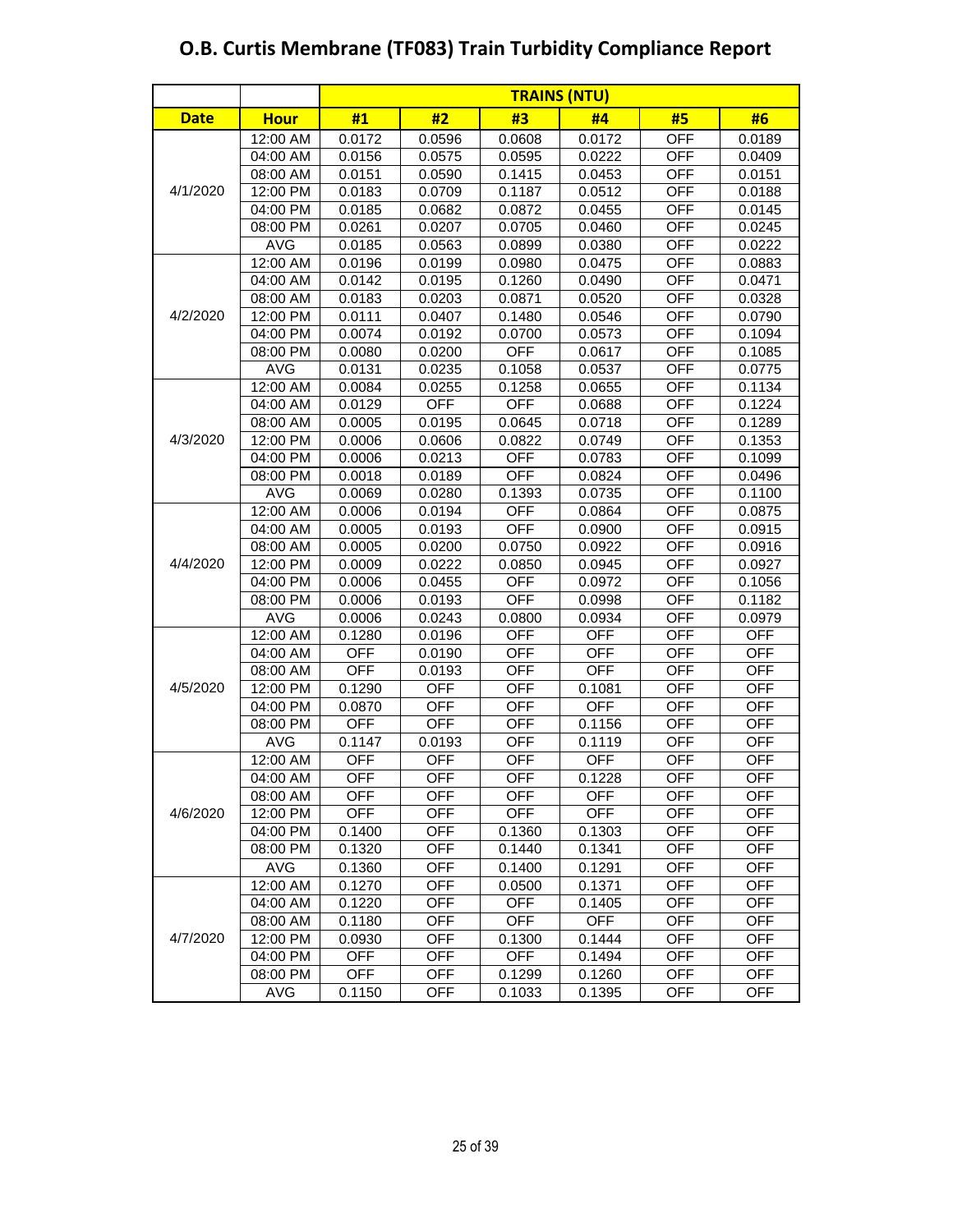#### **Date Hour #1 #2 #3 #4 #5 #6 TRAINS (NTU)** 12:00 AM | 0.1380 | OFF | OFF | OFF | OFF | OFF 04:00 AM | 0.1330 | OFF | 0.1685 | 0.1440 | OFF | OFF 08:00 AM OFF OFF OFF OFF OFF OFF OFF 12:00 PM 0.1070 OFF 0FF 0.0940 OFF 0FF 04:00 PM | OFF | OFF | OFF | 0.1380 | OFF | OFF 08:00 PM | OFF | 0.1270 | OFF | OFF | OFF | 0.0836 AVG 0.1260 0.1270 0.1685 0.1253 OFF 0.0836 12:00 AM | 0.1320 | OFF | OFF | OFF | OFF | 0.0743 04:00 AM OFF OFF OFF OFF OFF 0.0696 08:00 AM | 0.1310 | 0.1370 | OFF | OFF | OFF | OFF 12:00 PM OFF 0.1050 OFF 0.0920 OFF OFF 04:00 PM 0.1140 OFF 0.0670 0.0750 OFF 0.0694 08:00 PM 0.1000 0.1090 OFF OFF OFF 0.0723 AVG 0.1193 0.1170 0.0670 0.0835 OFF 0.0701 12:00 AM | OFF | OFF | OFF | OFF | OFF | OFF 04:00 AM OFF | OFF | OFF | OFF | OFF | OFF 08:00 AM | 0.1280 | 0.1430 | 0.0199 | 0.0709 | OFF | OFF 12:00 PM 0.1200 0.1320 0.0099 0.0639 OFF OFF 04:00 PM | 0.1170 | 0.1270 | 0.0599 | OFF | OFF | 0.0344 08:00 PM 0.1280 0.1340 0.1290 OFF OFF 0.0368 AVG 0.1233 0.1340 0.0547 0.0674 OFF 0.0356 12:00 AM | OFF | 0.1260 | 0.1420 | OFF | OFF | OFF 04:00 AM | OFF | 0.1180 | 0.1870 | OFF | OFF | OFF 08:00 AM OFF 0.0610 0.0570 OFF OFF OFF 12:00 PM 0.0630 0.0700 OFF OFF OFF OFF OFF 04:00 PM 0.0680 OFF 0.0590 OFF OFF OFF OFF 08:00 PM 0.1240 | OFF | 0.0930 | OFF | OFF | OFF AVG | 0.0850 | 0.0938 | 0.1076 | OFF | OFF | OFF 12:00 AM | 0.1330 | OFF | OFF | 0.0929 | OFF | OFF 04:00 AM | 0.1270 | OFF | 0.1120 | OFF | OFF | OFF 08:00 AM | OFF | OFF | 0.1270 | OFF | OFF | OFF 12:00 PM 0.0950 OFF OFF 0.0931 OFF OFF 04:00 PM | 0.0650 | 0.0950 | OFF | OFF | OFF | OFF 08:00 PM 0.0690 0.1070 0.1420 0.0914 OFF OFF AVG | 0.0978 | 0.1010 | 0.1270 | 0.0925 | OFF | OFF 12:00 AM OFF 0.1110 OFF OFF OFF OFF 04:00 AM | OFF | 0.1070 | OFF | OFF | OFF | OFF 08:00 AM | 0.1380 | 0.1220 | OFF | 0.0995 | OFF | OFF 12:00 PM | 0.1250 | OFF | OFF | OFF | OFF | OFF 04:00 PM OFF OFF OFF OFF OFF OFF OFF 08:00 PM | OFF | OFF | OFF | OFF | OFF | OFF AVG | 0.1315 | 0.1133 | OFF | 0.0995 | OFF | OFF 12:00 AM | OFF | 0.1130 | OFF | OFF | OFF | OFF 04:00 AM | 0.1220 | 0.1150 | OFF | 0.0854 | OFF | OFF 08:00 AM | 0.1340 | OFF | 0.1480 | 0.0845 | OFF | OFF 12:00 PM 0.1170 OFF OFF 0.0851 OFF OFF 04:00 PM 0.1300 0.1640 OFF OFF OFF OFF OFF 08:00 PM | 0.1450 | 0.1420 | 0.1440 | 0.1138 | OFF | OFF AVG | 0.1296 | 0.1335 | 0.1460 | 0.0922 | OFF | OFF 12:00 AM OFF OFF 0.0157 0.1130 OFF OFF 04:00 AM | OFF | OFF | 0.0178 | OFF | OFF | OFF 08:00 AM | OFF | OFF | OFF | OFF | OFF | OFF 12:00 PM | OFF | OFF | OFF | OFF | OFF | OFF 04:00 PM | OFF | OFF | OFF | OFF | OFF | OFF 08:00 PM OFF OFF OFF OFF OFF OFF OFF 4/12/2020 4/13/2020 4/14/2020 4/15/2020 4/9/2020 4/10/2020 4/11/2020 4/8/2020

### **O.B. Curtis Membrane (TF083) Train Turbidity Compliance Report**

AVG | OFF | OFF | 0.0168 | 0.1130 | OFF | OFF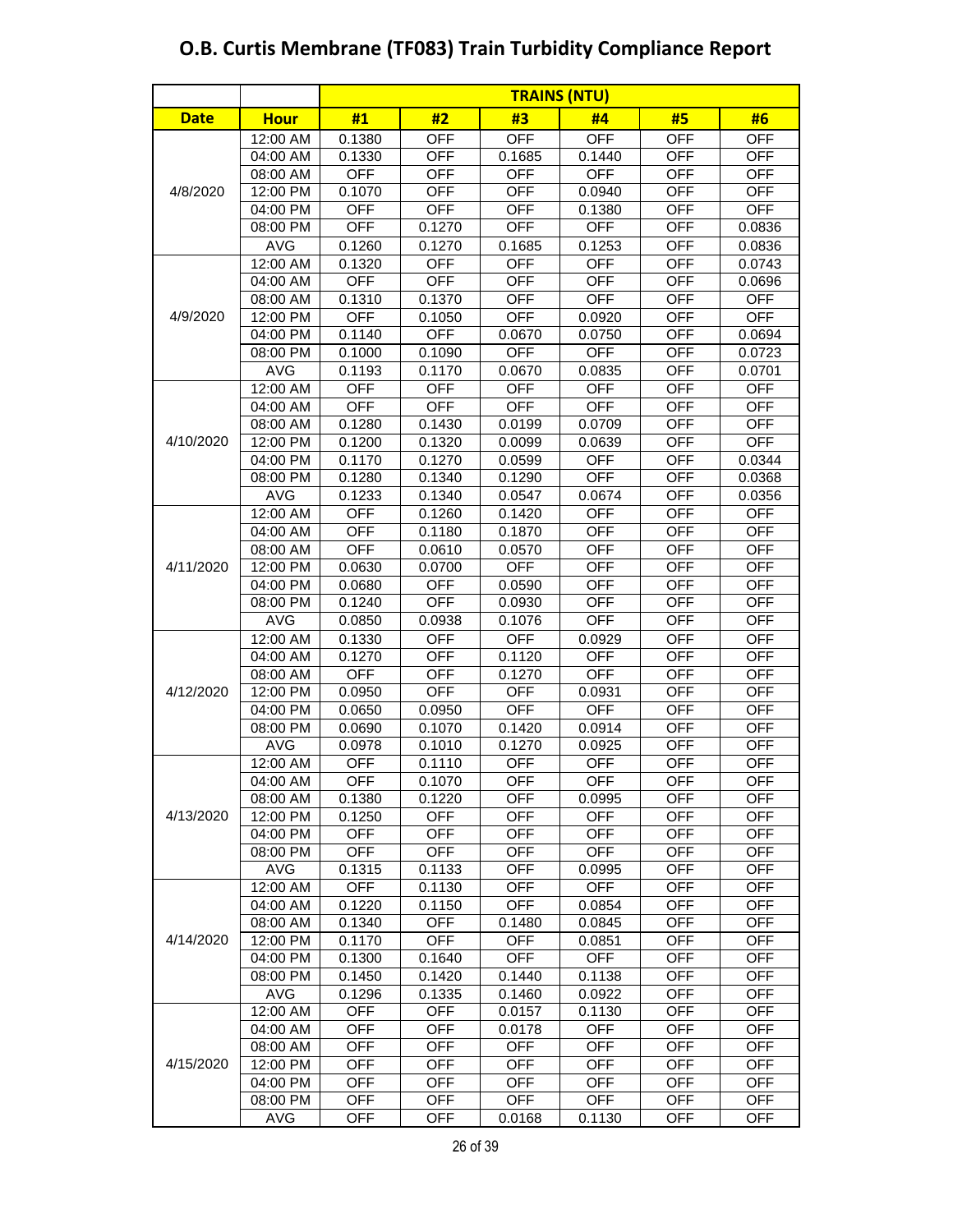#### **Date Hour #1 #2 #3 #4 #5 #6 TRAINS (NTU)** 12:00 AM | OFF | OFF | OFF | OFF | OFF | OFF 04:00 AM OFF OFF OFF OFF OFF OFF 08:00 AM OFF OFF OFF OFF OFF OFF OFF 12:00 PM | 0.1020 | OFF | 0.0159 | 0.1450 | OFF | OFF 04:00 PM | 0.0720 | 0.1410 | OFF | 0.1476 | OFF | OFF 08:00 PM | OFF | 0.1350 | OFF | 0.1416 | OFF | OFF AVG | 0.0870 | 0.1380 | 0.0159 | 0.1447 | OFF | OFF 12:00 AM | 0.1240 | 0.1310 | 0.0149 | 0.1384 | OFF | OFF 04:00 AM | OFF | 0.1250 | 0.0151 | OFF | OFF | OFF 08:00 AM | 0.1110 | OFF | 0.0186 | 0.1347 | OFF | OFF 12:00 PM 0.1080 OFF 0.0155 0.1390 OFF OFF 04:00 PM 0.0790 0.0790 0.0152 0.1433 OFF 0.1194 08:00 PM | 0.1280 | OFF | 0.0155 | 0.1429 | OFF | OFF AVG | 0.1100 | 0.1117 | 0.0158 | 0.1397 | OFF | 0.1194 12:00 AM | 0.1170 | 0.1250 | OFF | OFF | OFF | 0.1286 04:00 AM OFF 0.1220 0.0163 0.1404 OFF 0.1305 08:00 AM | 0.0610 | OFF | 0.0164 | 0.1375 OFF OFF OFF 12:00 PM | 0.0510 | 0.0550 | 0.0164 | 0.1360 | OFF | OFF 04:00 PM 0.0560 0.0570 0.0170 0.1379 OFF OFF 08:00 PM | 0.1190 | 0.1240 | OFF | OFF | OFF | OFF AVG 0.0808 0.0966 0.0165 0.1380 OFF 0.1296 12:00 AM | 0.1140 | 0.1300 | OFF | 0.1373 | OFF | 0.1384 04:00 AM | 0.1120 | 0.1480 | 0.0279 | OFF | OFF | OFF 08:00 AM | 0.0590 | 0.0790 | OFF | OFF | OFF | 0.1362 12:00 PM 0.0620 0.0950 0.0336 OFF OFF 0.1357 04:00 PM 0.0800 OFF 0.0372 0.1456 OFF OFF 08:00 PM | 0.1200 | 0.1050 | 0.0417 | 0.1456 | OFF | OFF AVG 0.0912 0.1114 0.0351 0.1428 OFF 0.1368 12:00 AM | 0.1190 | 0.0970 | OFF | 0.1460 | OFF | OFF 04:00 AM | 0.1250 | 0.1160 | 0.0500 | 0.1462 | OFF | OFF 08:00 AM | OFF | OFF | OFF | OFF | OFF | OFF 12:00 PM | OFF | OFF | OFF | OFF | OFF | OFF 04:00 PM | 0.0930 | 0.1430 | OFF | OFF | OFF | OFF 08:00 PM 0.1160 0.1280 0.0749 OFF 0 OFF 0FF AVG | 0.1133 | 0.1210 | 0.0625 | 0.1461 | OFF | OFF 12:00 AM 0.1390 0.1160 0.0890 0.1463 OFF OFF 04:00 AM | OFF | 0.1220 | 0.1002 | OFF | OFF | OFF 08:00 AM | 0.1360 | OFF | OFF | 0.1456 | OFF | OFF 12:00 PM 0.1030 0.1260 0.1164 0.1465 OFF OFF 04:00 PM | OFF | 0.1420 | 0.1269 | 0.1494 | OFF | OFF 08:00 PM | OFF | 0.1350 | OFF | 0.1523 | OFF | OFF AVG | 0.1260 | 0.1282 | 0.1081 | 0.1480 | OFF | OFF 12:00 AM | 0.1240 | 0.1310 | 0.1170 | 0.1535 | OFF | OFF 04:00 AM | OFF | 0.1270 | OFF | OFF | OFF | OFF 08:00 AM | OFF | OFF | 0.1270 | 0.1310 | OFF | OFF 12:00 PM OFF 0.1460 OFF 0.1220 OFF OFF 04:00 PM | OFF | 0.1230 | OFF | 0.1380 | OFF | OFF 08:00 PM | OFF | 0.1360 | 0.1390 | OFF | OFF | OFF AVG | 0.1240 | 0.1326 | 0.1277 | 0.1361 | OFF | OFF 12:00 AM | OFF | OFF | 0.1420 | OFF | OFF | 0.1507 04:00 AM | OFF | OFF | 0.1440 | OFF | OFF | OFF 08:00 AM OFF OFF 0.1120 OFF OFF OFF 12:00 PM | OFF | OFF | 0.1170 | OFF | OFF | OFF 04:00 PM | OFF | OFF | 0.0730 | 0.1333 | OFF | OFF 08:00 PM | OFF | OFF | 0.0810 | 0.1277 | OFF | 0.1479 4/19/2020 4/20/2020 4/21/2020 4/22/2020 4/23/2020 4/17/2020 4/18/2020 4/16/2020

### **O.B. Curtis Membrane (TF083) Train Turbidity Compliance Report**

AVG | OFF | OFF | 0.1115 | 0.1305 | OFF | 0.1493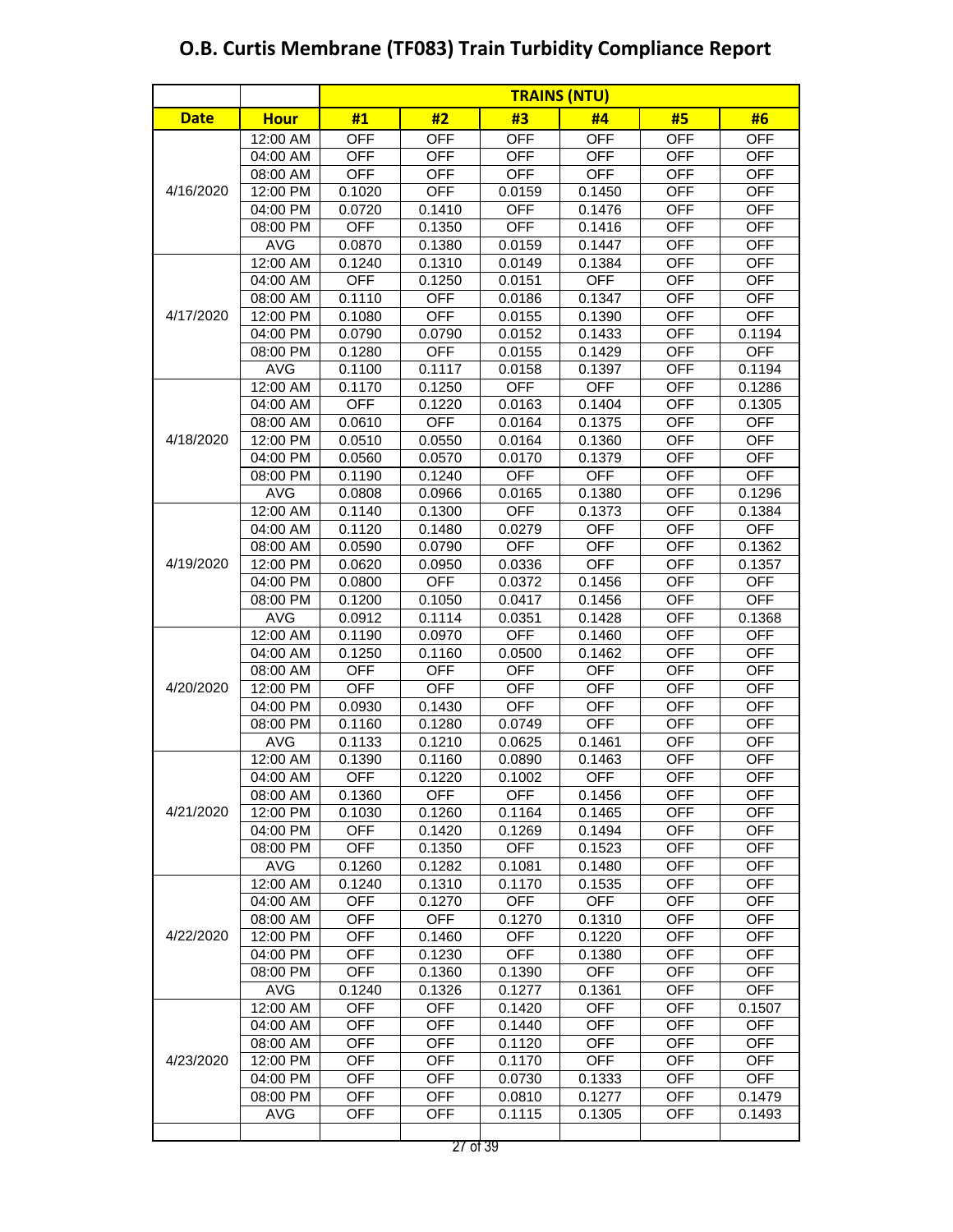| <b>Date</b> | <b>Hour</b> | #1         | #2         | #3         | #4         | #5         | #6         |
|-------------|-------------|------------|------------|------------|------------|------------|------------|
|             | 12:00 AM    | 0.1290     | <b>OFF</b> | 0.1380     | <b>OFF</b> | <b>OFF</b> | 0.1453     |
|             | 04:00 AM    | 0.1320     | <b>OFF</b> | <b>OFF</b> | <b>OFF</b> | <b>OFF</b> | <b>OFF</b> |
|             | 08:00 AM    | 0.1320     | <b>OFF</b> | 0.1460     | <b>OFF</b> | <b>OFF</b> | <b>OFF</b> |
| 4/24/2020   | 12:00 PM    | 0.0156     | <b>OFF</b> | <b>OFF</b> | 0.1303     | <b>OFF</b> | <b>OFF</b> |
|             | 04:00 PM    | 0.0268     | <b>OFF</b> | 0.0212     | 0.1343     | <b>OFF</b> | <b>OFF</b> |
|             | 08:00 PM    | 0.0194     | <b>OFF</b> | 0.0253     | 0.1373     | <b>OFF</b> | 0.0177     |
|             | <b>AVG</b>  | 0.0758     | <b>OFF</b> | 0.0826     | 0.1340     | <b>OFF</b> | 0.0815     |
|             | 12:00 AM    | 0.0134     | <b>OFF</b> | 0.0217     | 0.1404     | <b>OFF</b> | <b>OFF</b> |
|             | 04:00 AM    | 0.0148     | <b>OFF</b> | 0.0225     | <b>OFF</b> | <b>OFF</b> | <b>OFF</b> |
|             | 08:00 AM    | 0.0199     | <b>OFF</b> | <b>OFF</b> | 0.1448     | <b>OFF</b> | 0.0431     |
| 4/25/2020   | 12:00 PM    | 0.0158     | <b>OFF</b> | 0.0255     | 0.1469     | <b>OFF</b> | 0.0371     |
|             | 04:00 PM    | 0.0135     | <b>OFF</b> | 0.0274     | 0.1486     | <b>OFF</b> | <b>OFF</b> |
|             | 08:00 PM    | 0.0196     | <b>OFF</b> | <b>OFF</b> | 0.1497     | <b>OFF</b> | <b>OFF</b> |
|             | <b>AVG</b>  | 0.0163     | <b>OFF</b> | 0.0243     | 0.1461     | <b>OFF</b> | 0.0401     |
|             | 12:00 AM    | 0.0246     | <b>OFF</b> | 0.0395     | <b>OFF</b> | <b>OFF</b> | 0.0542     |
|             | 04:00 AM    | <b>OFF</b> | <b>OFF</b> | 0.0418     | <b>OFF</b> | <b>OFF</b> | 0.0573     |
|             | 08:00 AM    | 0.0140     | <b>OFF</b> | 0.0439     | <b>OFF</b> | <b>OFF</b> | 0.0589     |
| 4/26/2020   | 12:00 PM    | 0.0149     | <b>OFF</b> | 0.0458     | 0.1468     | <b>OFF</b> | 0.0604     |
|             | 04:00 PM    | <b>OFF</b> | <b>OFF</b> | 0.0490     | 0.1468     | <b>OFF</b> | 0.0621     |
|             | 08:00 PM    | 0.0137     | <b>OFF</b> | <b>OFF</b> | 0.1466     | <b>OFF</b> | <b>OFF</b> |
|             | <b>AVG</b>  | 0.0168     | <b>OFF</b> | 0.0440     | 0.1467     | <b>OFF</b> | 0.0586     |
|             | 12:00 AM    | <b>OFF</b> | 0.1250     | <b>OFF</b> | 0.1458     | <b>OFF</b> | <b>OFF</b> |
|             | 04:00 AM    | 0.0140     | 0.1110     | <b>OFF</b> | <b>OFF</b> | <b>OFF</b> | 0.0671     |
|             | 08:00 AM    | <b>OFF</b> | <b>OFF</b> | <b>OFF</b> | <b>OFF</b> | <b>OFF</b> | <b>OFF</b> |
| 4/27/2020   | 12:00 PM    | <b>OFF</b> | <b>OFF</b> | <b>OFF</b> | <b>OFF</b> | <b>OFF</b> | <b>OFF</b> |
|             | 04:00 PM    | <b>OFF</b> | <b>OFF</b> | <b>OFF</b> | <b>OFF</b> | <b>OFF</b> | <b>OFF</b> |
|             | 08:00 PM    | <b>OFF</b> | <b>OFF</b> | <b>OFF</b> | <b>OFF</b> | <b>OFF</b> | <b>OFF</b> |
|             | <b>AVG</b>  | 0.0140     | 0.1180     | <b>OFF</b> | 0.1458     | <b>OFF</b> | 0.0671     |
|             | 12:00 AM    | <b>OFF</b> | <b>OFF</b> | 0.0709     | <b>OFF</b> | <b>OFF</b> | 0.0809     |
|             | 04:00 AM    | <b>OFF</b> | <b>OFF</b> | <b>OFF</b> | <b>OFF</b> | <b>OFF</b> | 0.0827     |
|             | 08:00 AM    | <b>OFF</b> | 0.0419     | 0.1311     | <b>OFF</b> | <b>OFF</b> | <b>OFF</b> |
| 4/28/2020   | 12:00 PM    | 0.1123     | <b>OFF</b> | <b>OFF</b> | <b>OFF</b> | <b>OFF</b> | 0.0318     |
|             | 04:00 PM    | <b>OFF</b> | <b>OFF</b> | <b>OFF</b> | <b>OFF</b> | <b>OFF</b> | <b>OFF</b> |
|             | 08:00 PM    | 0.1413     | 0.0244     | <b>OFF</b> | <b>OFF</b> | <b>OFF</b> | 0.0178     |
|             | <b>AVG</b>  | 0.1268     | 0.0332     | 0.1010     | <b>OFF</b> | <b>OFF</b> | 0.0533     |
|             | 12:00 AM    | <b>OFF</b> | 0.0338     | 0.0345     | <b>OFF</b> | <b>OFF</b> | 0.0263     |
|             | 04:00 AM    | 0.1024     | 0.0271     | <b>OFF</b> | <b>OFF</b> | OFF        | 0.0988     |
|             | 08:00 AM    | <b>OFF</b> | <b>OFF</b> | <b>OFF</b> | <b>OFF</b> | <b>OFF</b> | 0.0440     |
| 4/29/2020   | 12:00 PM    | <b>OFF</b> | 0.0396     | 0.0267     | <b>OFF</b> | <b>OFF</b> | 0.1368     |
|             | 04:00 PM    | 0.1370     | <b>OFF</b> | 0.0274     | OFF        | <b>OFF</b> | <b>OFF</b> |
|             | 08:00 PM    | 0.1283     | <b>OFF</b> | 0.0278     | 0.1414     | <b>OFF</b> | 0.1280     |
|             | <b>AVG</b>  | 0.1226     | 0.0335     | 0.0291     | 0.1414     | <b>OFF</b> | 0.1019     |
|             | 12:00 AM    | 0.0688     | <b>OFF</b> | 0.0292     | 0.1432     | <b>OFF</b> | 0.0721     |
|             | 04:00 AM    | 0.1390     | <b>OFF</b> | 0.0283     | <b>OFF</b> | OFF        | <b>OFF</b> |
|             | 08:00 AM    | 0.0965     | <b>OFF</b> | 0.0298     | 0.1442     | <b>OFF</b> | 0.0864     |
| 4/30/2020   | 12:00 PM    | <b>OFF</b> | <b>OFF</b> | <b>OFF</b> | <b>OFF</b> | <b>OFF</b> | 0.0754     |
|             | 04:00 PM    | <b>OFF</b> | <b>OFF</b> | 0.0354     | 0.1471     | <b>OFF</b> | <b>OFF</b> |
|             | 08:00 PM    | <b>OFF</b> | <b>OFF</b> | 0.0351     | 0.1501     | <b>OFF</b> | 0.0857     |
|             | AVG         | 0.1014     | <b>OFF</b> | 0.0316     | 0.1462     | <b>OFF</b> | 0.0799     |
|             |             |            |            |            |            |            |            |
|             |             |            |            |            |            |            |            |
|             |             |            |            |            |            |            |            |
|             |             |            |            |            |            |            |            |
|             |             |            |            |            |            |            |            |
|             |             |            |            |            |            |            |            |
|             |             |            |            |            |            |            |            |

## **O.B. Curtis Membrane (TF083) Train Turbidity Compliance Report**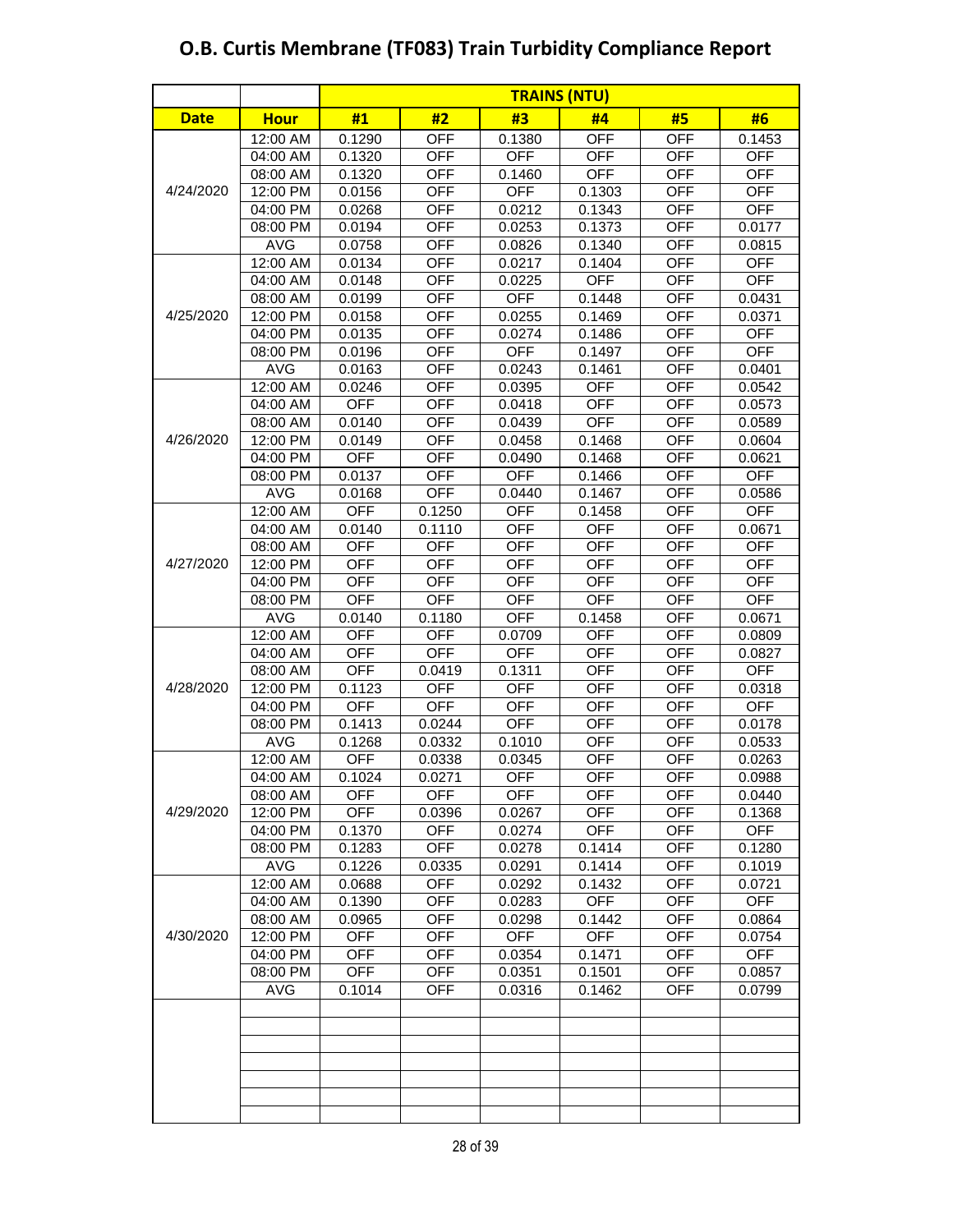### **O.B. Curtis Membrane (TF083) Trains Daily MIT Results**

| <b>Date Time</b>                  | <b>Train 1 LRV</b> | <b>Date Time</b>                    | <b>Train 2 LRV</b> | <b>Date Time</b>                  | <b>Train 3 LRV</b> | <b>Date Time</b>                 | <b>Train 4 LRV</b> |
|-----------------------------------|--------------------|-------------------------------------|--------------------|-----------------------------------|--------------------|----------------------------------|--------------------|
| 4/1/20 10:40 AM                   | 4.1                | 4/1/20 3:15 PM                      | 4.1                | 4/1/20 12:05 AM                   | 5.2                | 4/1/20 1:30 AM                   | 4.5                |
| 4/2/20 10:35 AM                   | 4.2                | 4/2/20 12:30 PM                     | 4.1                | 4/2/20 3:40 AM                    | 5.2                | 4/2/20 5:00 AM                   | 4.6                |
| 4/3/20 4:55 PM                    | 4.2                | 4/3/20 12:30 PM                     | 4.2                | 4/6/20 1:00 PM                    | 5.0                | 4/3/20 1:40 AM                   | 4.5                |
| 4/4/20 1:35 PM                    | 4.2                | 4/4/20 12:30 PM                     | 4.3                | 4/7/20 2:25 AM                    | 5.0                | 4/4/20 8:15 AM                   | 4.5                |
| 4/5/20 7:20 PM<br>4/6/20 11:55 AM | 4.1<br>4.0         | 4/5/20 12:30 PM<br>4/6/20 1:20 PM   | 4.2<br>4.2         | 4/8/20 12:05 AM<br>4/9/20 1:45 PM | 5.0<br>5.0         | 4/5/20 8:40 AM<br>4/6/20 5:30 AM | 4.5<br>4.6         |
| 4/7/20 10:45 AM                   | 4.1                | 4/8/20 5:55 AM                      | 5.0                | 4/10/20 12:15 AM                  | 4.9                | 4/7/20 2:15 AM                   | 4.6                |
| 4/8/20 10:30 AM                   | 4.2                | 4/9/20 12:30 PM                     | 4.4                | 4/11/20 12:15 AM                  | 4.8                | 4/8/20 1:35 AM                   | 4.6                |
| 4/9/20 10:40 AM                   | 4.2                | 4/10/20 12:35 PM                    | 4.2                | 4/12/20 12:10 AM                  | 4.9                | 4/9/20 2:05 AM                   | 4.6                |
| 4/10/20 10:40 AM                  | 4.2                | 4/11/20 12:30 PM                    | 4.2                | 4/13/20 12:00 AM                  | 4.9                | 4/10/20 7:15 AM                  | 4.6                |
| 4/11/20 10:40 AM                  | 4.2                | 4/12/20 1:10 PM                     | 4.2                | 4/14/20 12:10 AM                  | 4.9                | 4/11/20 7:55 AM                  | 4.5                |
| 4/12/20 10:30 AM                  | 4.3                | 4/13/20 12:35 PM                    | 4.2                | 4/15/20 12:10 AM                  | 4.8                | 4/12/20 2:05 AM                  | 4.6                |
| 4/12/20 11:00 AM                  | 4.2                | 4/14/20 1:15 PM                     | 4.3                | 4/16/20 11:15 AM                  | 4.8                | 4/13/20 6:15 AM                  | 4.6                |
| 4/13/20 10:40 AM                  | 4.2                | 4/16/20 11:20 AM                    | 4.3                | 4/17/20 12:00 AM                  | 4.8                | 4/14/20 2:15 AM                  | 4.6                |
| 4/14/20 11:00 AM                  | 4.2                | 4/17/20 1:05 PM                     | 4.3                | 4/18/20 12:00 AM                  | 4.9                | 4/15/20 1:35 AM                  | 4.6                |
| 4/16/20 11:10 AM                  | 4.2                | 4/18/20 12:35 PM                    | 4.3                | 4/19/20 11:30 PM                  | 4.9                | 4/16/20 11:35 AM                 | 4.5                |
| 4/17/20 11:10 AM                  | 4.2                | 4/19/20 1:05 PM                     | 4.2                | 4/20/20 12:00 AM                  | 4.9                | 4/17/20 2:05 AM                  | 4.5                |
| 4/18/20 10:40 AM                  | 4.2                | 4/20/20 2:40 PM                     | 4.2                | 4/21/20 12:00 AM                  | 4.8                | 4/18/20 1:35 AM                  | 4.5                |
| 4/19/20 10:40 AM                  | 4.3                | 4/21/20 2:40 PM                     | 4.4                | 4/22/20 12:00 AM                  | 5.0                | 4/19/20 1:40 AM                  | 4.5                |
| 4/20/20 2:25 PM                   | 4.3                | 4/22/20 12:35 PM<br>4/27/20 4:50 PM | 4.4<br>4.1         | 4/23/20 12:00 AM                  | 4.9<br>4.9         | 4/20/20 2:10 AM                  | 4.5<br>4.5         |
| 4/21/20 10:40 AM                  | 4.3                | 4/28/20 4:15 PM                     |                    | 4/24/20 6:05 AM                   |                    | 4/21/20 1:30 AM                  | 4.5                |
| 4/22/20 7:40 PM                   | 4.2                |                                     | 4.1                | 4/25/20 12:00 AM                  | 4.6                | 4/22/20 7:40 PM                  |                    |
| 4/23/20 12:20 PM                  | 4.2                | 4/29/20 4:05 PM                     | 4.0                | 4/26/20 12:10 AM                  | 4.8                | 4/23/20 1:35 AM                  | 4.5                |
| 4/24/20 11:10 AM                  | 4.1                | 4/30/20 2:55 PM                     | 4.0                | 4/27/20 7:15 AM                   | 4.8                | 4/24/20 5:55 AM                  | 4.3                |
| 4/25/20 1:50 PM                   | 4.1                |                                     |                    | 4/28/20 12:10 AM                  | 4.8                | 4/25/20 1:40 AM                  | 4.3                |
| 4/26/20 11:15 AM                  | 4.1                |                                     |                    | 4/29/20 4:10 AM                   | 4.8                | 4/26/20 2:10 AM                  | 4.3                |
| 4/27/20 5:40 PM                   | 4.1                |                                     |                    | 4/30/20 12:00 AM                  | 4.4                | 4/27/20 1:35 AM                  | 4.3                |
| 4/28/20 11:25 AM                  | 4.0                |                                     |                    |                                   |                    | 4/28/20 10:40 AM                 | 4.4                |
| 4/29/20 11:20 AM                  | 4.0                |                                     |                    |                                   |                    | 4/29/20 3:40 AM                  | 4.4                |
| 4/30/20 10:45 AM                  | 4.2                |                                     |                    |                                   |                    | 4/30/20 1:45 AM                  | 4.4                |
|                                   |                    |                                     |                    |                                   |                    |                                  |                    |
|                                   |                    |                                     |                    |                                   |                    |                                  |                    |
| <b>Date Time</b>                  | <b>Train 5 LRV</b> | <b>Date Time</b>                    | <b>Train 6 LRV</b> |                                   |                    |                                  |                    |
|                                   | OFF                | 4/1/20 6:55 AM                      | 4.4                |                                   |                    |                                  |                    |
|                                   |                    | 4/8/20 9:45 AM                      | 4.5                |                                   |                    |                                  |                    |
|                                   |                    | 4/9/20 5:40 AM                      | 4.5                |                                   |                    |                                  |                    |
|                                   |                    | 4/10/20 8:20 AM                     | 4.2                |                                   |                    |                                  |                    |
|                                   |                    | 4/11/20 12:00 PM                    | 4.2                |                                   |                    |                                  |                    |
|                                   |                    | 4/17/20 8:50 AM                     | 4.2                |                                   |                    |                                  |                    |
|                                   |                    | 4/18/20 5:40 AM                     | 4.2                |                                   |                    |                                  |                    |
|                                   |                    | 4/19/20 5:35 AM                     | 4.3                |                                   |                    |                                  |                    |
|                                   |                    | 4/23/20 5:20 PM                     | 4.3                |                                   |                    |                                  |                    |
|                                   |                    | 4/24/20 6:50 AM                     | 4.3                |                                   |                    |                                  |                    |
|                                   |                    | 4/25/20 1:15 PM                     | 4.3                |                                   |                    |                                  |                    |
|                                   |                    | 4/26/20 2:00 PM                     | 4.2                |                                   |                    |                                  |                    |
|                                   |                    | 4/27/20 4:55 PM                     | 4.2                |                                   |                    |                                  |                    |
|                                   |                    | 4/28/20 1:10 PM                     | 4.2                |                                   |                    |                                  |                    |
|                                   |                    | 4/29/20 2:25 PM                     | 4.0                |                                   |                    |                                  |                    |
|                                   |                    | 4/30/20 1:10 PM                     | 4.8                |                                   |                    |                                  |                    |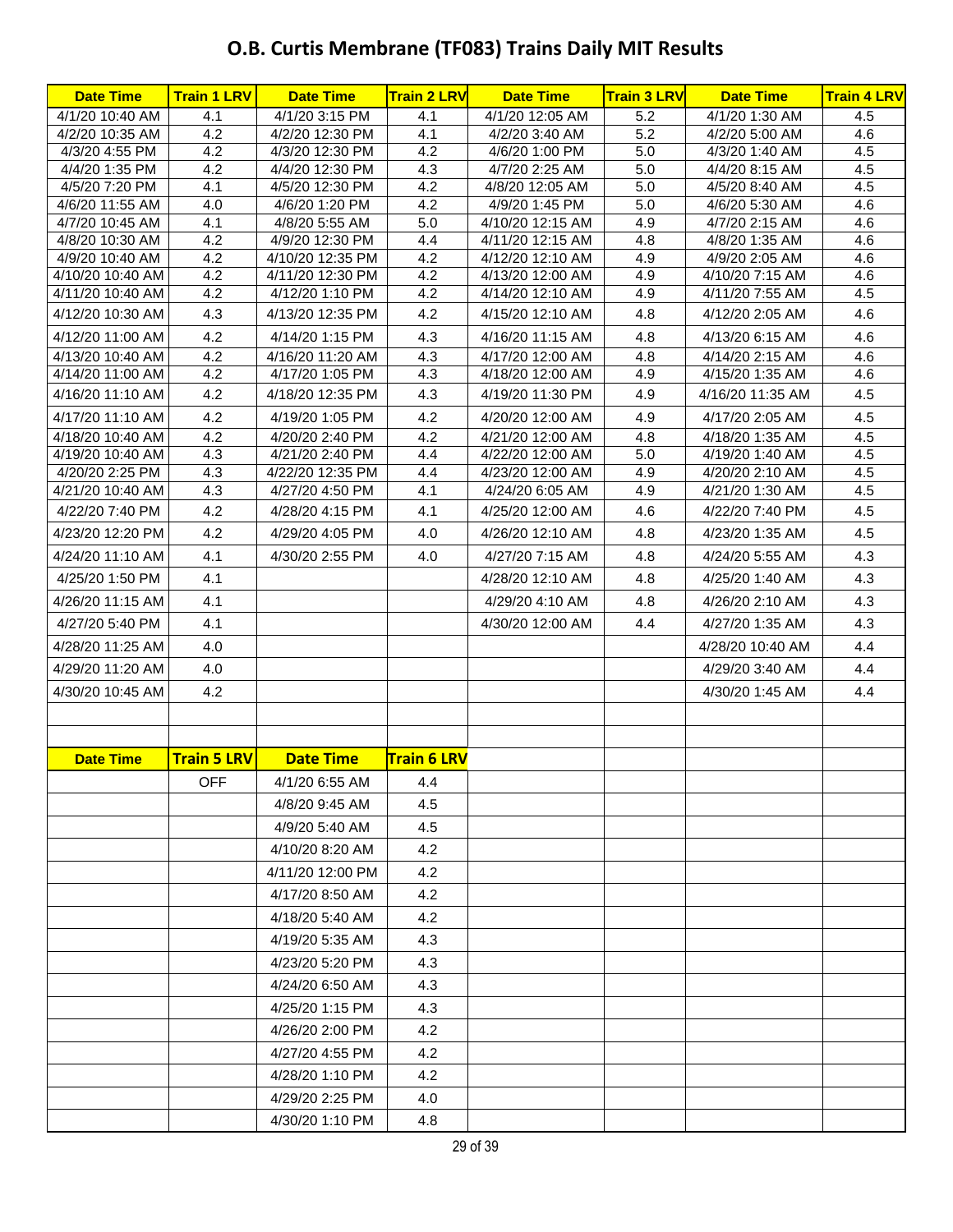### **CITY OF JACKSON DISTRIBUTION SYSTEM DISINFECTANT DATA**

| <b>System ID</b> | 250008     |
|------------------|------------|
| <b>Month Of</b>  | April 2020 |

| April            | No. of sites,<br>disinfectant residual<br>measured (a) | No. of sites, no<br>disinfectant measured,<br>HPC measured (b) | No. of sites,<br>disinfectant residual<br>not detected, no HPC<br>measured (c) | No. of sites,<br>disinfectant residual<br>not detected. HPC><br>500/ml (d) | No. of sites,<br>disinfectant residual<br>not measured. HPC ><br>500/ml (e) |
|------------------|--------------------------------------------------------|----------------------------------------------------------------|--------------------------------------------------------------------------------|----------------------------------------------------------------------------|-----------------------------------------------------------------------------|
| <b>DATE</b>      | COL <sub>2</sub>                                       | COL <sub>3</sub>                                               | COL <sub>4</sub>                                                               | COL <sub>5</sub>                                                           | COL 6                                                                       |
| 1                |                                                        |                                                                |                                                                                |                                                                            |                                                                             |
| $\sqrt{2}$       |                                                        |                                                                |                                                                                |                                                                            |                                                                             |
| $\mathsf 3$      |                                                        |                                                                |                                                                                |                                                                            |                                                                             |
| 4                | 54                                                     |                                                                |                                                                                |                                                                            |                                                                             |
| $\overline{5}$   | 44                                                     |                                                                |                                                                                |                                                                            |                                                                             |
| $\,6\,$          | 37                                                     |                                                                |                                                                                |                                                                            |                                                                             |
| $\overline{7}$   |                                                        |                                                                |                                                                                |                                                                            |                                                                             |
| $\bf 8$          |                                                        |                                                                |                                                                                |                                                                            |                                                                             |
| $\boldsymbol{9}$ |                                                        |                                                                |                                                                                |                                                                            |                                                                             |
| 10               |                                                        |                                                                |                                                                                |                                                                            |                                                                             |
| 11               |                                                        |                                                                |                                                                                |                                                                            |                                                                             |
| 12               |                                                        |                                                                |                                                                                |                                                                            |                                                                             |
| 13               |                                                        |                                                                |                                                                                |                                                                            |                                                                             |
| 14               |                                                        |                                                                |                                                                                |                                                                            |                                                                             |
| 15               |                                                        |                                                                |                                                                                |                                                                            |                                                                             |
| 16               |                                                        |                                                                |                                                                                |                                                                            |                                                                             |
| 17               |                                                        |                                                                |                                                                                |                                                                            |                                                                             |
| 18               |                                                        |                                                                |                                                                                |                                                                            |                                                                             |
|                  |                                                        |                                                                |                                                                                |                                                                            |                                                                             |
|                  |                                                        |                                                                |                                                                                |                                                                            |                                                                             |
|                  |                                                        |                                                                |                                                                                |                                                                            |                                                                             |
|                  |                                                        |                                                                |                                                                                |                                                                            |                                                                             |
|                  |                                                        |                                                                |                                                                                |                                                                            |                                                                             |
|                  |                                                        |                                                                |                                                                                |                                                                            |                                                                             |
|                  |                                                        |                                                                |                                                                                |                                                                            |                                                                             |
|                  |                                                        |                                                                |                                                                                |                                                                            |                                                                             |
|                  |                                                        |                                                                |                                                                                |                                                                            |                                                                             |
|                  |                                                        |                                                                |                                                                                |                                                                            |                                                                             |
|                  |                                                        |                                                                |                                                                                |                                                                            |                                                                             |
|                  |                                                        |                                                                |                                                                                |                                                                            |                                                                             |
|                  |                                                        |                                                                |                                                                                |                                                                            |                                                                             |
| Total            | 135                                                    | $\pmb{0}$                                                      | $\pmb{0}$<br>This total does include 15 well sites collected on April 6, 2020. | 0                                                                          | $\pmb{0}$                                                                   |

 $V = (c+d+e)/(a+b)^*100$ 

 $V = 0$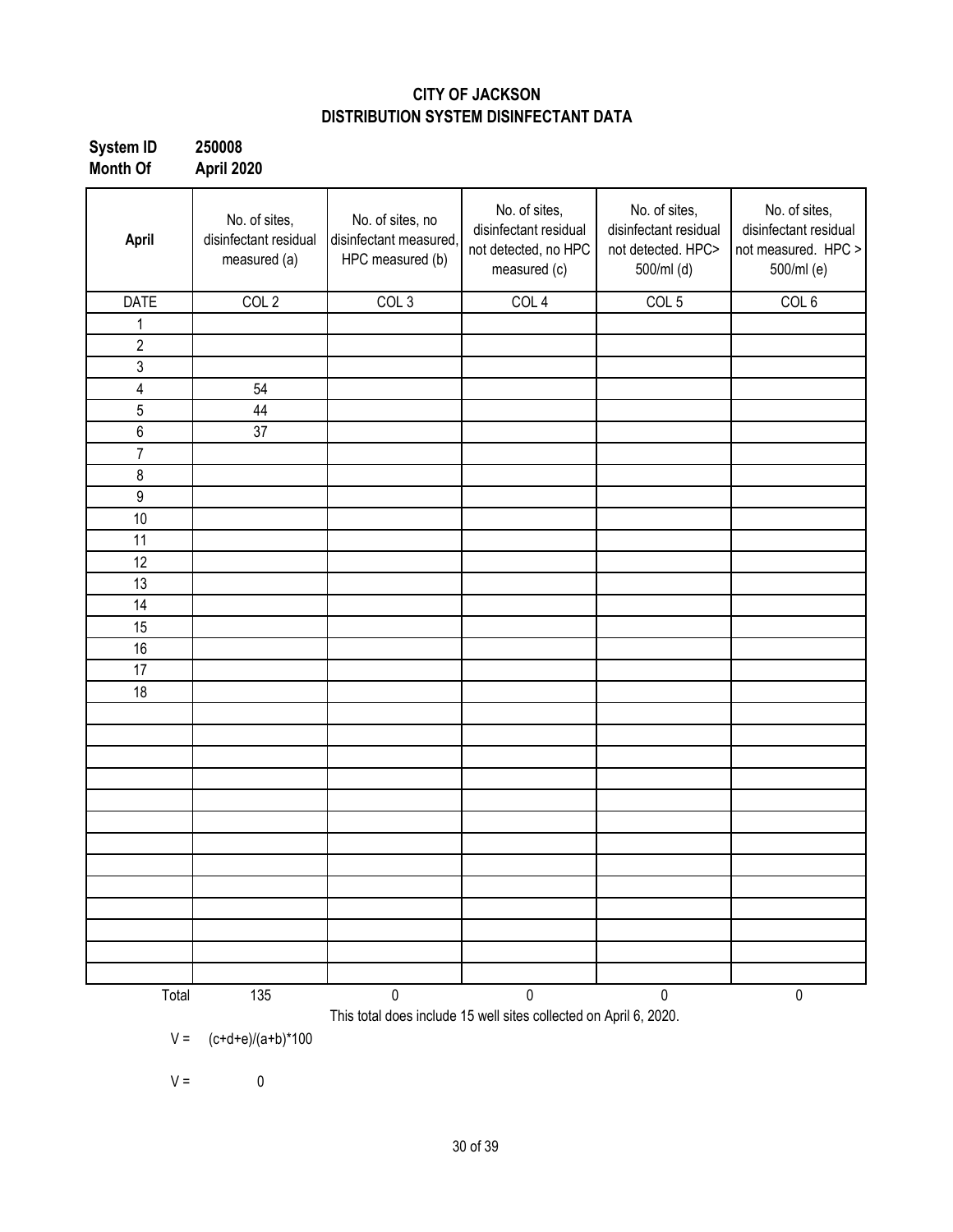### **CITY OF JACKSON CHLORINE DIOXIDE COMPLIANCE**

|                |                  | <b>SYSTEM ID: 250008-02</b> |                  | <b>SYSTEM ID: 250008-01</b> |             | <b>DISTRIBUTION SITES</b> |                  |                  |
|----------------|------------------|-----------------------------|------------------|-----------------------------|-------------|---------------------------|------------------|------------------|
| Apr-20         |                  | O.B. CURTIS (TF082)         |                  | J. H. FEWELL (TF081)        | <b>DATE</b> | <b>SITE</b>               | CIO <sub>2</sub> | CIO <sup>.</sup> |
|                | CIO <sub>2</sub> | CIO.                        | CIO <sub>2</sub> | CIO.                        |             | Olympia                   | <b>OFF</b>       | <b>OFF</b>       |
|                |                  |                             |                  |                             |             | <b>Boling St</b>          | <b>OFF</b>       | <b>OFF</b>       |
| $\mathbf{1}$   | <b>OFF</b>       | <b>OFF</b>                  | <b>OFF</b>       | <b>OFF</b>                  |             | John Hopkins              | <b>OFF</b>       | <b>OFF</b>       |
| $\overline{c}$ | <b>OFF</b>       | <b>OFF</b>                  | <b>OFF</b>       | <b>OFF</b>                  |             |                           |                  |                  |
| $\mathsf 3$    | <b>OFF</b>       | <b>OFF</b>                  | <b>OFF</b>       | <b>OFF</b>                  |             |                           |                  |                  |
| $\overline{4}$ | <b>OFF</b>       | <b>OFF</b>                  | <b>OFF</b>       | <b>OFF</b>                  |             |                           |                  |                  |
| $\,$ 5 $\,$    | <b>OFF</b>       | <b>OFF</b>                  | <b>OFF</b>       | <b>OFF</b>                  |             |                           |                  |                  |
| $\,6\,$        | <b>OFF</b>       | <b>OFF</b>                  | <b>OFF</b>       | <b>OFF</b>                  |             |                           |                  |                  |
| $\overline{7}$ | <b>OFF</b>       | <b>OFF</b>                  | <b>OFF</b>       | <b>OFF</b>                  |             |                           |                  |                  |
| 8              | <b>OFF</b>       | <b>OFF</b>                  | <b>OFF</b>       | <b>OFF</b>                  |             |                           |                  |                  |
| 9              | <b>OFF</b>       | <b>OFF</b>                  | <b>OFF</b>       | <b>OFF</b>                  |             |                           |                  |                  |
| $10$           | <b>OFF</b>       | <b>OFF</b>                  | <b>OFF</b>       | <b>OFF</b>                  |             |                           |                  |                  |
| 11             | <b>OFF</b>       | <b>OFF</b>                  | <b>OFF</b>       | <b>OFF</b>                  |             |                           |                  |                  |
| 12             | <b>OFF</b>       | <b>OFF</b>                  | <b>OFF</b>       | <b>OFF</b>                  |             |                           |                  |                  |
| 13             | <b>OFF</b>       | <b>OFF</b>                  | <b>OFF</b>       | <b>OFF</b>                  |             |                           |                  |                  |
| 14             | <b>OFF</b>       | <b>OFF</b>                  | <b>OFF</b>       | <b>OFF</b>                  |             |                           |                  |                  |
| 15             | <b>OFF</b>       | <b>OFF</b>                  | <b>OFF</b>       | <b>OFF</b>                  |             |                           |                  |                  |
| 16             | <b>OFF</b>       | <b>OFF</b>                  | <b>OFF</b>       | <b>OFF</b>                  |             |                           |                  |                  |
| 17             | <b>OFF</b>       | <b>OFF</b>                  | <b>OFF</b>       | <b>OFF</b>                  |             |                           |                  |                  |
| 18             | <b>OFF</b>       | <b>OFF</b>                  | <b>OFF</b>       | <b>OFF</b>                  |             |                           |                  |                  |
| 19             | <b>OFF</b>       | <b>OFF</b>                  | <b>OFF</b>       | <b>OFF</b>                  |             |                           |                  |                  |
| 20             | <b>OFF</b>       | <b>OFF</b>                  | <b>OFF</b>       | <b>OFF</b>                  |             |                           |                  |                  |
| 21             | <b>OFF</b>       | <b>OFF</b>                  | <b>OFF</b>       | <b>OFF</b>                  |             |                           |                  |                  |
| 22             | <b>OFF</b>       | <b>OFF</b>                  | <b>OFF</b>       | <b>OFF</b>                  |             |                           |                  |                  |
| 23             | <b>OFF</b>       | <b>OFF</b>                  | <b>OFF</b>       | <b>OFF</b>                  |             |                           |                  |                  |
| 24             | <b>OFF</b>       | <b>OFF</b>                  | <b>OFF</b>       | <b>OFF</b>                  |             |                           |                  |                  |
| 25             | <b>OFF</b>       | <b>OFF</b>                  | <b>OFF</b>       | <b>OFF</b>                  |             |                           |                  |                  |
| 26             | <b>OFF</b>       | <b>OFF</b>                  | <b>OFF</b>       | <b>OFF</b>                  |             |                           |                  |                  |
| 27             | <b>OFF</b>       | <b>OFF</b>                  | <b>OFF</b>       | <b>OFF</b>                  |             |                           |                  |                  |
| 28             | <b>OFF</b>       | <b>OFF</b>                  | <b>OFF</b>       | <b>OFF</b>                  |             |                           |                  |                  |
| 29             | <b>OFF</b>       | <b>OFF</b>                  | <b>OFF</b>       | <b>OFF</b>                  |             |                           |                  |                  |
| 30             | <b>OFF</b>       | <b>OFF</b>                  | <b>OFF</b>       | <b>OFF</b>                  |             |                           |                  |                  |
|                |                  |                             |                  |                             |             |                           |                  |                  |
|                |                  |                             |                  |                             |             |                           |                  |                  |

|                  | STEM ID: 250008-02        | <b>SYSTEM ID: 250008-01</b> |                  |             | <b>DISTRIBUTION SITES</b> |                  |                  |            |
|------------------|---------------------------|-----------------------------|------------------|-------------|---------------------------|------------------|------------------|------------|
|                  | <b>.B. CURTIS (TF082)</b> | J. H. FEWELL (TF081)        |                  | <b>DATE</b> |                           | <b>SITE</b>      | CIO <sub>2</sub> | CIO.       |
| CIO <sub>2</sub> | CIO <sup>-</sup>          | CIO <sub>2</sub>            | CIO <sup>-</sup> |             |                           | Olympia          | OFF              | <b>OFF</b> |
|                  |                           |                             |                  |             |                           | <b>Boling St</b> | <b>OFF</b>       | <b>OFF</b> |
| OFF              | OFF                       | OFF                         | OFF              |             |                           | John Hopkins     | <b>OFF</b>       | <b>OFF</b> |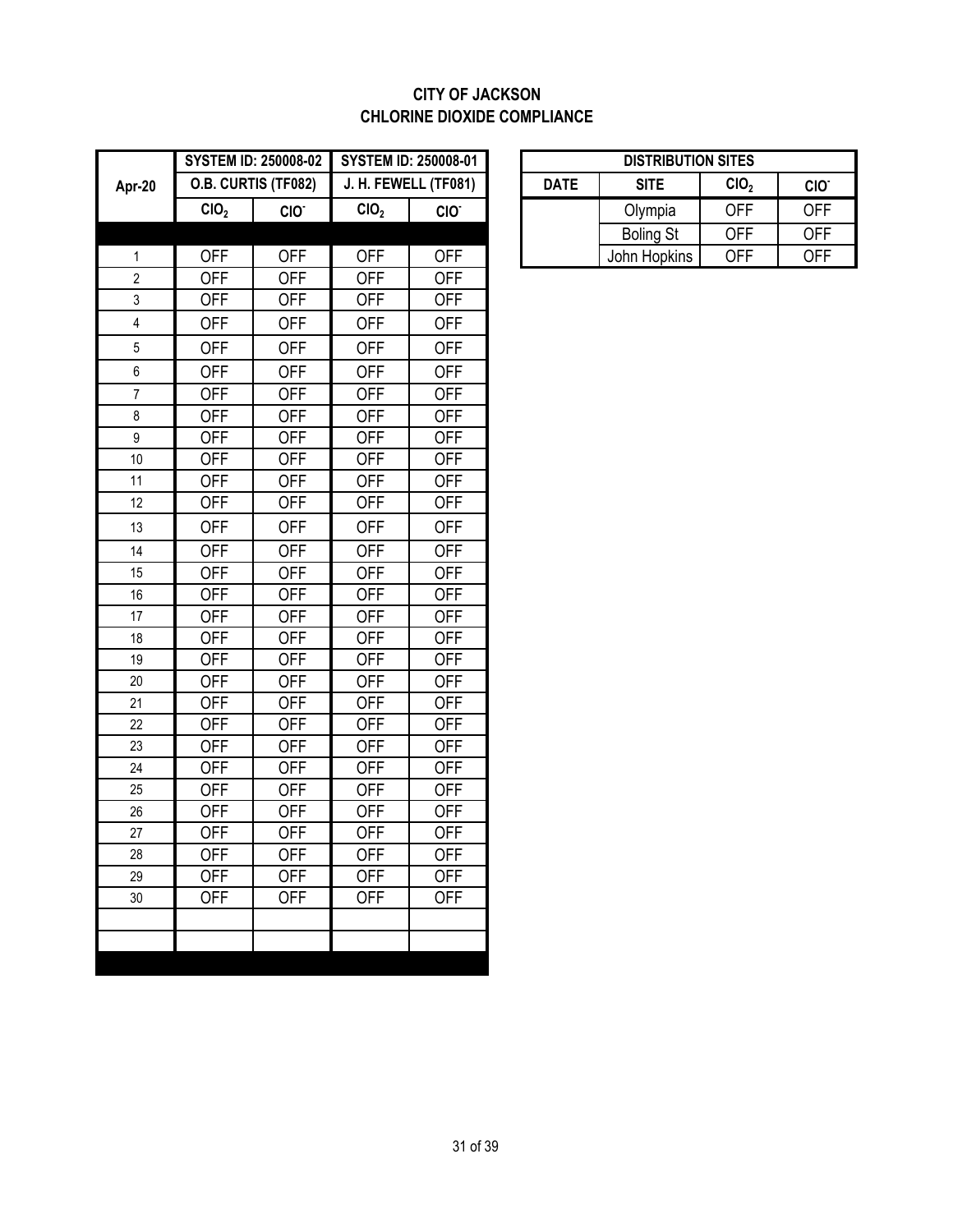### **CITY OF JACKSON TOC REMOVAL SUMMARY**

| TOC Table- Required % Removal of TOC |                                                      |           |       |  |  |  |  |
|--------------------------------------|------------------------------------------------------|-----------|-------|--|--|--|--|
| Source<br>Water TOC<br>(ppm)         | Source Water Alkalinity, ppm<br>as CaCO <sub>3</sub> |           |       |  |  |  |  |
|                                      | $0 - 60$                                             | $>60-120$ | >120  |  |  |  |  |
| $>2.0$ to 4.0                        | 35.0%                                                | 25.0%     | 15.0% |  |  |  |  |
| $>4.0$ to 8.0                        | 45.0%<br>25.0%<br>35.0%                              |           |       |  |  |  |  |
| >8.0                                 | 50.0%                                                | 40.0%     | 30.0% |  |  |  |  |

### **% ACTUAL TOC REMOVED = RAW TOC - FINISHED TOC X 100%**

**RAW TOC**

**TOC REMOVAL RATIO = % ACTUAL TOC REMOVED REQUIRED TOC REMOVAL**

|                |                                           | <b>TOC Summary</b>                      |                                  | <b>TOC % Removal Summary</b>      |                                  |                                       |                             |
|----------------|-------------------------------------------|-----------------------------------------|----------------------------------|-----------------------------------|----------------------------------|---------------------------------------|-----------------------------|
| Date           | Water<br><b>Treatment</b><br><b>Plant</b> | <b>Source Water</b><br>Alkalinity (ppm) | <b>Source Water</b><br>TOC (ppm) | <b>Treated Water</b><br>TOC (ppm) | <b>Actual TOC</b><br>Removed (%) | <b>Required TOC</b><br>Removal (%)    | <b>TOC Removal</b><br>Ratio |
|                | OBC HS1                                   | 8                                       | 11.9                             | 2.6                               | 78.2                             | 50.0                                  | 1.56                        |
| 1/6/2020       | OBC HS2                                   | 8                                       | 11.9                             | 3.5                               | 70.6                             | 50.0                                  | 1.41                        |
|                | JHF HS1                                   | 10                                      | 11.3                             | 3.2                               | 71.7                             | 50.0                                  | 1.43                        |
|                | OBC HS1                                   | 8                                       | 9.1                              | 2.1                               | 76.9                             | 50.0                                  | 1.54                        |
| 1/15/2020      | OBC HS2                                   | 8                                       | 9.1                              | 1.2                               | 86.8                             | 50.0                                  | 1.74                        |
|                | JHF HS1                                   | 9                                       | 10.3                             | 1.6                               | 84.5                             | 50.0                                  | 1.69                        |
|                | OBC HS1                                   | 8                                       | 10.9                             | 4.5                               | 58.7                             | 50.0                                  | 1.17                        |
| 1/23/2020      | OBC HS2                                   | 8                                       | 10.9                             | 3.4                               | 68.8                             | 50.0                                  | 1.38                        |
|                | JHF HS1                                   | 8                                       | 10.8                             | 3.3                               | 69.4                             | 50.0                                  | 1.39                        |
|                | OBC HS1                                   | 9                                       | 5.7                              | 2.0                               | 64.9                             | 45.0                                  | 1.44                        |
| 1/29/2020      | OBC HS2                                   | 9                                       | 5.7                              | 1.4                               | 75.4                             | 45.0                                  | 1.68                        |
|                | JHF HS1                                   | 10                                      | 6.0                              | 2.2                               | 63.3                             | 45.0                                  | 1.41                        |
|                | OBC HS1                                   | $\overline{11}$                         | 6.2                              | 2.4                               | 61.3                             | 45.0                                  | 1.36                        |
| 2/7/2020       | OBC HS2                                   | 11                                      | 6.2                              | 1.3                               | 79.0                             | 45.0                                  | 1.76                        |
|                | JHF HS1                                   | 11                                      | 6.6                              | 2.5                               | 62.1                             | 45.0                                  | 1.38                        |
|                | OBC HS1                                   | $\overline{12}$                         | 7.7                              | 1.9                               | 75.3                             | 50.0                                  | 1.51                        |
| 2/12/2020      | OBC HS2                                   | 12                                      | 7.7                              | 2.2                               | 71.4                             | 50.0                                  | 1.43                        |
|                | JHF HS1                                   | 12                                      | 3.8                              | 1.5                               | 60.5                             | 50.0                                  | 1.21                        |
|                | OBC HS1                                   | 10                                      | 6.0                              | 1.7                               | 71.7                             | 45.0                                  | 1.59                        |
| 2/18/2020      | OBC HS2                                   | 10                                      | 6.3                              | 2.0                               | 68.3                             | 45.0                                  | 1.52                        |
|                | JHF HS1                                   | $\overline{7}$                          | $7.0$                            | 1.0                               | 85.7                             | 45.0                                  | 1.90                        |
|                | OBC HS1                                   | 14                                      | 9.4                              | 1.9                               | 79.8                             | 50.0                                  | 1.60                        |
| 2/26/2020      | OBC HS2                                   | 14                                      | 9.4                              | 3.0                               | 68.1                             | 50.0                                  | 1.36                        |
|                | JHF HS1                                   | 8                                       | 9.2                              | 2.9                               | 68.5                             | 50.0                                  | 1.37                        |
|                | OBC HS1                                   | $\overline{12}$                         | 9.1                              | 2.2                               | 75.8                             | 50.0                                  | 1.52                        |
| 3/5/2020       | OBC HS2                                   | 12                                      | 9.1                              | 2.7                               | 70.3                             | 50.0                                  | 1.41                        |
|                | JHF HS1                                   | 10                                      | 8.7                              | 2.3                               | 73.6                             | 50.0                                  | 1.47                        |
|                | OBC HS1                                   | 10                                      | 10.1                             | 3.3                               | 67.3                             | 50.0                                  | 1.35                        |
| 3/12/2020      | OBC HS2                                   | 10                                      | 10.1                             | 2.8                               | 72.3                             | 50.0                                  | 1.45                        |
|                | JHF HS1                                   | 11                                      | 9.5                              | 2.5                               | 73.7                             | 50.0                                  | 1.47                        |
|                | OBC <sub>HS1</sub>                        | 10                                      | 6.7                              | $1.6\,$                           | 76.1                             | 50.0                                  | 1.52                        |
| 3/17/2020      | OBC HS2                                   | 10                                      | 6.7                              | 1.9                               | 71.6                             | 50.0                                  | 1.43                        |
|                | JHF HS1                                   | 8                                       | 6.2                              | 0.4                               | 93.5                             | 45.0                                  | 2.08                        |
|                | OBC HS1                                   | 10                                      | 6.7                              | 2.1                               | 68.7                             | 50.0                                  | 1.37                        |
| 3/25/2020      | OBC HS2                                   | 10                                      | 6.7                              | 2.5                               | 62.7                             | 50.0                                  | 1.25                        |
|                | JHF HS1                                   | 11                                      | 7.8                              | 1.6                               | 79.5                             | 50.0                                  | 1.59                        |
| <b>RUNNING</b> | OBC HS1                                   |                                         |                                  |                                   |                                  |                                       | 1.46                        |
| <b>ANNUAL</b>  | OBC HS2                                   |                                         |                                  |                                   |                                  |                                       | 1.48                        |
| <b>AVERAGE</b> | JHF HS1                                   |                                         |                                  |                                   |                                  |                                       | 1.53                        |
|                |                                           |                                         |                                  |                                   |                                  | TOTAL COMBINED RUNNING ANNUAL AVERAGE | 1.49                        |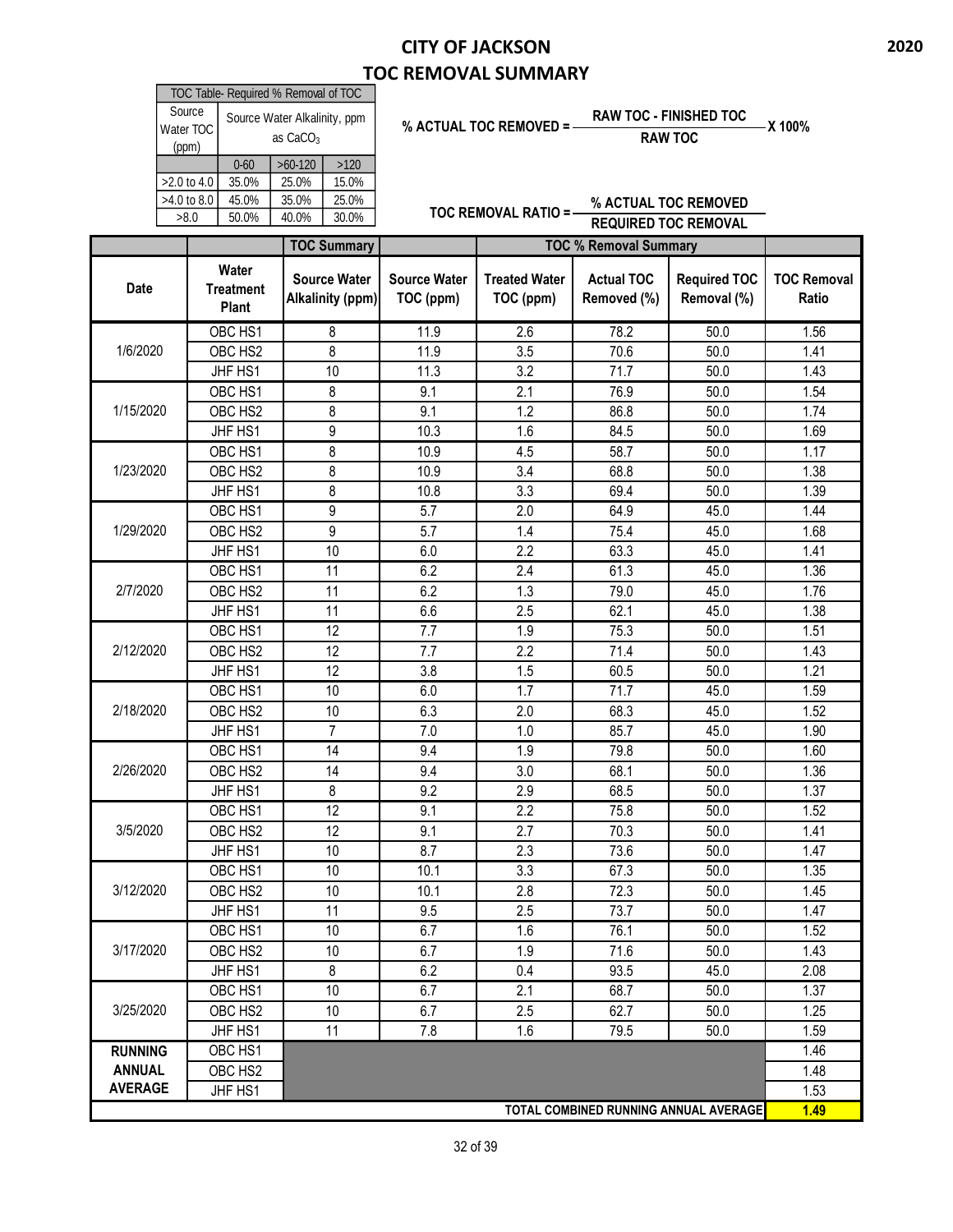### **CITY OF JACKSON TOC REMOVAL SUMMARY**

| TOC Table- Required % Removal of TOC |                                                      |       |       |  |  |  |  |
|--------------------------------------|------------------------------------------------------|-------|-------|--|--|--|--|
| Source<br>Water TOC<br>(ppm)         | Source Water Alkalinity, ppm<br>as CaCO <sub>3</sub> |       |       |  |  |  |  |
|                                      | $>60-120$<br>>120<br>$0 - 60$                        |       |       |  |  |  |  |
| $>2.0$ to 4.0                        | 35.0%                                                | 25.0% | 15.0% |  |  |  |  |
| $>4.0$ to 8.0                        | 45.0%                                                | 35.0% | 25.0% |  |  |  |  |
| >8.0                                 | 50.0%                                                | 40.0% | 30.0% |  |  |  |  |

### **% ACTUAL TOC REMOVED = RAW TOC - FINISHED TOC X 100%**

**RAW TOC**

**TOC REMOVAL RATIO = % ACTUAL TOC REMOVED REQUIRED TOC REMOVAL**

|                                       |                                    | <b>TOC Summary</b>                      |                                  | <b>TOC % Removal Summary</b>      |                                  |                                    |                             |
|---------------------------------------|------------------------------------|-----------------------------------------|----------------------------------|-----------------------------------|----------------------------------|------------------------------------|-----------------------------|
| Date                                  | Water<br><b>Treatment</b><br>Plant | <b>Source Water</b><br>Alkalinity (ppm) | <b>Source Water</b><br>TOC (ppm) | <b>Treated Water</b><br>TOC (ppm) | <b>Actual TOC</b><br>Removed (%) | <b>Required TOC</b><br>Removal (%) | <b>TOC Removal</b><br>Ratio |
|                                       | OBC HS1                            | 13                                      | 6.7                              | $\overline{3.1}$                  | 53.7                             | 45.0                               | 1.19                        |
| 4/1/2020                              | OBC HS2                            | 13                                      | 6.7                              | 2.7                               | 59.7                             | 45.0                               | 1.33                        |
|                                       | JHF HS1                            | $\overline{13}$                         | 8.9                              | 1.9                               | 78.7                             | 50.0                               | 1.57                        |
|                                       | OBC HS1                            | 11                                      | 8.4                              | 3.1                               | 63.1                             | 50.0                               | 1.26                        |
| 4/10/2020                             | OBC HS2                            | 11                                      | 8.4                              | 2.5                               | 70.2                             | 50.0                               | 1.40                        |
|                                       | JHF HS1                            | 14                                      | 7.5                              | 2.5                               | 66.7                             | 45.0                               | 1.48                        |
|                                       | OBC HS1                            | 12                                      | 8.7                              | 2.4                               | 72.4                             | 50.0                               | 1.45                        |
| 4/14/2020                             | OBC HS2                            | 12                                      | 8.7                              | 1.7                               | 80.5                             | 50.0                               | 1.61                        |
|                                       | JHF HS1                            | 12                                      | 7.3                              | 1.9                               | 74.0                             | 45.0                               | 1.64                        |
|                                       | OBC HS1                            | 12                                      | 7.1                              | $\overline{2.8}$                  | 60.6                             | 45.0                               | 1.35                        |
| 4/20/2020                             | OBC HS2                            | 12                                      | 7.1                              | 2.0                               | 71.8                             | 45.0                               | 1.60                        |
|                                       | JHF HS1                            | 13                                      | 8.6                              | 1.6                               | 81.4                             | 50.0                               | 1.63                        |
|                                       | OBC HS1                            | 10                                      | 9.8                              | 3.7                               | 62.2                             | 50.0                               | 1.24                        |
| 4/28/2020                             | OBC HS2                            | 10                                      | 9.8                              | 4.9                               | 50.0                             | 50.0                               | 1.00                        |
|                                       | JHF HS1                            | 12                                      | 10.0                             | 3.2                               | 68.0                             | 50.0                               | 1.36                        |
|                                       | OBC HS1                            |                                         |                                  |                                   |                                  |                                    |                             |
|                                       | OBC HS2                            |                                         |                                  |                                   |                                  |                                    |                             |
|                                       | JHF HS1                            |                                         |                                  |                                   |                                  |                                    |                             |
|                                       | OBC HS1                            |                                         |                                  |                                   |                                  |                                    |                             |
|                                       | OBC HS2                            |                                         |                                  |                                   |                                  |                                    |                             |
|                                       | JHF HS1                            |                                         |                                  |                                   |                                  |                                    |                             |
|                                       | OBC HS1                            |                                         |                                  |                                   |                                  |                                    |                             |
|                                       | OBC HS2                            |                                         |                                  |                                   |                                  |                                    |                             |
|                                       | JHF HS1                            |                                         |                                  |                                   |                                  |                                    |                             |
|                                       | OBC HS1                            |                                         |                                  |                                   |                                  |                                    |                             |
|                                       | OBC HS2                            |                                         |                                  |                                   |                                  |                                    |                             |
|                                       | JHF HS1                            |                                         |                                  |                                   |                                  |                                    |                             |
|                                       | OBC HS1                            |                                         |                                  |                                   |                                  |                                    |                             |
|                                       | OBC HS2                            |                                         |                                  |                                   |                                  |                                    |                             |
|                                       | JHF HS1                            |                                         |                                  |                                   |                                  |                                    |                             |
|                                       | OBC HS1                            |                                         |                                  |                                   |                                  |                                    |                             |
|                                       | OBC HS2                            |                                         |                                  |                                   |                                  |                                    |                             |
|                                       | JHF HS1                            |                                         |                                  |                                   |                                  |                                    |                             |
|                                       | OBC HS1                            |                                         |                                  |                                   |                                  |                                    |                             |
|                                       | OBC HS2                            |                                         |                                  |                                   |                                  |                                    |                             |
|                                       | JHF HS1                            |                                         |                                  |                                   |                                  |                                    |                             |
| <b>RUNNING</b>                        | OBC HS1                            |                                         |                                  |                                   |                                  |                                    |                             |
| <b>ANNUAL</b>                         | OBC HS2                            |                                         |                                  |                                   |                                  |                                    | 1.30<br>1.39                |
| <b>AVERAGE</b>                        | JHF HS1                            |                                         |                                  |                                   |                                  |                                    | 1.54                        |
| TOTAL COMBINED RUNNING ANNUAL AVERAGE |                                    |                                         |                                  |                                   |                                  |                                    | 1.41                        |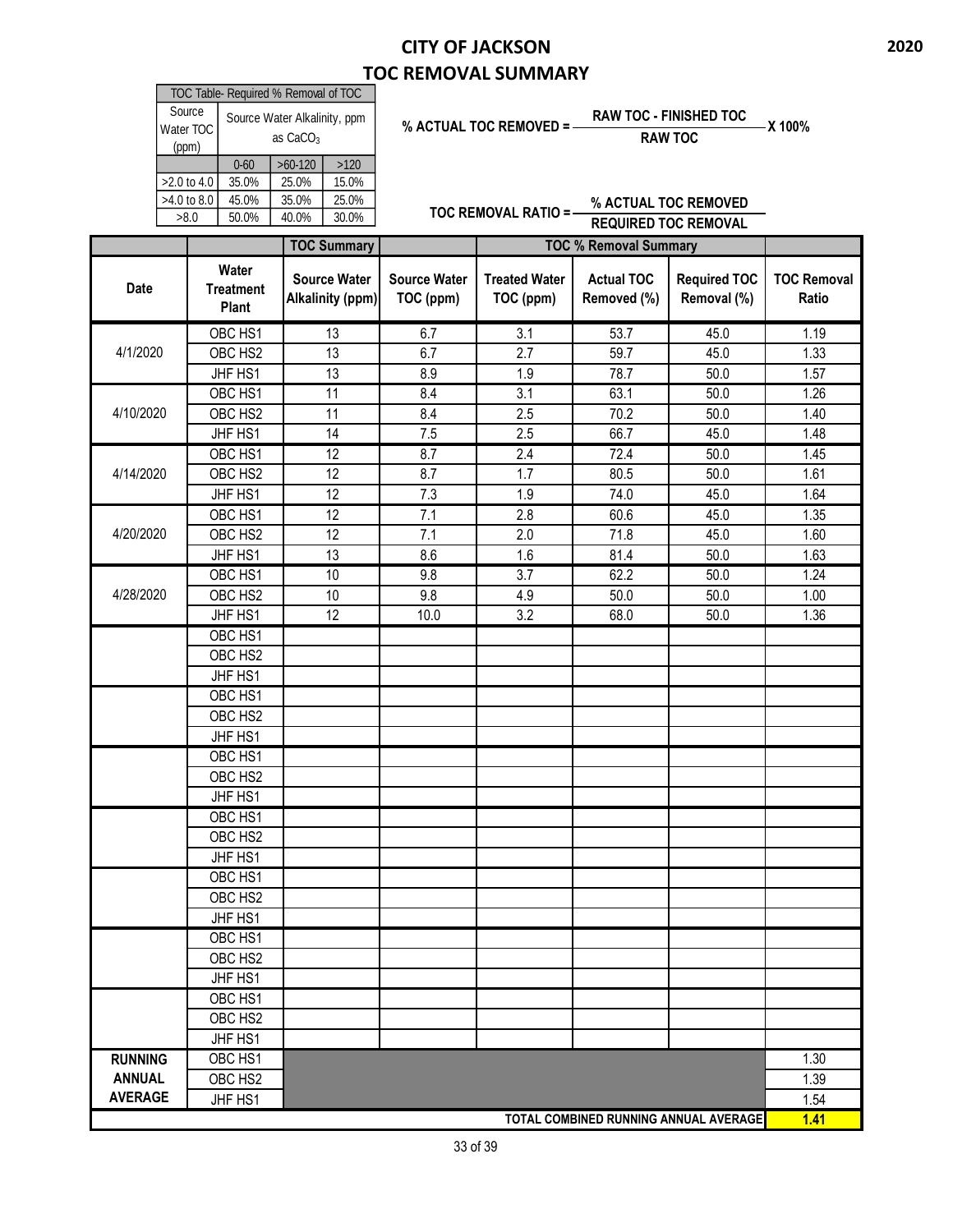### **CITY OF JACKSON CORROSION CONTROL DATA**

| April 2020       |             |     | <b>SYSTEM ID: 250008-02</b> |                 | <b>SYSTEM ID: 250008-01</b> |                   |                 |
|------------------|-------------|-----|-----------------------------|-----------------|-----------------------------|-------------------|-----------------|
|                  |             |     | OBC COMBINED HIGH SERVICE   |                 | <b>JHF</b>                  |                   |                 |
| DATE / SHIFT     |             | pH  | <b>Alkalinity</b>           | <b>Hardness</b> | pH                          | <b>Alkalinity</b> | <b>Hardness</b> |
|                  | 0700 - 1500 | 9.6 | 35                          | 31              | 9.4                         | 17                | 55              |
| 1                | 1500 - 2300 | 9.6 | 31                          | 39              | 9.4                         | 16                | 42              |
|                  | 2300 - 0700 | 9.7 | 32                          | 40              | 9.6                         | 15                | 55              |
|                  | 0700 - 1500 | 9.4 | 30                          | 40              | 9.1                         | 14                | 52              |
| $\boldsymbol{2}$ | 1500 - 2300 | 9.8 | 40                          | 37              | 9.3                         | 13                | 37              |
|                  | 2300 - 0700 | 9.6 | 31                          | 39              | 9.6                         | 17                | 52              |
|                  | 0700 - 1500 | 9.6 | 33                          | 42              | 9.4                         | 16                | 54              |
| 3                | 1500 - 2300 | 9.5 | 31                          | 39              | 9.4                         | 18                | 58              |
|                  | 2300 - 0700 | 9.6 | 29                          | 39              | 9.6                         | 12                | 48              |
|                  | 0700 - 1500 | 9.6 | 34                          | 24              | 9.6                         | 15                | 54              |
| 4                | 1500 - 2300 | 9.5 | 36                          | 27              | 9.6                         | 17                | 51              |
|                  | 2300 - 0700 | 9.7 | 40                          | 27              | 9.8                         | 17                | 59              |
|                  | 0700 - 1500 | 9.3 | 23                          | 15              | 9.3                         | 13                | 54              |
| 5                | 1500 - 2300 | 9.6 | 38                          | 14              | 9.2                         | 15                | 38              |
|                  | 2300 - 0700 | 9.6 | 31                          | 17              | 9.3                         | 22                | 42              |
|                  | 0700 - 1500 | 9.5 | 34                          | 19              | 9.7                         | 17                | 56              |
| 6                | 1500 - 2300 | 9.5 | 38                          | 30              | 9.4                         | 17                | 52              |
|                  | 2300 - 0700 | 9.6 | 40                          | 31              | 9.4                         | 16                | 57              |
|                  | 0700 - 1500 | 9.4 | 42                          | 32              | 9.4                         | 12                | 50              |
| $\overline{7}$   | 1500 - 2300 | 9.4 | 38                          | 30              | 9.6                         | 17                | 53              |
|                  | 2300 - 0700 | 9.6 | 39                          | 31              | 9.1                         | 17                | 57              |
|                  | 0700 - 1500 | 9.2 | 41                          | 32              | 9.3                         | 12                | 57              |
| 8                | 1500 - 2300 | 9.2 | 39                          | 31              | 9.3                         | 18                | 44              |
|                  | 2300 - 0700 | 9.3 | 40                          | 32              | 9.2                         | 14                | 50              |
|                  | 0700 - 1500 | 9.5 | 42                          | 31              | 9.4                         | 16                | 52              |
| 9                | 1500 - 2300 | 9.3 | 29                          | 27              | 9.1                         | 17                | 44              |
|                  | 2300 - 0700 | 9.3 | 31                          | 35              | 9.8                         | 20                | 62              |
|                  | 0700 - 1500 | 9.6 | 30                          | 36              | 9.7                         | 16                | 54              |
| 10               | 1500 - 2300 | 9.5 | 41                          | 31              | 9.5                         | 13                | 53              |
|                  | 2300 - 0700 | 9.5 | 42                          | 31              | 9.9                         | 15                | 55              |
|                  | 0700 - 1500 | 9.6 | 27                          | 17              | 9.1                         | 17                | 47              |
| 11               | 1500 - 2300 | 9.6 | 32                          | 21              | 9.7                         | 15                | 43              |
|                  | 2300 - 0700 | 9.7 | 38                          | 25              | 9.7                         | 15                | 52              |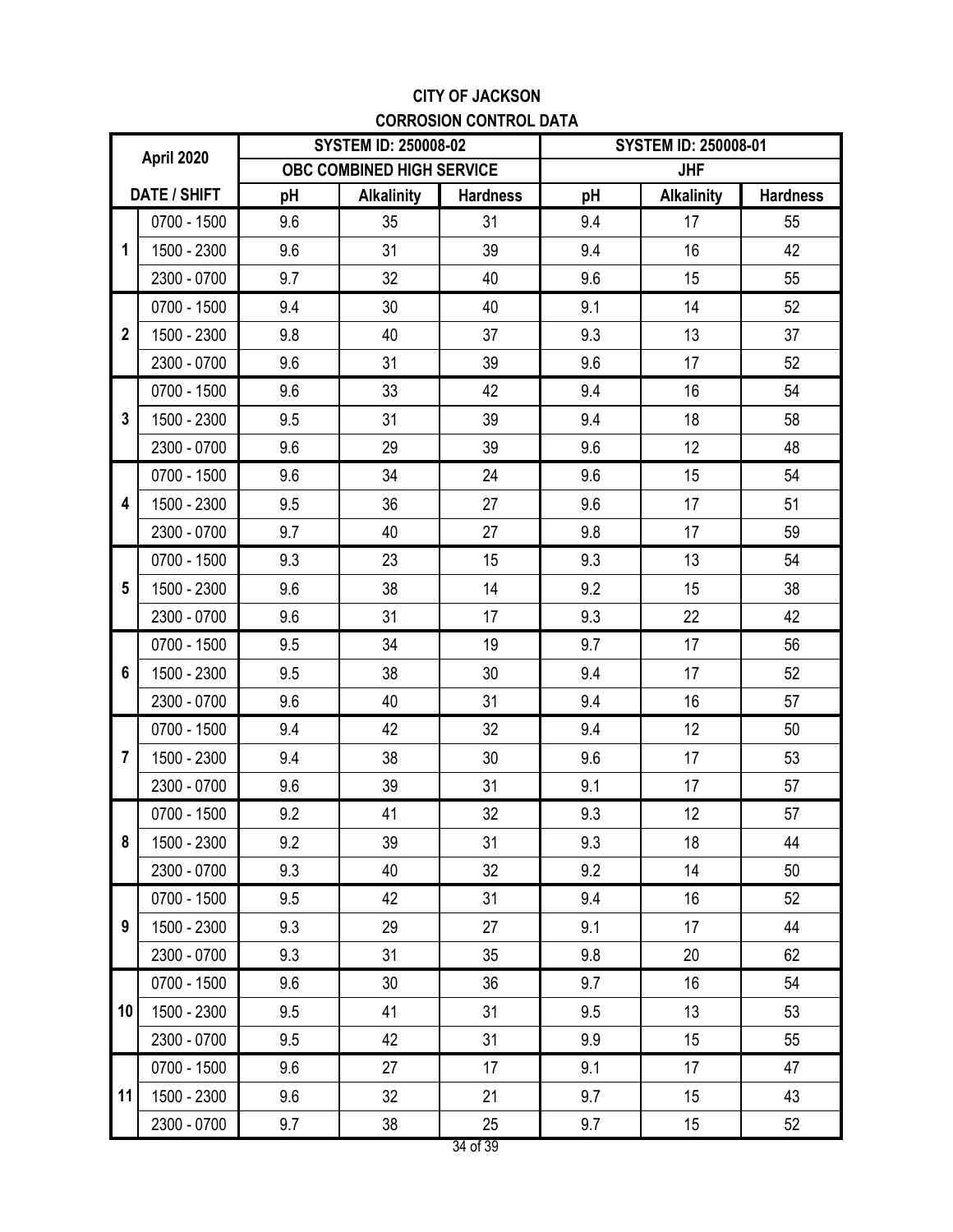### **CITY OF JACKSON CORROSION CONTROL DATA**

| April 2020   |             |     | <b>SYSTEM ID: 250008-02</b> |                 | <b>SYSTEM ID: 250008-01</b> |                   |                 |
|--------------|-------------|-----|-----------------------------|-----------------|-----------------------------|-------------------|-----------------|
|              |             |     | OBC COMBINED HIGH SERVICE   |                 | <b>JHF</b>                  |                   |                 |
| DATE / SHIFT |             | pH  | <b>Alkalinity</b>           | <b>Hardness</b> | pH                          | <b>Alkalinity</b> | <b>Hardness</b> |
|              | 0700 - 1500 | 9.7 | 36                          | 16              | 9.6                         | 15                | 52              |
| 12           | 1500 - 2300 | 9.7 | 32                          | 21              | 9.5                         |                   |                 |
|              | 2300 - 0700 | 9.6 | 29                          | 23              | 9.6                         | 17                | 41              |
|              | 0700 - 1500 | 9.5 | 34                          | 27              | 9.2                         | 16                | 58              |
| 13           | 1500 - 2300 | 9.6 | 32                          | 26              | 9.5                         | 14                | 53              |
|              | 2300 - 0700 | 9.6 | 33                          | 29              | 9.7                         | 16                | 50              |
|              | 0700 - 1500 | 9.6 | 36                          | 24              | 9.6                         | 14                | 57              |
| 14           | 1500 - 2300 | 9.3 | 33                          | 25              | 9.6                         | 18                | 45              |
|              | 2300 - 0700 | 9.6 | 37                          | 31              | 9.3                         | 13                | 49              |
|              | 0700 - 1500 | 9.6 | 30                          | 16              | 9.4                         | 16                | 49              |
| 15           | 1500 - 2300 | 9.5 | 31                          | 24              | 9.7                         | 13                | 36              |
|              | 2300 - 0700 | 9.4 | 34                          | 32              | 9.6                         | 16                | 50              |
| 16           | 0700 - 1500 | 9.6 | 27                          | 21              | 9.0                         | 13                | 48              |
|              | 1500 - 2300 | 9.1 | 20                          | 26              | 9.2                         | 19                | 36              |
|              | 2300 - 0700 | 9.2 | 24                          | 28              | 9.7                         | 16                | 50              |
|              | 0700 - 1500 | 7.0 | 25                          | 32              | 9.5                         | 14                | 55              |
| 17           | 1500 - 2300 | 8.7 | 34                          | 23              | 9.5                         | 14                | 52              |
|              | 2300 - 0700 | 9.0 | 39                          | 30              | 9.7                         | 11                | 49              |
|              | 0700 - 1500 | 8.6 | 18                          | 16              | 9.6                         | 18                | 49              |
| 18           | 1500 - 2300 | 9.4 | 32                          | 19              | 9.6                         | 16                | 44              |
|              | 2300 - 0700 | 9.5 | 31                          | 21              | 9.4                         | 15                | 53              |
|              | 0700 - 1500 | 9.5 | 31                          | 15              | 9.5                         | 14                | 51              |
| 19           | 1500 - 2300 | 9.3 | 29                          | 15              | 9.7                         | 18                | 53              |
|              | 2300 - 0700 | 9.5 | 29                          | 21              | 9.7                         | 17                | 47              |
|              | 0700 - 1500 | 9.4 | 34                          | 24              | 9.2                         | 17                | 44              |
| 20           | 1500 - 2300 | 9.0 | 36                          | 21              | 9.2                         | 14                | 49              |
|              | 2300 - 0700 | 9.1 | 38                          | 24              | 9.0                         | 15                | 52              |
|              | 0700 - 1500 | 9.5 | 34                          | 26              | 9.5                         | 14                | 49              |
| 21           | 1500 - 2300 | 9.4 | 36                          | 27              | 9.7                         | 15                | 39              |
|              | 2300 - 0700 | 9.3 | 38                          | 26              | 9.6                         | 19                | 54              |
|              | 0700 - 1500 | 9.6 | 24                          | 33              | 9.4                         | 14                | 41              |
| 22           | 1500 - 2300 | 9.4 | 29                          | 38              | 9.4                         | 15                | 41              |
|              | 2300 - 0700 | 9.5 | 24                          | 36              | 9.4                         | 15 <sub>15</sub>  | 51              |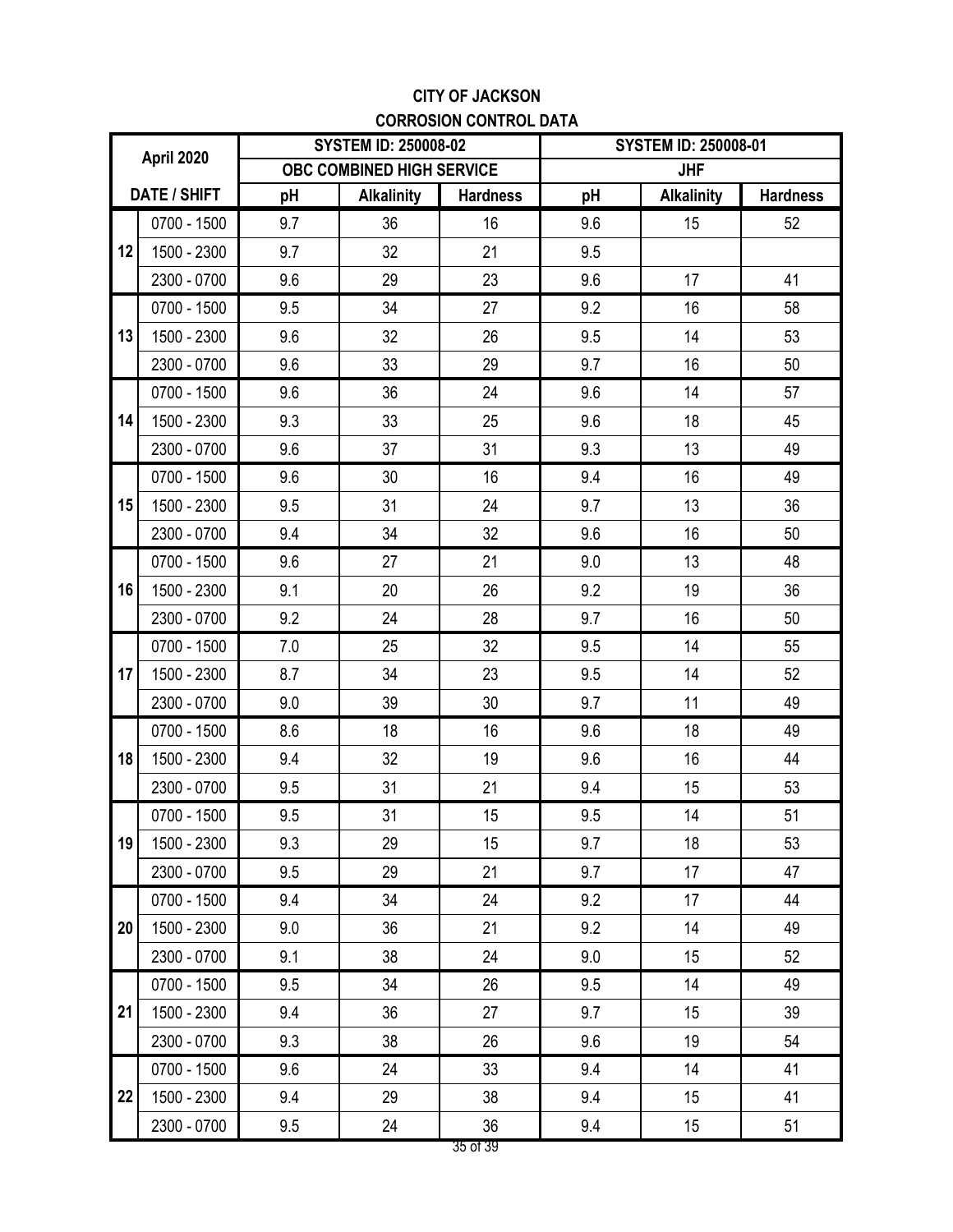### **CITY OF JACKSON CORROSION CONTROL DATA**

| April 2020         |             |     | <b>SYSTEM ID: 250008-02</b>      |                 | <b>SYSTEM ID: 250008-01</b> |                   |                 |
|--------------------|-------------|-----|----------------------------------|-----------------|-----------------------------|-------------------|-----------------|
|                    |             |     | <b>OBC COMBINED HIGH SERVICE</b> |                 | <b>JHF</b>                  |                   |                 |
| DATE / SHIFT       |             | pH  | <b>Alkalinity</b>                | <b>Hardness</b> | pH                          | <b>Alkalinity</b> | <b>Hardness</b> |
|                    | 0700 - 1500 | 9.5 | 31                               | 38              | 9.2                         | 13                | 47              |
| 23                 | 1500 - 2300 | 9.5 | 28                               | 27              | 9.3                         | 17                | 46              |
|                    | 2300 - 0700 | 9.6 | 29                               | 34              | 9.4                         | 17                | 49              |
|                    | 0700 - 1500 | 9.8 | 27                               | 37              | 9.5                         | 14                | 48              |
| 24                 | 1500 - 2300 | 9.2 | 26                               | 35              | 9.6                         | 15                | 52              |
|                    | 2300 - 0700 | 9.3 | 31                               | 42              | 9.7                         | 15                | 49              |
|                    | 0700 - 1500 | 9.3 | 23                               | 11              | 9.7                         | 21                | 46              |
| 25                 | 1500 - 2300 | 9.6 | 34                               | 19              | 9.5                         | 14                | 39              |
|                    | 2300 - 0700 | 9.5 | 30                               | 18              | 9.7                         | 16                | 52              |
|                    | 0700 - 1500 | 9.3 | 23                               | 17              | 9.6                         | 16                | 53              |
| 26                 | 1500 - 2300 | 9.2 | 25                               | 15              | 9.2                         | 13                | 51              |
|                    | 2300 - 0700 | 9.3 | 30                               | 22              | 9.0                         | 13                | 38              |
|                    | 0700 - 1500 | 9.4 | 32                               | 12              | 9.7                         | 16                | 50              |
| 27                 | 1500 - 2300 | 9.0 | 36                               | 29              | 9.6                         | 14                | 48              |
|                    | 2300 - 0700 | 8.7 | 38                               | 27              | 9.6                         | 15                | 50              |
|                    | 0700 - 1500 | 9.3 | 37                               | 22              | 9.6                         | 14                | 47              |
| 28                 | 1500 - 2300 | 9.4 | 26                               | 17              | 9.3                         | 17                | 41              |
|                    | 2300 - 0700 | 9.4 | 34                               | 22              | 9.4                         | 15                | 46              |
|                    | 0700 - 1500 | 9.3 | 35                               | 19              | 9.6                         | 14                | 54              |
| 29                 | 1500 - 2300 | 9.5 | 38                               | 31              | 9.7                         | 17                | 48              |
|                    | 2300 - 0700 | 9.4 | 31                               | 36              | 9.6                         | 17                | 54              |
|                    | 0700 - 1500 | 9.2 | 25                               | 22              | 9.7                         | 16                | 56              |
| 30                 | 1500 - 2300 | 9.2 | 24                               | 28              | 9.4                         | 18                | 48              |
|                    | 2300 - 0700 | 9.0 | 36                               | 33              | 9.5                         | 16                | 56              |
|                    | 0700 - 1500 |     |                                  |                 |                             |                   |                 |
| 31                 | 1500 - 2300 |     |                                  |                 |                             |                   |                 |
|                    | 2300 - 0700 |     |                                  |                 |                             |                   |                 |
| <b>MONTHLY MIN</b> |             | 7.0 | 18                               | 11              | 9.0                         | 11                | 36              |
| <b>MONTHLY MAX</b> |             | 9.8 | 42                               | 42              | 9.9                         | 22                | 62              |
| <b>MONTHLY AVG</b> |             | 9.4 | 32                               | 27              | 9.5                         | 16                | 49              |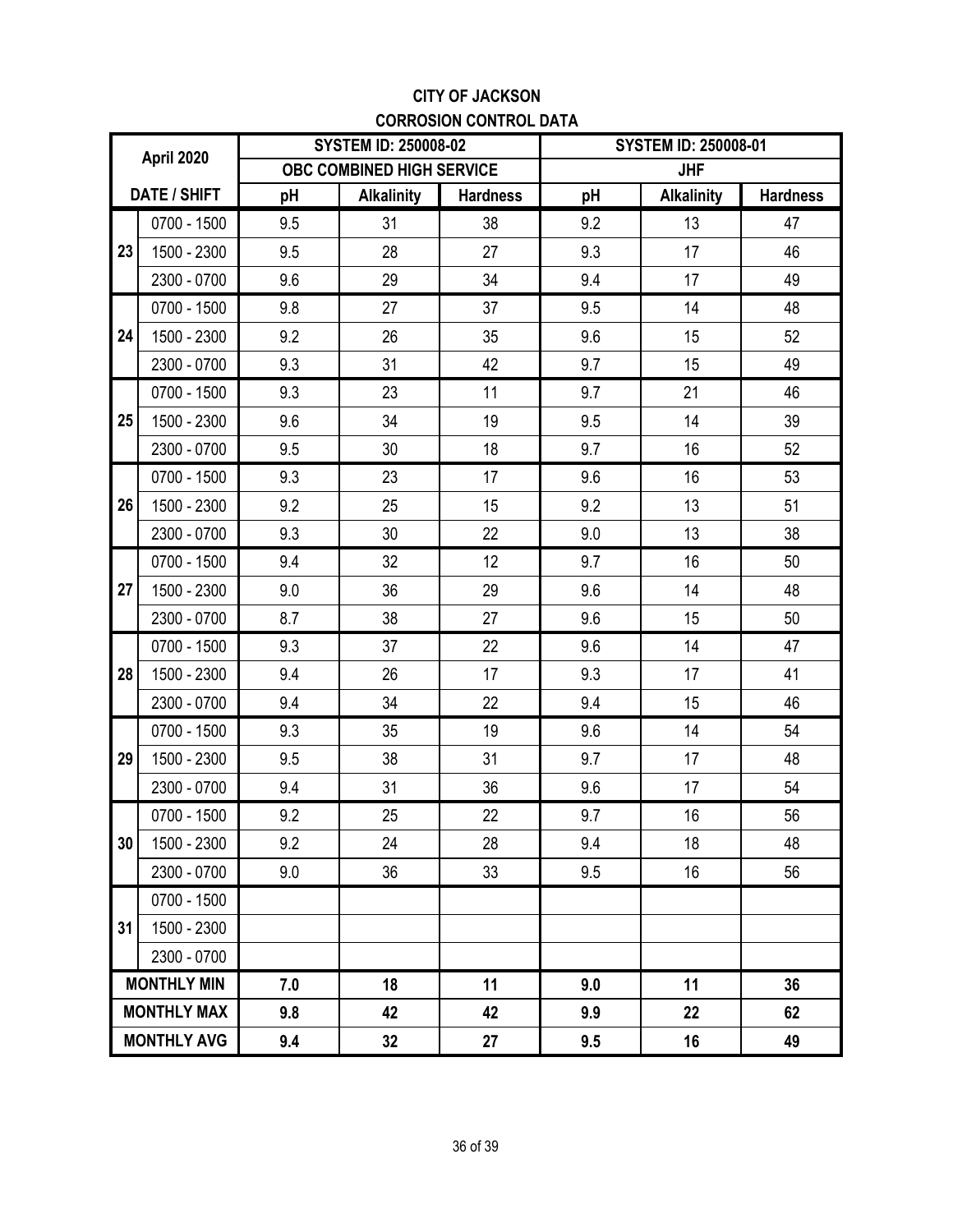#### **Comments**

### **JH Fewell (TF081)**

#### **Grab Data in place of Online Data:**

(4/16) Filter 12 - 8:00am-Operator noted spike and ran grab sample

(4/16) Filter 21 - 12:00pm-Operator noted spike and ran grab sample. Opertaor on shift before noted spike during his shift as well as turned filter off. Instrument Tech issued work order to clean @21 turbidity meter.

(4/17) Filter 22 - 4:00am-Operator noted spike and ran grab sample.

(4/18) Filter 25 - 8:00pm-Mix up with operator on previous shift. Did not disable and enable correct filters for what filtration was actually on. Report did not have online monitoring data for the filter that was disabled. Used grab data. #12 Filter spikes on 4AM on 4/22 and 12PM on 4/24- Insturment Tech working on turbidity meter 4/24. High Service CL17 readings for 4/21/20 - Instrument Tecch working on CL17 & replaced with new CL17.

### **Online Monitoring Last Date of Calibration for J.H. Fewell**

CL 17s - 4/14/2020

Raw pH probe - 4/14/2020

HS pH probe calibrated - 4/20/20

Raw and Floc pH proble calibrated. - 4/21/20

CL17s calibrated (High Service Basin #3 and Basin #4). - 4/22/20

Storm from night before knocked communications out form STRC detector, while addressing issue floc pH communications was interrupted too. Both were repaired and back communicating. - 4/23/20 Instrument tech inspected and serviced @12 turbidity meter. - 4/24/20

### **OB Curtis Conventional (TF082)**

### **Grab data was replaced online data on the following dates listed below:**

Raw water - 4/13, 4/15

Settled water - 4/13, 4/14, 4/17 On dates 4/15, 4/16, 4/18, 4/27-No online data registered due to glitch in system.

Finished water - 4/16 4AM-8PM High turbidities were caused by an extended plant shut down on 4/15 into 4/16.

Filter #1 - 4/17-4PM-8PM On 4/18-4AM-8PM no online data registered due to glitch in system.

Filter #2 - 4/18-12PM-4PM; Filter #3 4/18-12PM-8PM; Filter #4 4/18-12PM-8PM; Filter #6 4/18-12PM-8PM -No online data registered due to glitch in system.

pH readings were low for 4/17-4/18 because the soda ash day tank was empty and also a soda ash trial began on 4/17 with the soda ash dilution system. Other pH readings were low due to an ammonia feed system malfunction.

Finished Water Turbidities - 4/28-12AM-4AM- Plant coming back up after shut down.

On page 271 of the OB Curtis logbook, it shows Nelson and Wolfe working from 7P-7A. It should show Wolfe working until 11P and Hawthorn working from 11P-7A.

### **OB Curtis Membrane (TF083)**

### **Grab data was replaced online data on the following dates listed below:**

Train #3 showed an exceedance on 4/8 at 4AM and the train was turned off.

Chlorine grab data was used on 4/16 at 8PM and 4/17 at 12AM. The membrane chlorine was not feeding because valve was stuck in closed position.

Trains #1 and #2 - 4/12-/4/18- The online data appeared to be reading only .0002, .0003, .0004, .0005, or .0006.

Train #3 - 4/12-4/14-Operator stated the online reading was .3 or higher but grab data was lower.

Train #4 - 4/15 at 12AM; 4/16 at 12PM-Grab data was lower than online data. The train turbidimeters lines were flushed and lens cleaned.

Train #1 - 4/19-4/24 at 8AM-The online data appeared to be reading only .0005, or .0006.

Train #2 - 4/19-4/22-The online data appeared to be reading only .0002, .0003, or .0004.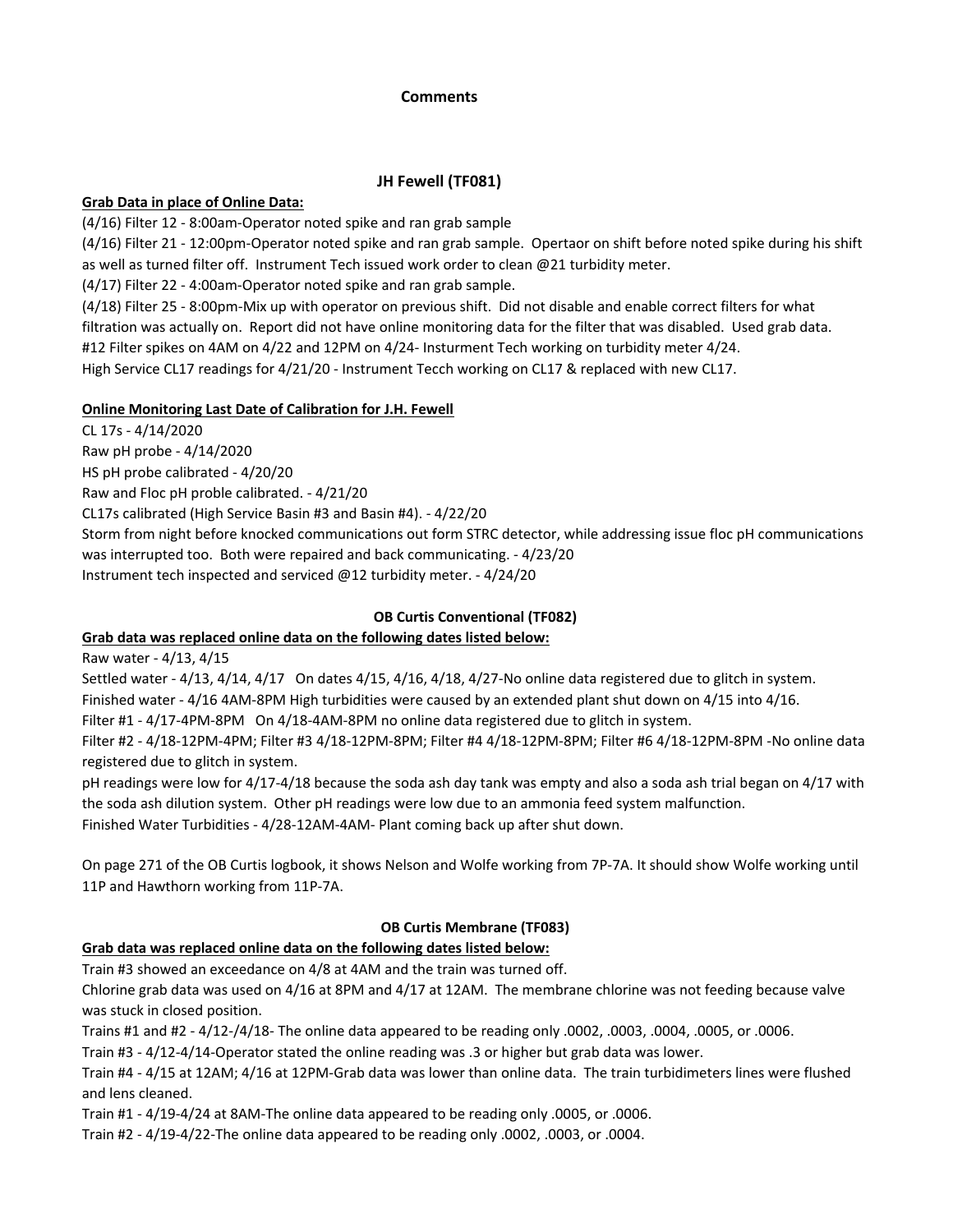Train #3 - 4/22-4/24 at 8AM-Grab data was lower than online data. Train #4 - 4/22-8AM-4PM-Grab data was lower than online data. Chlorine data - 4/28-12AM; 5/1-8AM-Ammonia system not feeding. Train #1 - 4/29-4PM; 4/30-4AM-Spikes occurred grab data was lower. Train #2 - 4/27-12P-4AM-Online data appeared to be reading only .0003.

#### **Online Monitoring Last Date of Calibration for O.B. Curtis**

CL17s - 4/17/2020; 4/24/2020; 05/1/2020